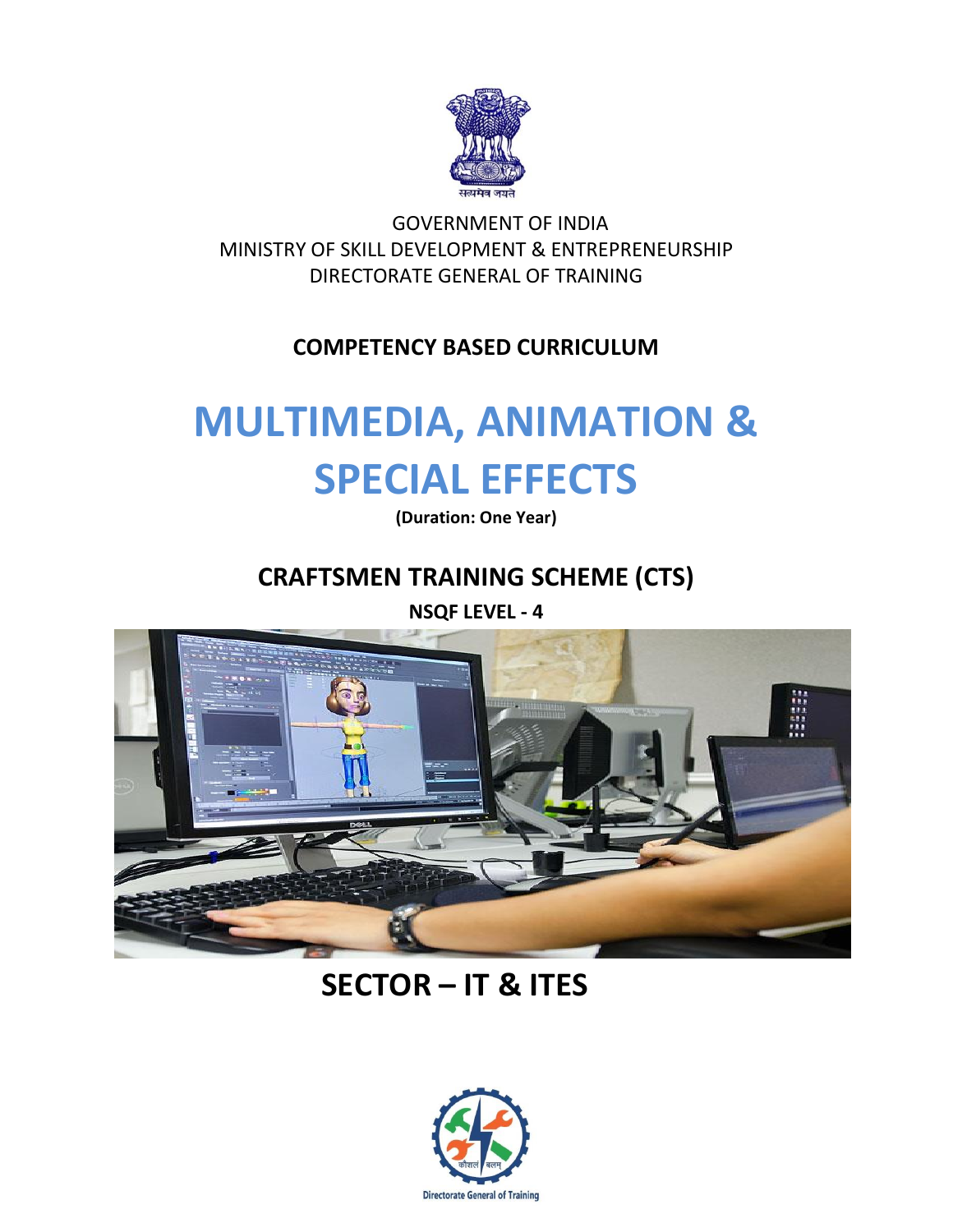# **MULTIMEDIA, ANIMATION & SPECIAL EFFECTS**

**(Non-Engineering Trade)**

**(Revised in 2019)**

**Version: 1.2**

# **CRAFTSMEN TRAINING SCHEME (CTS)**

# **NSQF LEVEL - 4**

Developed By

Ministry of Skill Development and Entrepreneurship

Directorate General of Training **CENTRAL STAFF TRAINING AND RESEARCH INSTITUTE** EN-81, Sector-V, Salt Lake City, Kolkata – 700 091 www.cstaricalcutta.gov.in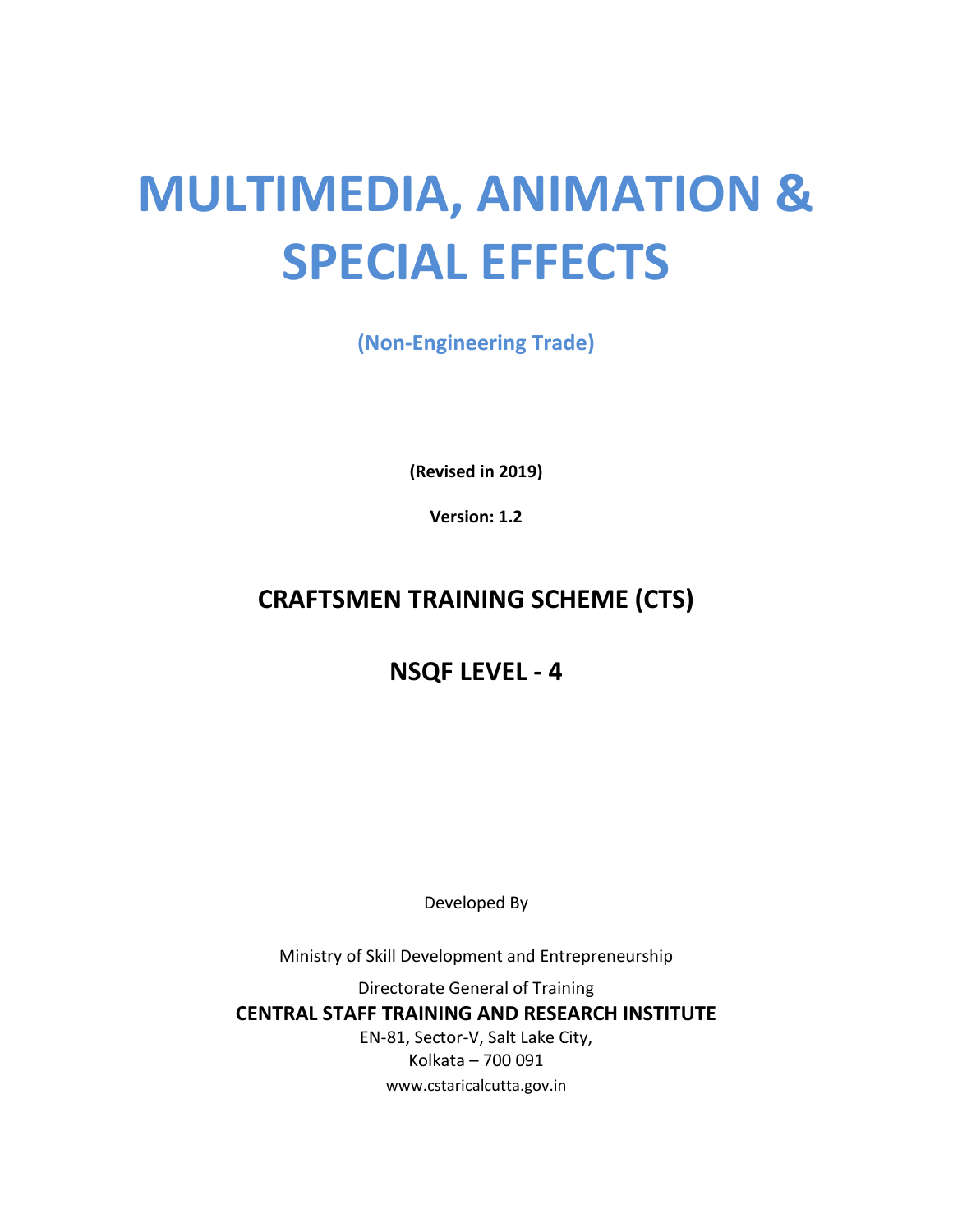| S No. | <b>Topics</b>                                | Page No.       |
|-------|----------------------------------------------|----------------|
| 1.    | <b>Course Information</b>                    | $\mathbf{1}$   |
| 2.    | <b>Training System</b>                       | $\overline{2}$ |
| 3.    | Job Role                                     | 6              |
| 4.    | <b>General Information</b>                   | $\overline{7}$ |
| 5.    | <b>Learning Outcome</b>                      | 9              |
| 6.    | <b>Assessment Criteria</b>                   | 10             |
| 7.    | <b>Trade Syllabus</b>                        | 12             |
|       | Annexure I (List of Trade Tools & Equipment) | 34             |
|       | Annexure II (List of Trade experts)          | 38             |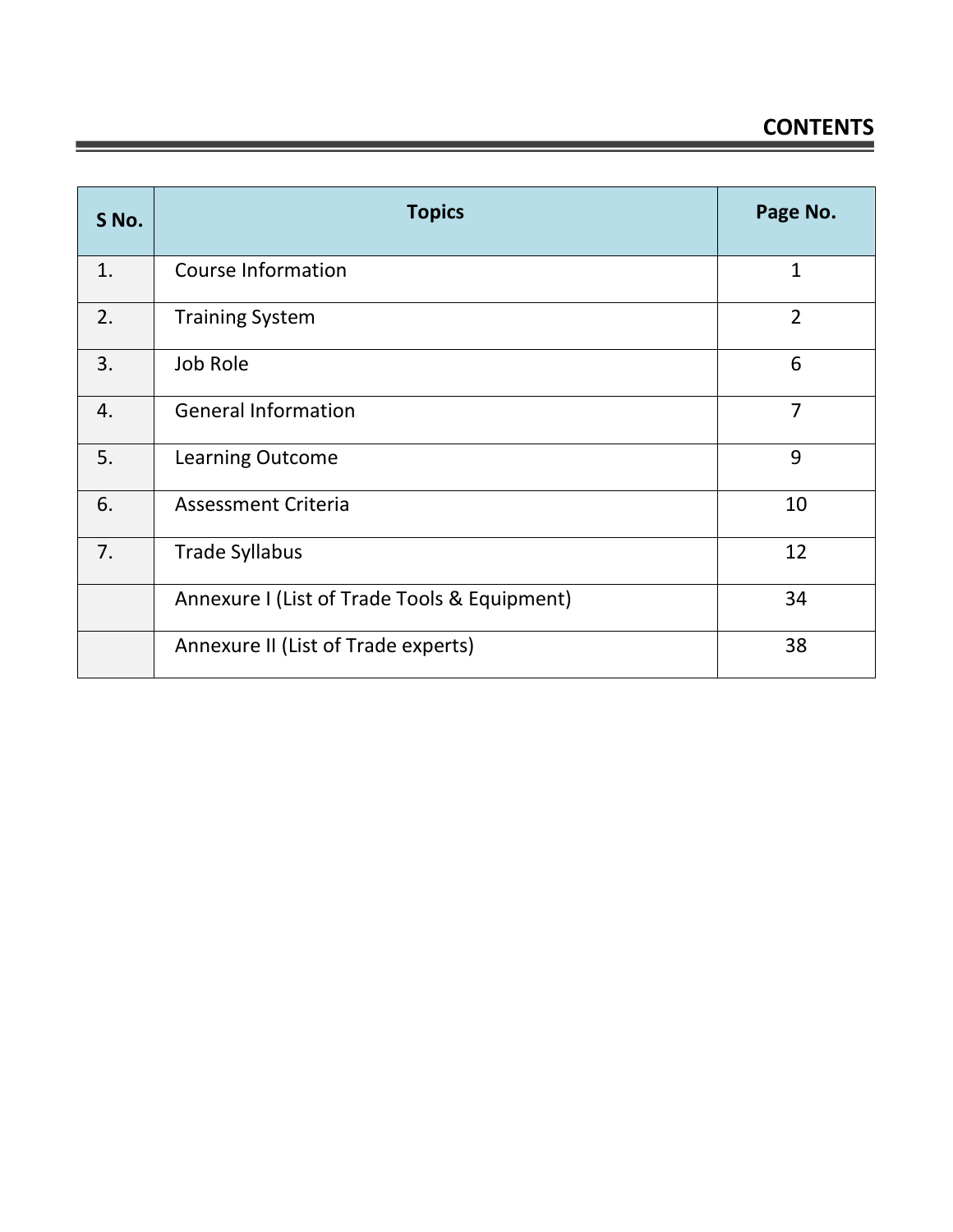

### **1. COURSE INFORMATION**

During the one-year duration of Multimedia, Animation & Special Effects trade a candidate is trained on professional skill, professional knowledge and Employability skill related to job role. In addition to this a candidate is entrusted to undertake project work and extracurricular activities to build up confidence. The broad components covered under Professional Skill subject are as below:-

During one year duration the trainee learns about safety and environment, use of fire extinguishers. They learn about computer peripherals, Windows interface and its related software installation process. Trainees will work with MS Office package for basic knowledge of computer. Trainees will work with Photography like Adobe Photoshop to edit image, retouch and fixing image using color, filter and for digital painting. They also learn and experience with application software with Adobe Photoshop illustrator for advance editing and graphic design. The trainees also learn Videography to practice the craft of film making, video streaming with advance features of camera. At the mid of the year the trainees can go on industrial visit or projects specified in the syllabus. The trainee learns to browse internet, upload/download video streaming and secure data from different cyber attack. They will work with Adobe Premier for video editing, mixing audio, text, image and video. Trainees will work with Adobe after effect to add special effect and compositing on video. They will work with Flash to create 2D animation, graphic illustration and compositing sound animation. The trainees will learn and experience in 3Ds Max to create 3D architectural Design, 3D modeling and texturing. Finally, the trainees will work with Maya to create 3D animation, 3D modeling, Texturing, Rigging, Lighting, Rendering artist. At the end of the year trainees can go on industrial visit or projects specified in the syllabus.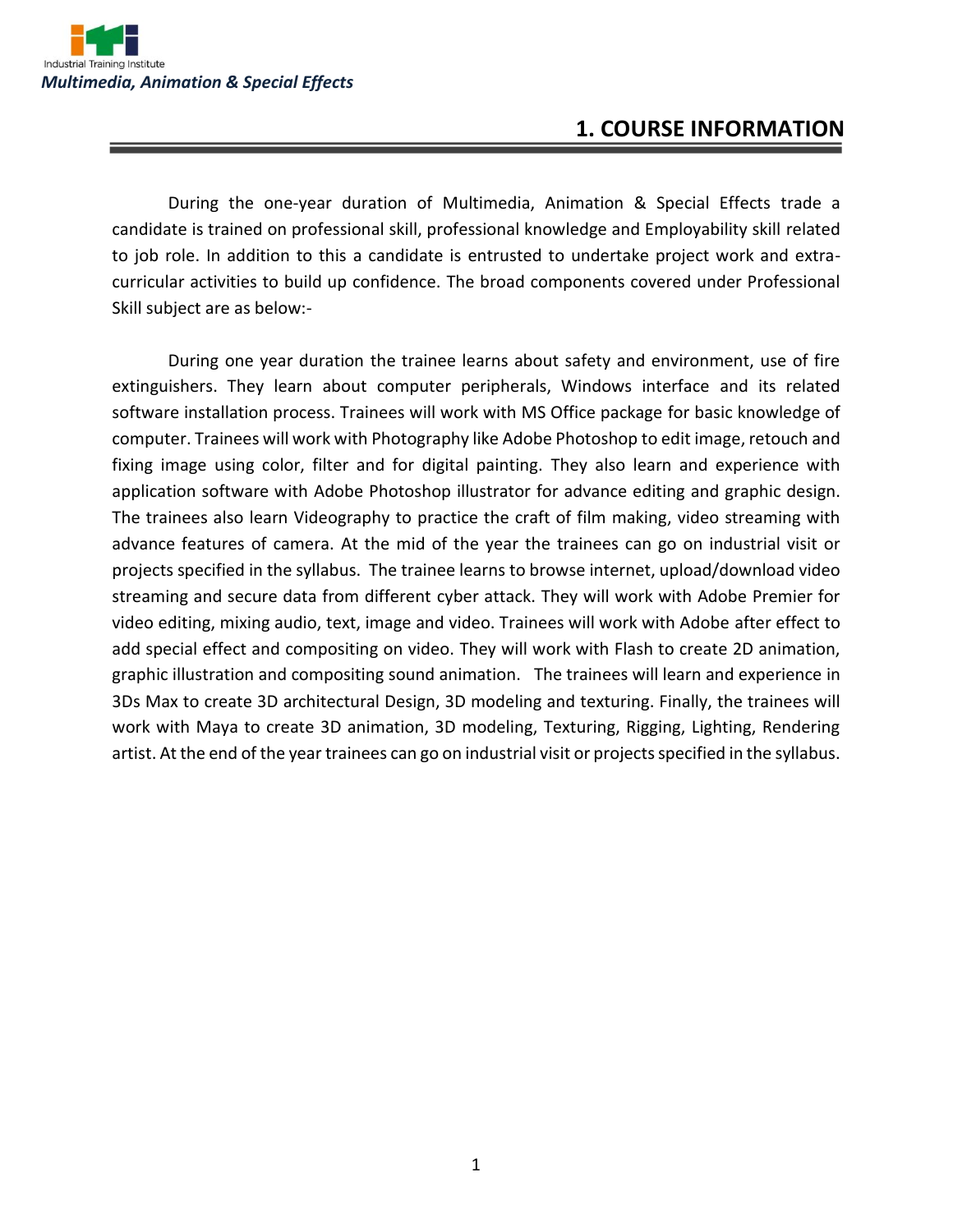

## **2. TRAINING SYSTEM**

#### **2.1 GENERAL**

The Directorate General of Training (DGT) under Ministry of Skill Development & Entrepreneurship offers a range of vocational training courses catering to the need of different sectors of economy/ Labour market. The vocational training programmes are delivered under the aegis of Directorate General of Training (DGT). Craftsman Training Scheme (CTS) with variants and Apprenticeship Training Scheme (ATS) are two pioneer programmes of DGT for strengthening vocational training.

Multimedia, Animation and Special Effect trade under CTS is one of the popular course delivered nationwide through a network of ITIs. The course is of one-year duration. It mainly consists of Domain area and Core area. In the Domain area (Trade Theory & Practical) impart professional skills and knowledge. While the core area (Employability Skill) imparts requisite core skills, knowledge and life skills. After passing out the training program, the trainee is awarded National Trade Certificate (NTC) by DGT which is recognized worldwide.

#### **Trainees broadly need to demonstrate that they are able to:**

- Read and interpret technical parameters/ documentation, plan and organize work processes, identify necessary materials and tools;
- Perform task with due consideration to safety rules, accident prevention regulations and environmental protection stipulations;
- Apply professional knowledge & employability skills while performing the job and repair & maintenance work.
- Check the system specification and application software as per requirement of the design of job.
- Document the technical parameter related to the task undertaken.

#### **2.2 PROGRESSION PATHWAYS**

- Can join industry as Technician and will progress further as Senior Technician, Supervisor and can rise up to the level of Manager.
- Can become Entrepreneur in the related field.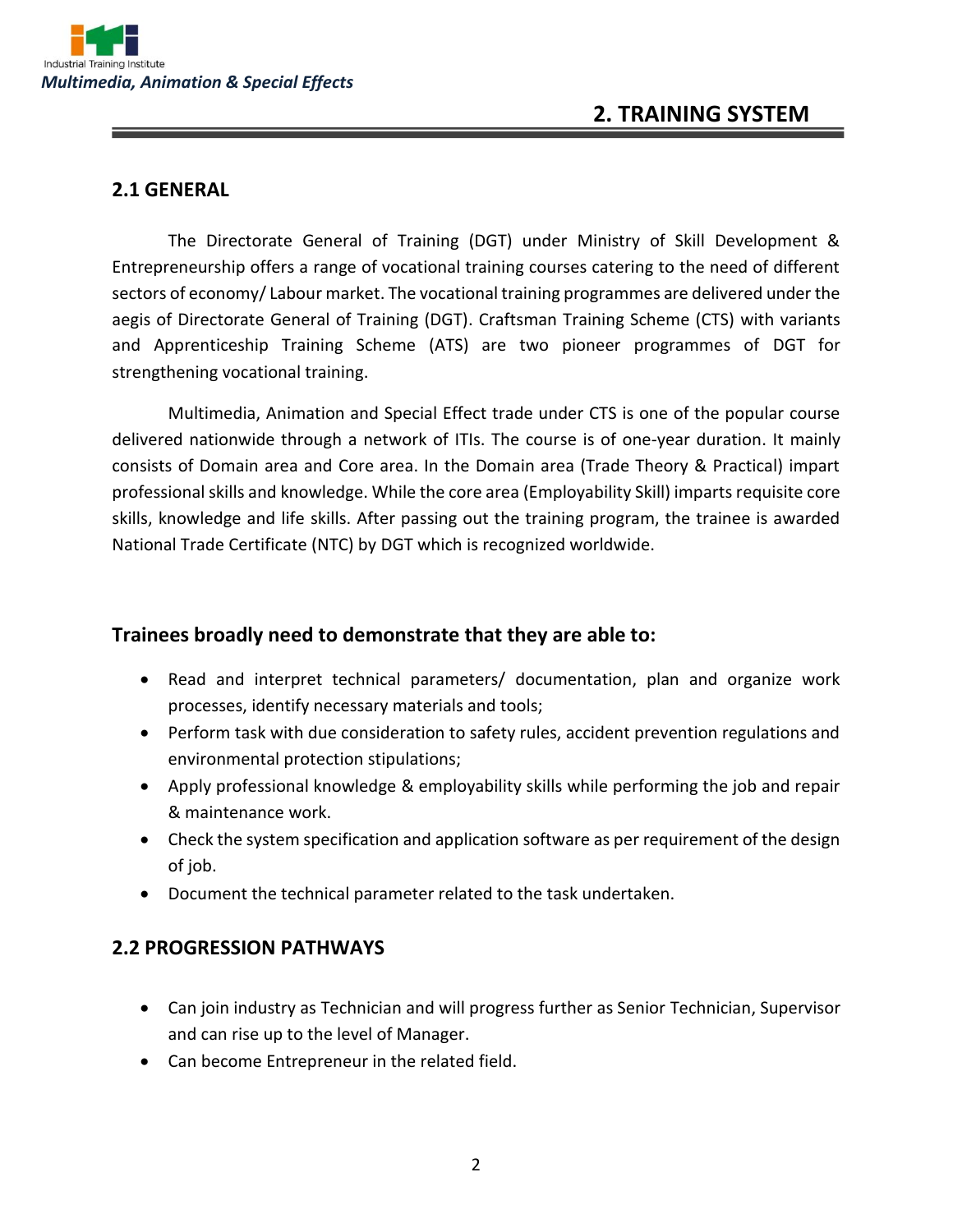

- Can join Apprenticeship programme in different types of industries leading to National Apprenticeship certificate (NAC).
- Can join Crafts Instructor Training Scheme (CITS) in the trade for becoming instructor in ITIs.
- Can join Advanced Diploma (Vocational) courses under DGT as applicable.

#### **2.3 COURSE STRUCTURE**

Table below depicts the distribution of training hours across various course elements during a period of one year: -

| S No. | <b>Course Element</b>                 | <b>Notional Training Hours</b> |
|-------|---------------------------------------|--------------------------------|
|       | Professional Skill (Trade Practical)  | 1200                           |
|       | Professional Knowledge (Trade Theory) | 240                            |
|       | <b>Employability Skills</b>           | 160                            |
|       | Total                                 | 1600                           |

#### **2.4 ASSESSMENT & CERTIFICATION**

The trainee will be tested for his skill, knowledge and attitude during the period of course through formative assessment and at the end of the training programme through summative assessment as notified by the DGT from time to time.

a) The Continuous Assessment (Internal) during the period of training will be done by **Formative Assessment Method** by testing for assessment criteria listed against learning outcomes. The training institute has to maintain individual *trainee portfolio* as detailed in assessment guideline. The marks of internal assessment will be as per the formative assessment template provided on [www.bharatskills.gov.in](http://www.bharatskills.gov.in/)

b) The final assessment will be in the form of summative assessment. The All India Trade Test for awarding NTC will be conducted by Controller of examinations, DGT as per the guidelines. The pattern and marking structure is being notified by DGT from time to time. **The learning outcome and assessment criteria will be basis for setting question papers for final assessment. The examiner during final examination will also check** individual trainee's profile as detailed in assessment guideline before giving marks for practical examination.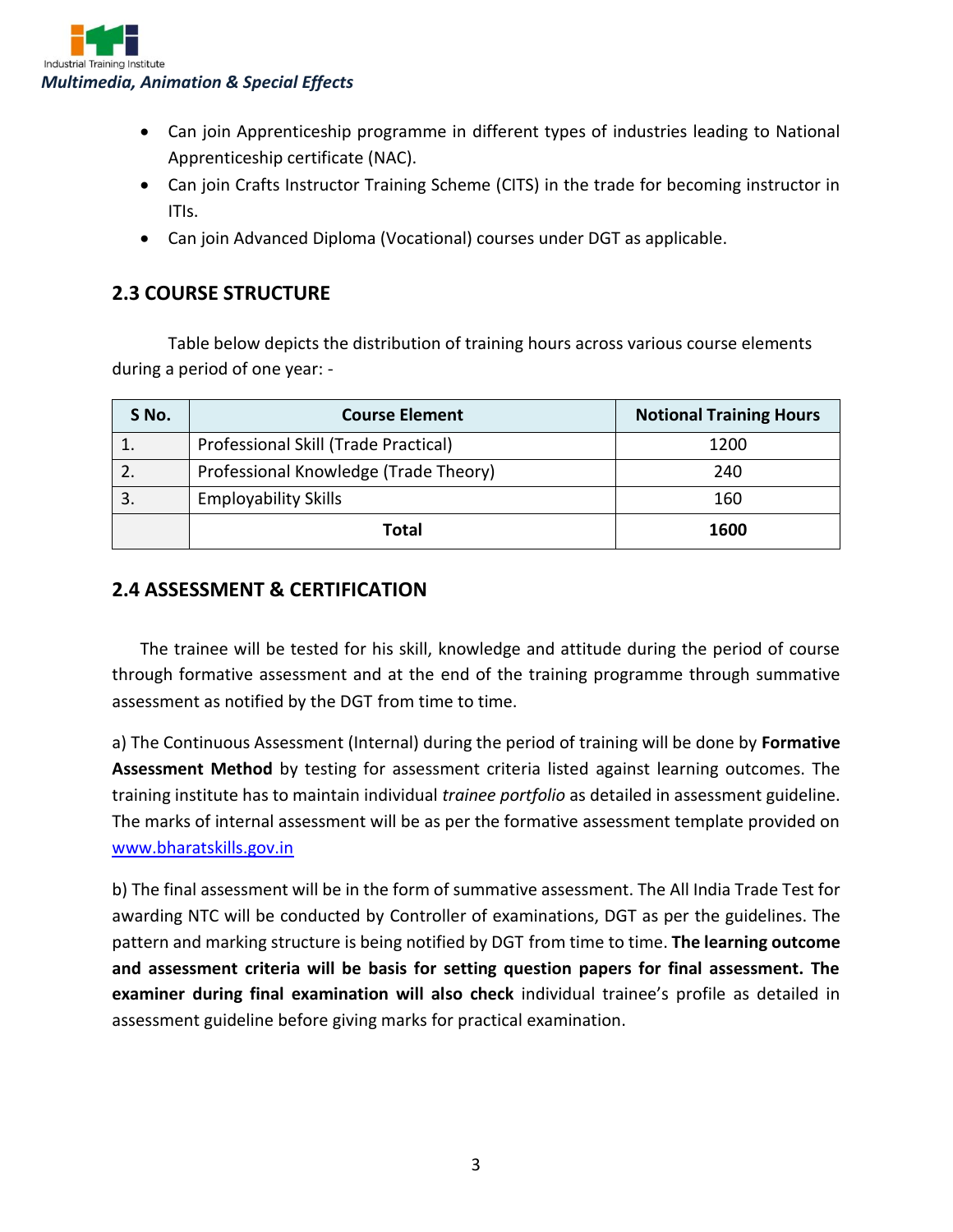

#### **2.4.1 PASS REGULATION**

For the purposes of determining the overall result, weightage of 100% is applied for six months and one year duration courses and 50% weightage is applied to each examination for two years courses. The minimum pass percent for Trade Practical and Formative assessment is 60% & for all other subjects is 33%. There will be no Grace marks.

#### **2.4.2 ASSESSMENT GUIDELINE**

Appropriate arrangements should be made to ensure that there will be no artificial barriers to assessment. The nature of special needs should be taken into account while undertaking assessment. Due consideration should be given while assessing for teamwork, avoidance/reduction of scrap/wastage and disposal of scrap/wastage as per procedure, behavioral attitude, sensitivity to environment and regularity in training. The sensitivity towards OSHE and self-learning attitude are to be considered while assessing competency. Assessment will be evidence based, comprising the following:

- Job carried out in labs/workshop
- Record book/ daily diary
- Answer sheet of assessment
- Viva-voce
- Progress chart
- Attendance and punctuality
- Assignment
- Project work

Evidences and records of internal (Formative) assessments are to be preserved until forthcoming examination for audit and verification by examination body. The following marking pattern to be adopted while assessing:

| <b>Performance Level</b>                                               | <b>Evidence</b>                                   |
|------------------------------------------------------------------------|---------------------------------------------------|
| (a) Weightage in the range of 60 -75% to be allotted during assessment |                                                   |
| For performance in this grade, the candidate                           | • Demonstration of good skills and accuracy in    |
| should produce work which demonstrates                                 | the field of work/assignments.                    |
| attainment of an acceptable standard of                                | • A fairly good level of neatness and consistency |
| craftsmanship with occasional guidance, and                            | to accomplish job activities.                     |
| due regard for safety procedures and practices.                        | • Occasional support in completing the task/      |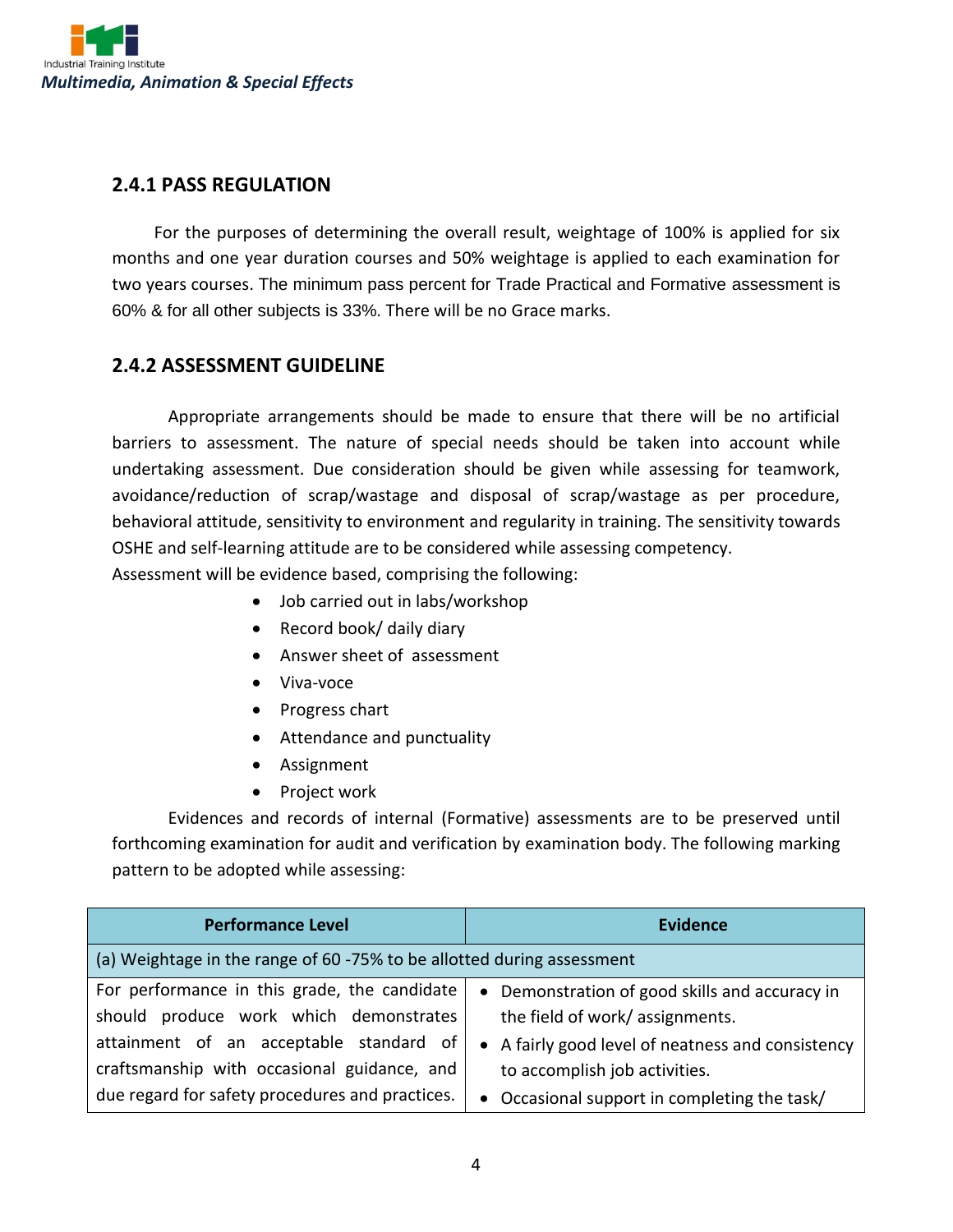

|                                                                                                                                                                                                                                                                     | job.                                                                                                                                                                                                        |
|---------------------------------------------------------------------------------------------------------------------------------------------------------------------------------------------------------------------------------------------------------------------|-------------------------------------------------------------------------------------------------------------------------------------------------------------------------------------------------------------|
| (b) Weightage in the range of above 75% - 90% to be allotted during assessment                                                                                                                                                                                      |                                                                                                                                                                                                             |
| For this grade, a candidate should produce work<br>which demonstrates attainment of a reasonable<br>standard of craftsmanship, with little guidance,<br>and regard for safety procedures and practices.                                                             | Good skill levels and accuracy in the field of<br>work/assignments.<br>A good level of neatness and consistency to<br>accomplish job activities.<br>Little support in completing the task/job.              |
| (c) Weightage in the range of above 90% to be allotted during assessment                                                                                                                                                                                            |                                                                                                                                                                                                             |
| For performance in this grade, the candidate,<br>with minimal or no support in organization and<br>execution and with due regard for safety<br>procedures and practices, has produced work<br>which demonstrates attainment of a high<br>standard of craftsmanship. | High skill levels and accuracy in the field of<br>work/assignments.<br>• A high level of neatness and consistency to<br>accomplish job activities.<br>Minimal or no support in completing the task/<br>job. |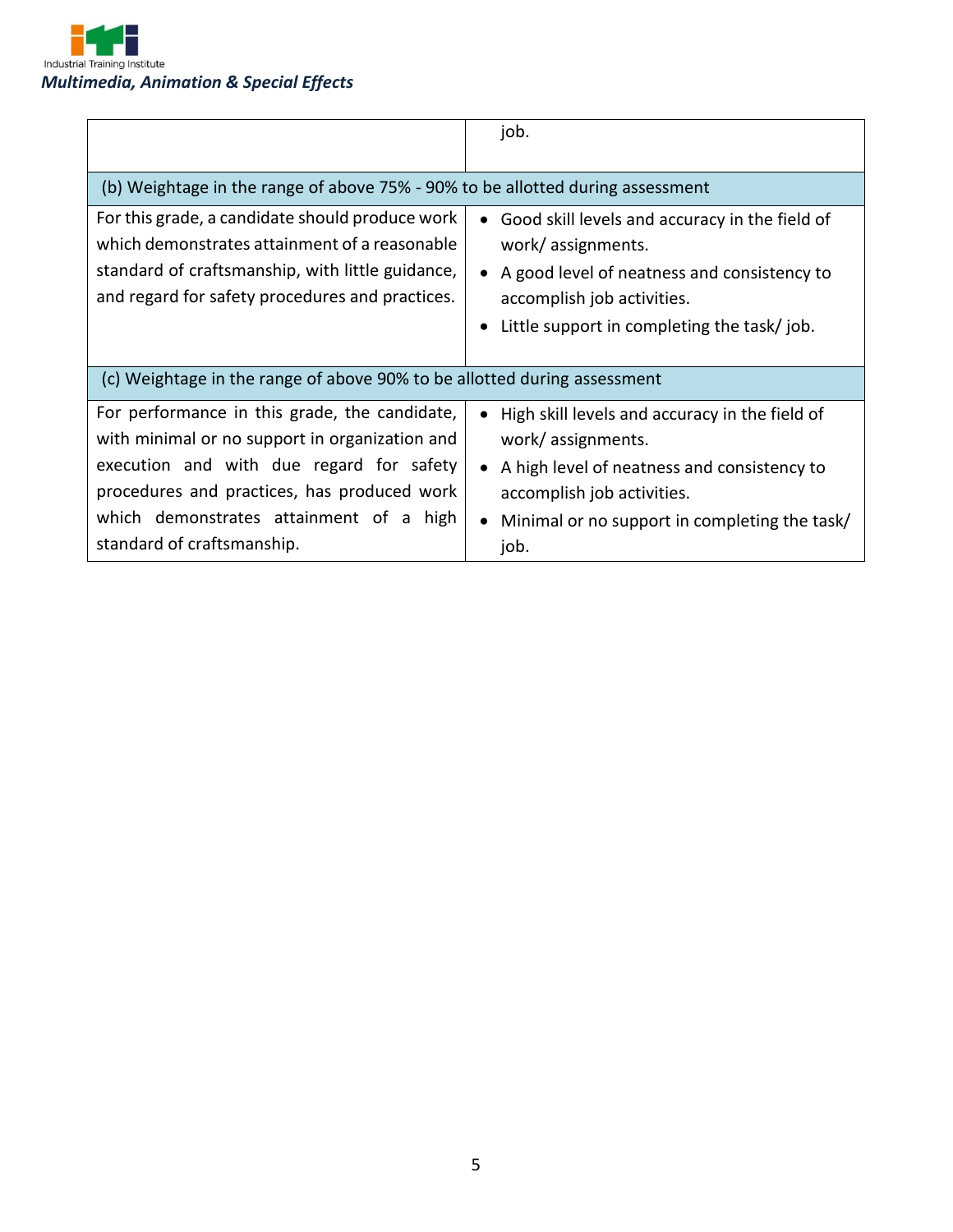

## **3. JOB ROLE**

**Multi-Media Artists and Animators;** create special effects, animation, or other visual images using film, video, computers, or other electronic tools and media for use in products or creations, such as computer games, movies, music videos, and commercials. Apply story development, directing, cinematography, and editing to animation to create storyboards that show the flow of the animation and map out key scenes and characters. Assemble, typeset, scan and produce digital camera-ready art or film negatives and printer's proofs. Convert real objects to animated objects through modelling, using techniques such as optical scanning. Create and install special effects as required by the script, mixing chemicals and fabricating needed parts from wood, metal, plaster, and clay. Create basic designs, drawings, and illustrations for product labels, cartoons, direct mail, or television. Create pen-and-paper images to be scanned, edited, coloured, textured or animated by computer. Create two-dimensional and three-dimensional images depicting objects in motion or illustrating a process, using computer animation or modelling programmes. Design complex graphics and animation, using independent judgment, creativity, and computer equipment. Develop briefings, brochures, multimedia presentations, web pages, promotional products, technical illustrations, and computer artwork for use in products, technical manuals, literature, newsletters and slide shows.

**Cameraman (Animation);** operates special camera to make animated cartoon motion picture film. Discusses with Director and Producer, (Film) and renders advise about can era movements and feasibility of variety of shot; envisages in script and chart and suggests alternatives wherever necessary. Receives animation charts and drawings. Sets and adjusts camera and lighting exposure appropriate to type of film used and mood and effect to be emphasized. Installs frame on camera table for exposure and positions overhead camera suspended securely over frame. Shoots frame by frame in a predetermined sequence and regulates exposure and aperture to obtain special effect such as fade out or fade in. Instructs Laboratory Technicians about method of processing of films, which need special treatment for effective development of striking feature of certain shots.

#### **Reference NCO-2015:**

- i) 2166.0201 Multi Media Artist and Animator/Animator
- ii) 3521.0300 Cameraman, Animation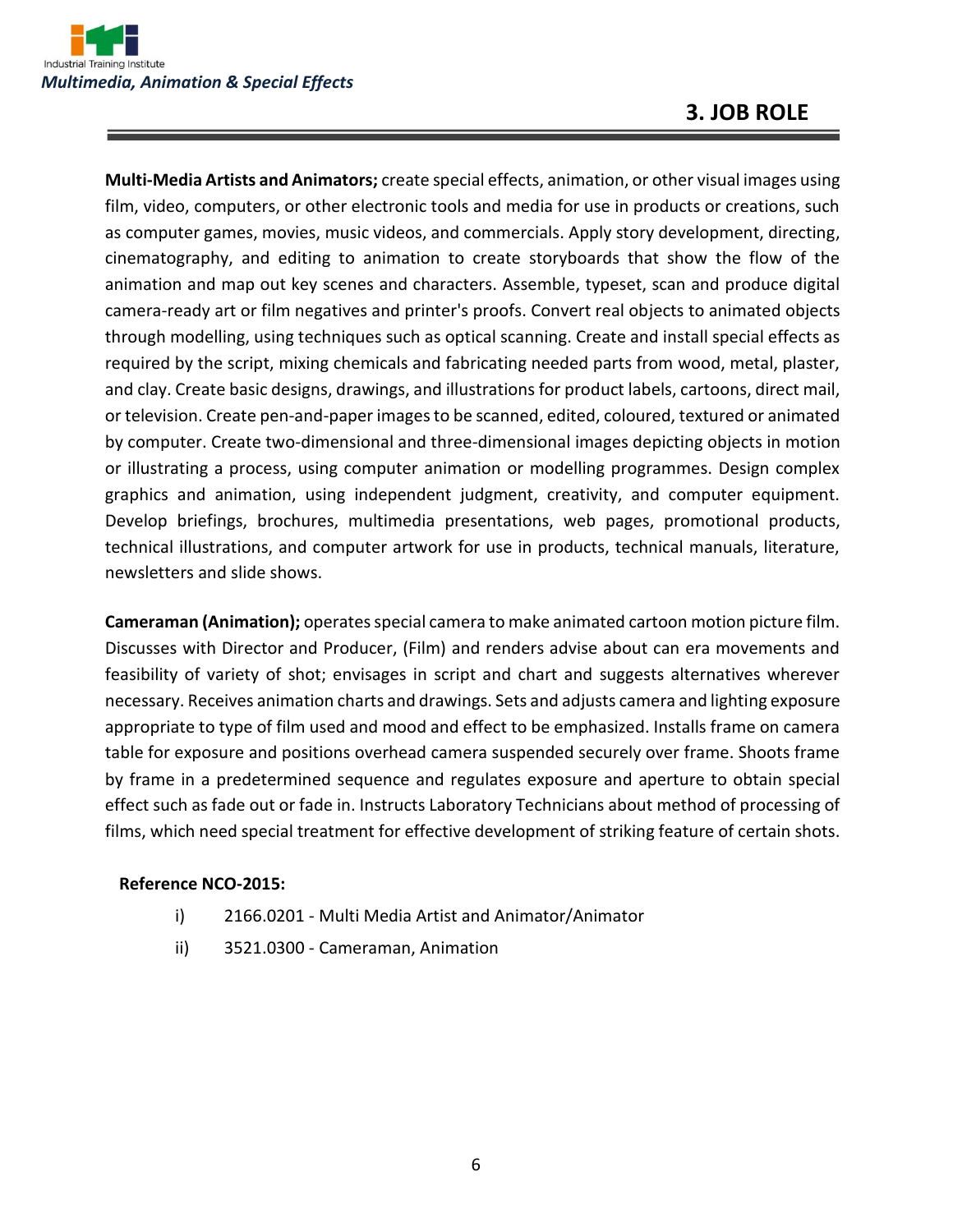

ĭ

# **4. GENERAL INFORMATION**

| <b>Name of the Trade</b>                                                 | <b>MULTIMEDIA, ANIMATION &amp; SPECIAL EFFECTS</b>                                                                                                                                                                      |  |
|--------------------------------------------------------------------------|-------------------------------------------------------------------------------------------------------------------------------------------------------------------------------------------------------------------------|--|
| <b>Trade Code</b>                                                        | DGT/1084                                                                                                                                                                                                                |  |
| <b>NCO - 2015</b>                                                        | 2166.0201, 3521.0300                                                                                                                                                                                                    |  |
| <b>NSQF Level</b>                                                        | Level-4                                                                                                                                                                                                                 |  |
| <b>Duration of</b><br><b>Craftsmen Training</b>                          | One Years (1600 Hours)                                                                                                                                                                                                  |  |
| <b>Entry Qualification</b>                                               | Passed 10 <sup>th</sup> class examination                                                                                                                                                                               |  |
| <b>Minimum Age</b>                                                       | 14 years as on first day of academic session.                                                                                                                                                                           |  |
| <b>Eligibility for PwD</b>                                               | LD, CP, LC, DW, AA, LV, AUTISM, SLD                                                                                                                                                                                     |  |
| Unit Strength (No. Of<br>Student)                                        | 24 (There is no separate provision of supernumerary seats)                                                                                                                                                              |  |
| <b>Space Norms</b>                                                       | 80 Sq. m Lab & 50 Sq. m. Studio                                                                                                                                                                                         |  |
| <b>Power Norms</b><br>6 KW                                               |                                                                                                                                                                                                                         |  |
| <b>Instructors Qualification for</b>                                     |                                                                                                                                                                                                                         |  |
| 1. Multimedia,<br><b>Animation</b><br>and<br><b>Special Effect trade</b> | B.Voc/Degree in Multimedia and Animation from a UGC recognised<br>University with one year working experience in the relevant field.<br><b>OR</b>                                                                       |  |
|                                                                          | Diploma (Minimum 2 years) in Multimedia and Animation from<br>recognized board of technical education or relevant Advanced<br>Diploma (Vocational) from DGT with two years working experience in<br>the relevant field. |  |
|                                                                          | <b>OR</b>                                                                                                                                                                                                               |  |
|                                                                          | NTC/NAC holder in Multimedia Animation & Special Effects trade with<br>three years working experience in the relevant field.                                                                                            |  |
|                                                                          | <b>Essential Qualification:</b>                                                                                                                                                                                         |  |
|                                                                          | Relevant National Craft Instructor Certificate (NCIC) in any of the<br>variants under DGT.                                                                                                                              |  |
|                                                                          | Note: Out of two Instructors required for the unit of 2(1+1), one must<br>have Degree/Diploma and other must have NTC/NAC qualifications.<br>However, both of them must possess NCIC in any of its variants.            |  |
| 2. Employability Skill                                                   | MBA/BBA/Any Graduate/Diploma in any discipline with Two years'                                                                                                                                                          |  |
|                                                                          | experience with short term ToT Course in Employability Skills from                                                                                                                                                      |  |
|                                                                          | DGT institutes.                                                                                                                                                                                                         |  |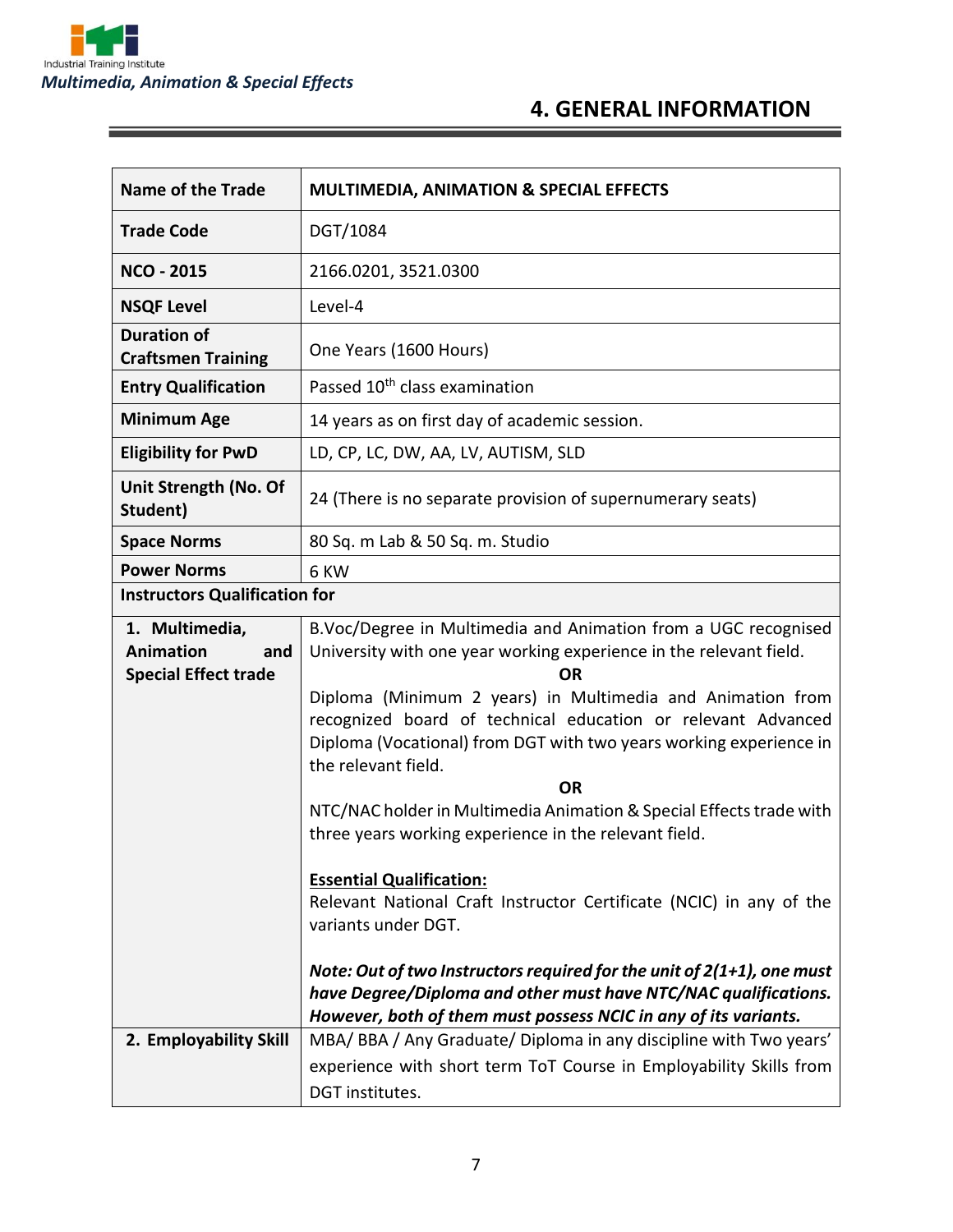

|                                     |                                                             | (Must have studied English/ Communication Skills and Basic<br>Computer at 12th / Diploma level and above) |         |  |
|-------------------------------------|-------------------------------------------------------------|-----------------------------------------------------------------------------------------------------------|---------|--|
|                                     |                                                             | <b>OR</b>                                                                                                 |         |  |
|                                     |                                                             | Existing Social Studies Instructors in ITIs with short term ToT Course                                    |         |  |
|                                     |                                                             | in Employability Skills from DGT institutes.                                                              |         |  |
| 3.<br><b>Minimum Age for</b>        | 21 Years                                                    |                                                                                                           |         |  |
| <b>Instructor</b>                   |                                                             |                                                                                                           |         |  |
| List of Tools &<br><b>Equipment</b> | As per Annexure-I                                           |                                                                                                           |         |  |
|                                     | Distribution of training on Hourly basis: (Indicative only) |                                                                                                           |         |  |
| <b>Total Hrs /week</b>              | <b>Trade Practical</b>                                      | <b>Employability Skills</b><br><b>Trade Theory</b>                                                        |         |  |
| 40 Hours                            | 30 Hours                                                    | 6 Hours                                                                                                   | 4 Hours |  |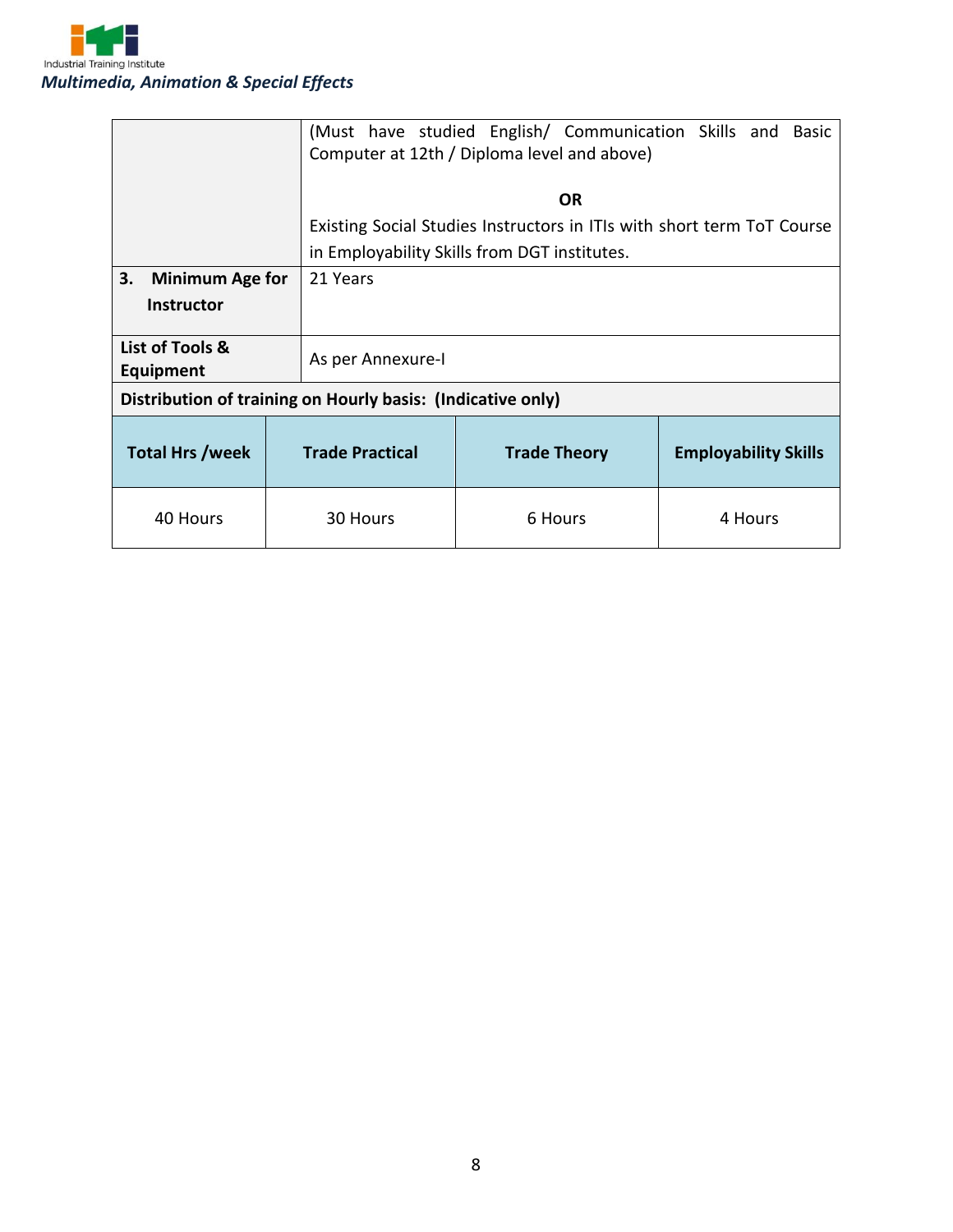

## **5. LEARNING OUTCOME**

*Learning outcomes are a reflection of total competencies of a trainee and assessment will be carried out as per the assessment criteria.*

#### **5.1 LEARNING OUTCOMES (TRADE SPECIFIC)**

- 1. Apply Computer basics and perform installation, customization of Operating System, related software in a computer for Multimedia purpose following safety precaution.
- 2. Perform safe handling of Multimedia devices Video Camera, Digital Camera, Microphone, Webcam and Basics of Digital Photography, Video Recording and data transfer.
- 3. Perform Photo editing and apply special effects by using Adobe Photoshop and Adobe Illustrator.
- 4. Carry out Web browsing, Video streaming, uploading and downloading of video, audio, image on internet and secure information from cyber attacks.
- 5. Implement Video editing and apply special effects by using Adobe Premier and Adobe After Effect.
- 6. Create Graphics Animation and sound effect by using Flash and Maya, 3Ds Max.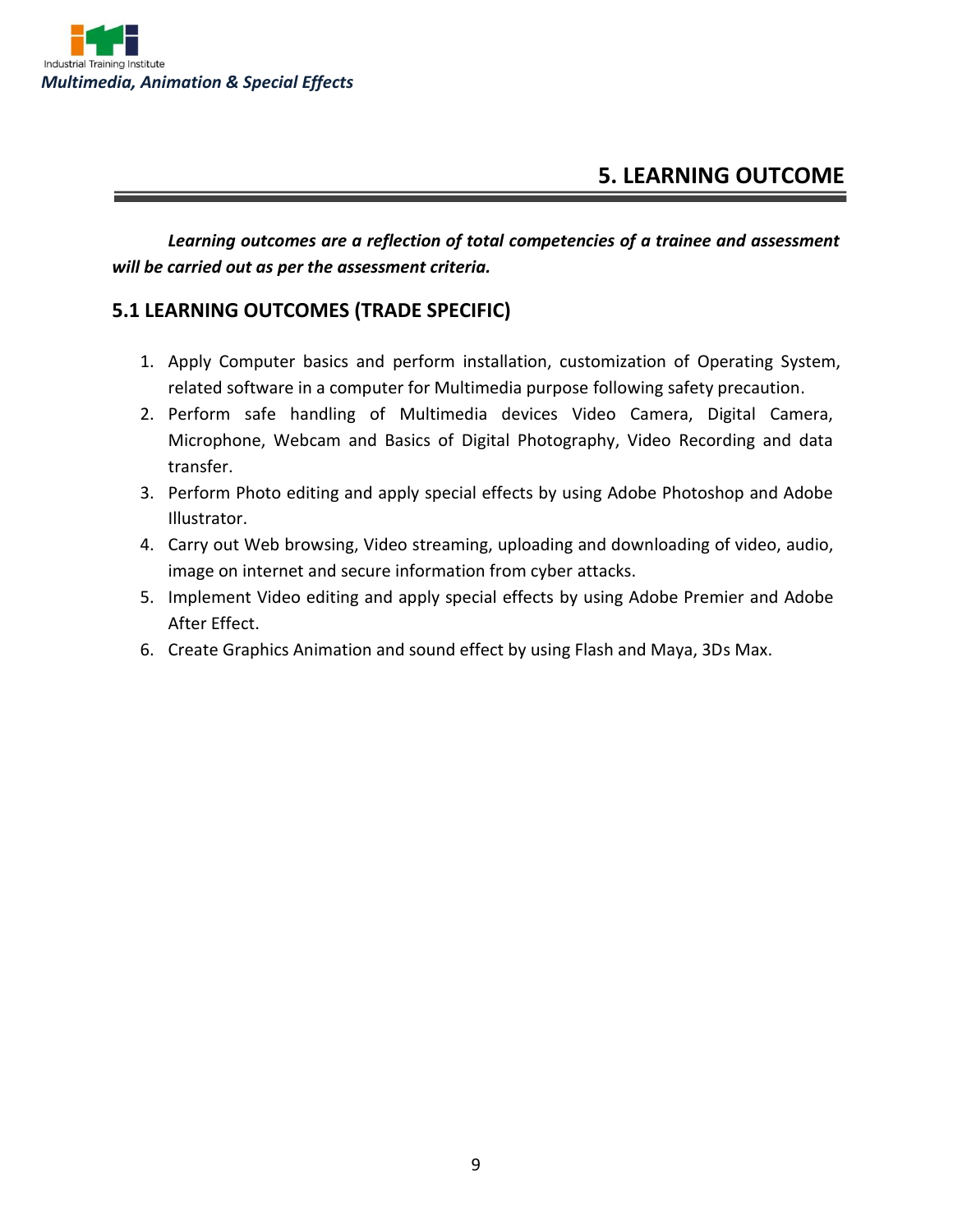

 $\equiv$ 

# **6. ASSESSMENT CRITERIA**

<u> 1989 - Johann Stein, marwolaethau a bh</u>

| <b>LEARNING OUTCOMES</b> |                                       | <b>ASSESSMENT CRITERIA</b>                                          |  |
|--------------------------|---------------------------------------|---------------------------------------------------------------------|--|
| 1.                       | Apply Computer basics                 | Demonstrate internal component and peripheral of Computer.          |  |
|                          | perform<br>and                        | Working on Windows Interface and customize the system properties.   |  |
|                          | installation,                         | Install and configure Windows OS and application software.          |  |
|                          | customization<br>of                   | Install the printer and other peripheral devices.                   |  |
|                          | Operating<br>System,                  | Burn CD/DVD.                                                        |  |
|                          | related software in a                 | Install Photoshop, Flash, Maya and 3Ds Max.                         |  |
|                          | for<br>computer                       | Practice on MS Office package.                                      |  |
|                          | Multimedia<br>purpose                 |                                                                     |  |
|                          | following<br>safety                   |                                                                     |  |
|                          | precaution.                           |                                                                     |  |
|                          |                                       |                                                                     |  |
| 2.                       | Perform safe handling                 | Identify Photo capturing and storing devices and accessories.       |  |
|                          | of Multimedia devices                 | Digital Photography, Basic techniques.                              |  |
|                          | Video Camera, Digital                 | Transferring of files to a Computer and storing.                    |  |
|                          | Camera, Microphone,                   | Conversion of data into different formats.                          |  |
|                          | Webcam and basics of                  | Video shooting, practicing the craft of film making.                |  |
|                          | Digital Photography,                  |                                                                     |  |
|                          | Video Recording and<br>data transfer. |                                                                     |  |
|                          |                                       |                                                                     |  |
| 3.                       | Perform Photo editing                 | Editing of Images using essential basic tools of Adobe Photoshop.   |  |
|                          | special<br>and<br>apply               |                                                                     |  |
|                          | effects by using Adobe                | Edit pictures applying selection, transforming layer, filter, color |  |
|                          | Photoshop and Adobe                   | correction mode.                                                    |  |
|                          | Illustrator.                          | Edit image with different types of palettes and layer.              |  |
|                          |                                       | Apply 3D Effect using Layer, mixing of Layers.                      |  |
|                          |                                       | Creation of Digital Painting.                                       |  |
|                          |                                       | Photo retouching, applying mask.                                    |  |
|                          |                                       |                                                                     |  |
| 4.                       | Web<br>Carry<br>out                   | Down loading and Installation of latest Web browsing Software       |  |
|                          | Video<br>browsing,                    | Fire Fox, Google Chrome, Internet Explorer.                         |  |
|                          | streaming,<br>uploading               | Familiarise with social Networking websites - You tube, Face Book.  |  |
| downloading of<br>and    |                                       | Down load Pictures, Audio, Video from different websites.           |  |
|                          | video, audio, image on                | Create image, video streaming with sound and Upload on web.         |  |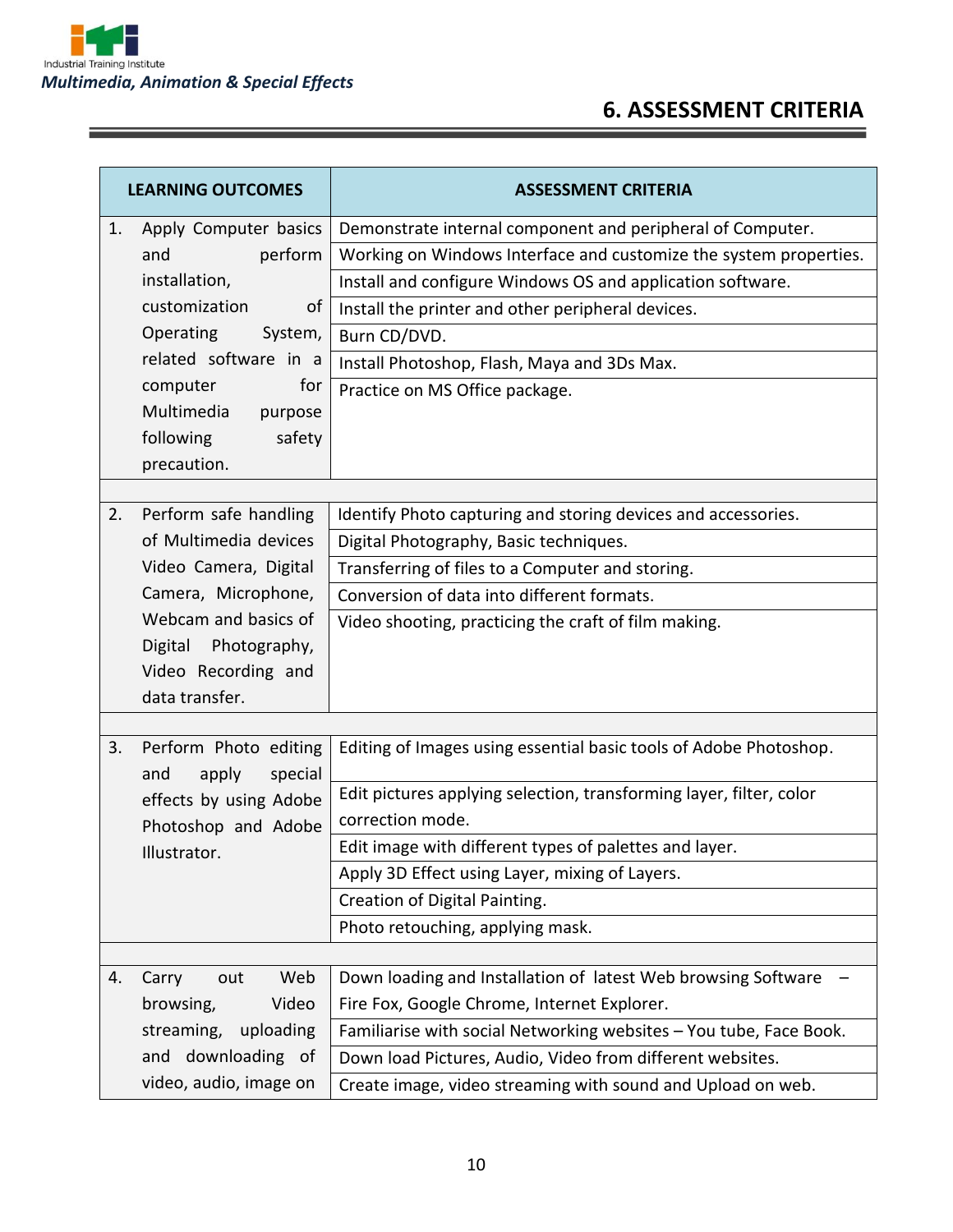

| internet and<br>secure   | Understand and familiarise - Computer virus, Antivirus, Copy right, |  |  |
|--------------------------|---------------------------------------------------------------------|--|--|
| information<br>from      | web security.                                                       |  |  |
| cyber attacks.           | Provide firewall security for Internet connection and Network       |  |  |
|                          | System.                                                             |  |  |
|                          | Secure your Wi-Fi networks using wireless security features.        |  |  |
|                          |                                                                     |  |  |
| 5.<br>Implement<br>Video | Editing of video clippings and footage by using Adobe Premier and   |  |  |
| editing<br>apply<br>and  | Adobe After Effect.                                                 |  |  |
| special effects by using | Addition of Captions, Sequence, Titles, Audio timeline.             |  |  |
| Adobe Premier and        | Refining sequence, practice with transition.                        |  |  |
| Adobe After Effect.      | Saving in different video formats.                                  |  |  |
|                          | Creating and using compositions, applying special effect.           |  |  |
|                          | Practice on Animate 3D transformations, Rotoscoping.                |  |  |
|                          |                                                                     |  |  |
| 6.<br>Graphics<br>Create | Create Graphics and Animation by using Hand Drawing and Adobe       |  |  |
| Animation and sound      | Flash.                                                              |  |  |
| effect by using Flash    | Create Graphics and Animation by using Autodesk Maya, 3D Studio     |  |  |
| and Maya, 3Ds Max.       | Max.                                                                |  |  |
|                          | Creation of basic modelling.                                        |  |  |
|                          | Applying Rigging and skinning.                                      |  |  |
|                          | Working with Lighting and creation of rendering artist.             |  |  |
|                          |                                                                     |  |  |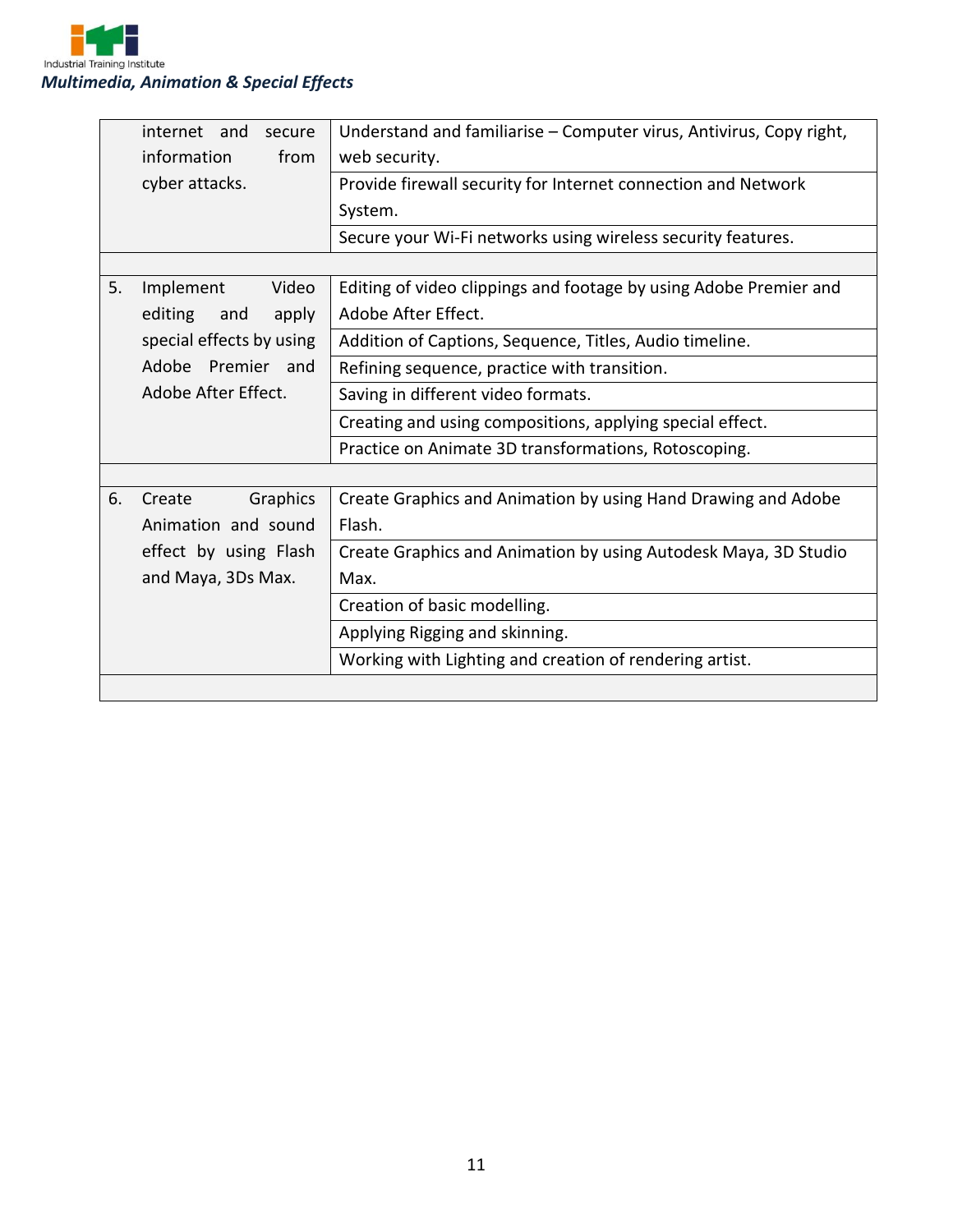<u> 1989 - Johann Stoff, deutscher Stoff, der Stoff, der Stoff, der Stoff, der Stoff, der Stoff, der Stoff, der S</u>

Ξ

Г

٦

| SYLLABUS FOR MULTIMEDIA, ANIMATION & SPECIAL EFFECTS TRADE            |                                                                                                                                                                                                                         |                                                                                                                                                                                                                                                                                                                                                                                                                                                                                                                                                                                                                                                                                                                                                                                                                                               |                                                                                                                                                                                                                                                                                                                                                                                                                                                                                                                                                                                                              |  |
|-----------------------------------------------------------------------|-------------------------------------------------------------------------------------------------------------------------------------------------------------------------------------------------------------------------|-----------------------------------------------------------------------------------------------------------------------------------------------------------------------------------------------------------------------------------------------------------------------------------------------------------------------------------------------------------------------------------------------------------------------------------------------------------------------------------------------------------------------------------------------------------------------------------------------------------------------------------------------------------------------------------------------------------------------------------------------------------------------------------------------------------------------------------------------|--------------------------------------------------------------------------------------------------------------------------------------------------------------------------------------------------------------------------------------------------------------------------------------------------------------------------------------------------------------------------------------------------------------------------------------------------------------------------------------------------------------------------------------------------------------------------------------------------------------|--|
| <b>DURATION: ONE YEAR</b>                                             |                                                                                                                                                                                                                         |                                                                                                                                                                                                                                                                                                                                                                                                                                                                                                                                                                                                                                                                                                                                                                                                                                               |                                                                                                                                                                                                                                                                                                                                                                                                                                                                                                                                                                                                              |  |
| <b>Duration</b>                                                       | <b>Reference Learning</b><br><b>Outcome</b>                                                                                                                                                                             | <b>Professional Skills</b><br>(Trade Practical)<br><b>With Indicative Hours</b>                                                                                                                                                                                                                                                                                                                                                                                                                                                                                                                                                                                                                                                                                                                                                               | <b>Professional Knowledge</b><br>(Trade Theory)                                                                                                                                                                                                                                                                                                                                                                                                                                                                                                                                                              |  |
| Professional<br>Skill 120 Hrs;<br>Professional<br>Knowledge<br>24 Hrs | Apply Computer<br>basics and perform<br>installation,<br>customization<br><sub>of</sub><br>Operating System,<br>related software in<br>computer<br>for<br>a<br>Multimedia<br>following<br>purpose<br>safety precaution. | <b>Safe working practices</b><br>1. Visit MASE Lab. of the<br>institutes and locate the<br>power supply to computer<br>and its peripherals. (06 hrs)<br>2. Identifying safety symbols<br>and hazard identification.<br>(04 hrs)<br>3. Practice safe methods of<br>fire fighting in case of<br>electrical fire. (04 hrs)<br>4. Use of fire extinguishers. (04<br>hrs)<br><b>Computer Components</b><br>5. Demonstrate of<br>various<br>parts of computer system<br>such as mother board, RAM,<br>CPU, serial and parallel<br>ports. (6 hrs)<br>6. Power on start button of a<br>computer system and check<br>power supply to computer<br>all<br>and<br>the<br>connected<br>peripherals of the system.<br>(06 hrs)<br>Using Operating System and<br><b>Software Installation</b><br>7. Practice<br>Windows<br>on<br>interface using start menu, | <b>Safe working practices</b><br>• Scope of the MASE trade.<br>• Safety rules and<br>safety<br>signs.<br>• Types and working of fire<br>extinguishers.<br><b>Introduction</b><br>Computer<br>to<br>components<br>Introduction to computer<br>$\bullet$<br>Concepts<br>of<br>system.<br>Hardware and Software.<br>Function of motherboard<br>$\bullet$<br>components and various<br>processors.<br>Various<br>Input/<br>Output<br>$\bullet$<br>devices in use and their<br>features.<br>(06 hrs)<br>Introduction<br><b>Operating</b><br>to<br>System<br><b>Software</b><br>and<br><b>Installation process</b> |  |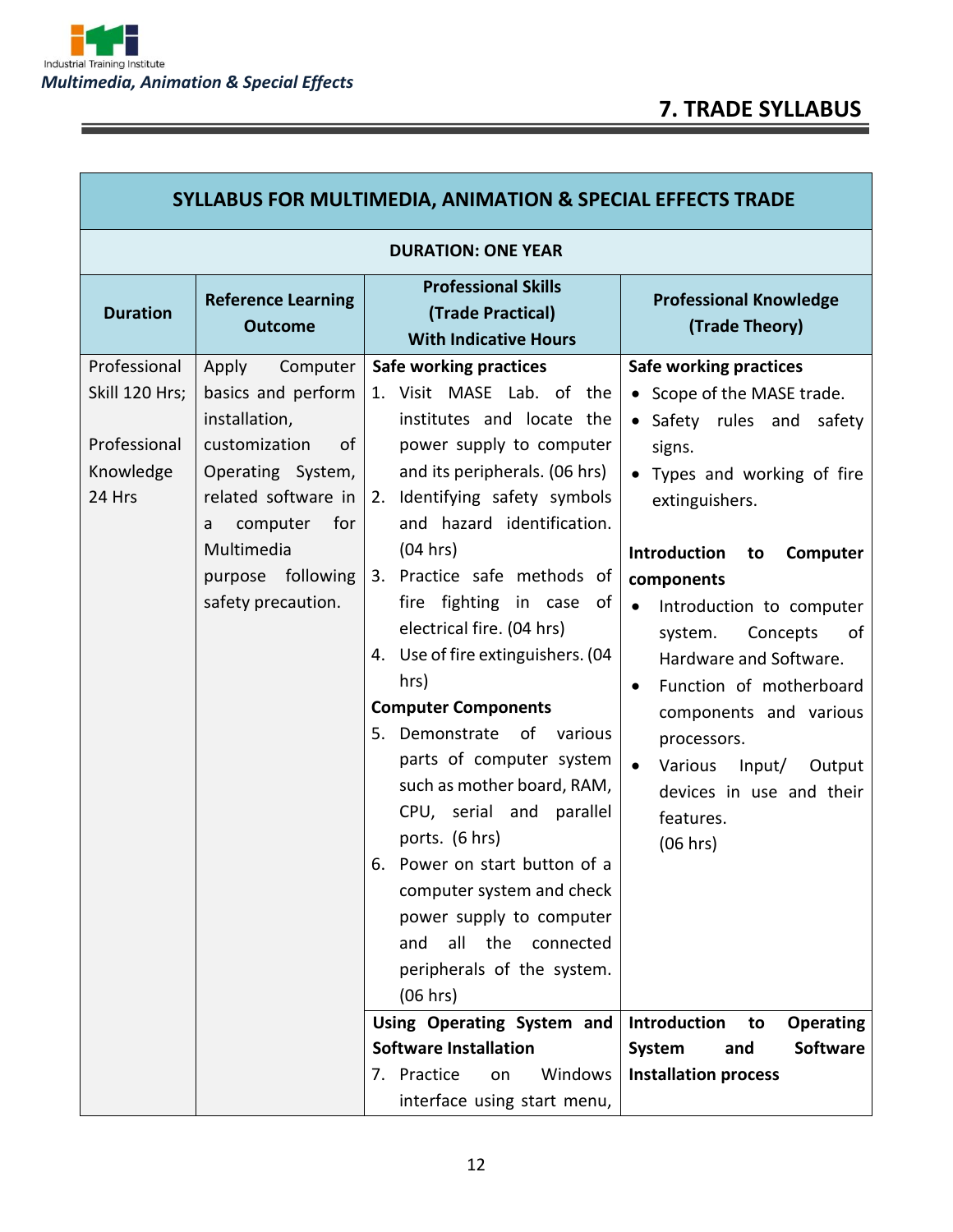

| task bar, title bar, Windows<br>help, My computer, Recycle<br>Bin. (06 hrs)<br>8. Customize<br>the<br>desktop<br>settings and manage user<br>accounts. (03 hrs)<br>9. View system properties and<br>customize the same using<br>control panel details. (06<br>hrs)<br>10. Work<br>with<br>keyboard<br>shortcut commands.<br>(06<br>hrs)<br>11. Create, delete, copy, move,<br>rename, view, sort, zip and<br>unzip of files & folders. (06<br>hrs)<br>12. Use Multimedia tools and<br>windows media player for<br>image, audio and video. (03<br>hrs)<br>13. View the BIOS settings and<br>their modifications. (01 hrs)<br>14. Install Windows operating<br>system. (05 hrs)<br>15. Format hard disk and create<br>partition. (03 hrs)<br>16. Install necessary application<br>software for Windows i.e. | Introduction to Windows<br>$\bullet$<br>Operating System.<br>Main features of Windows<br>$\bullet$<br>OS.<br>File Management through<br>$\bullet$<br>Windows explorer.<br>Introduction<br>and<br>$\bullet$<br>applications of essential<br>Multimedia<br>Accessories,<br>players.<br>Introduction to the booting<br>$\bullet$<br>process.<br>Introduction to<br>various<br>$\bullet$<br>types of memories and<br>their features.<br>of installation<br>Concept<br>$\bullet$<br>of<br>Operating<br>process<br>System and software.<br><b>Basic</b><br>Hardware<br>and<br>software issues and their<br>solutions.<br>Application<br>Usage<br>of<br>$\bullet$<br>software and Antivirus.<br>(12 hrs) |
|-----------------------------------------------------------------------------------------------------------------------------------------------------------------------------------------------------------------------------------------------------------------------------------------------------------------------------------------------------------------------------------------------------------------------------------------------------------------------------------------------------------------------------------------------------------------------------------------------------------------------------------------------------------------------------------------------------------------------------------------------------------------------------------------------------------|---------------------------------------------------------------------------------------------------------------------------------------------------------------------------------------------------------------------------------------------------------------------------------------------------------------------------------------------------------------------------------------------------------------------------------------------------------------------------------------------------------------------------------------------------------------------------------------------------------------------------------------------------------------------------------------------------|
| Office Package, PDF Reader,<br>Media Player, Antivirus etc.<br>(05 hrs)<br>17. Install Drivers for printer,<br>scanner, webcam and DVD<br>etc. (05 hrs)<br>18. Burn data, video and audio<br>files<br>CD/DVD<br>on<br>using                                                                                                                                                                                                                                                                                                                                                                                                                                                                                                                                                                               |                                                                                                                                                                                                                                                                                                                                                                                                                                                                                                                                                                                                                                                                                                   |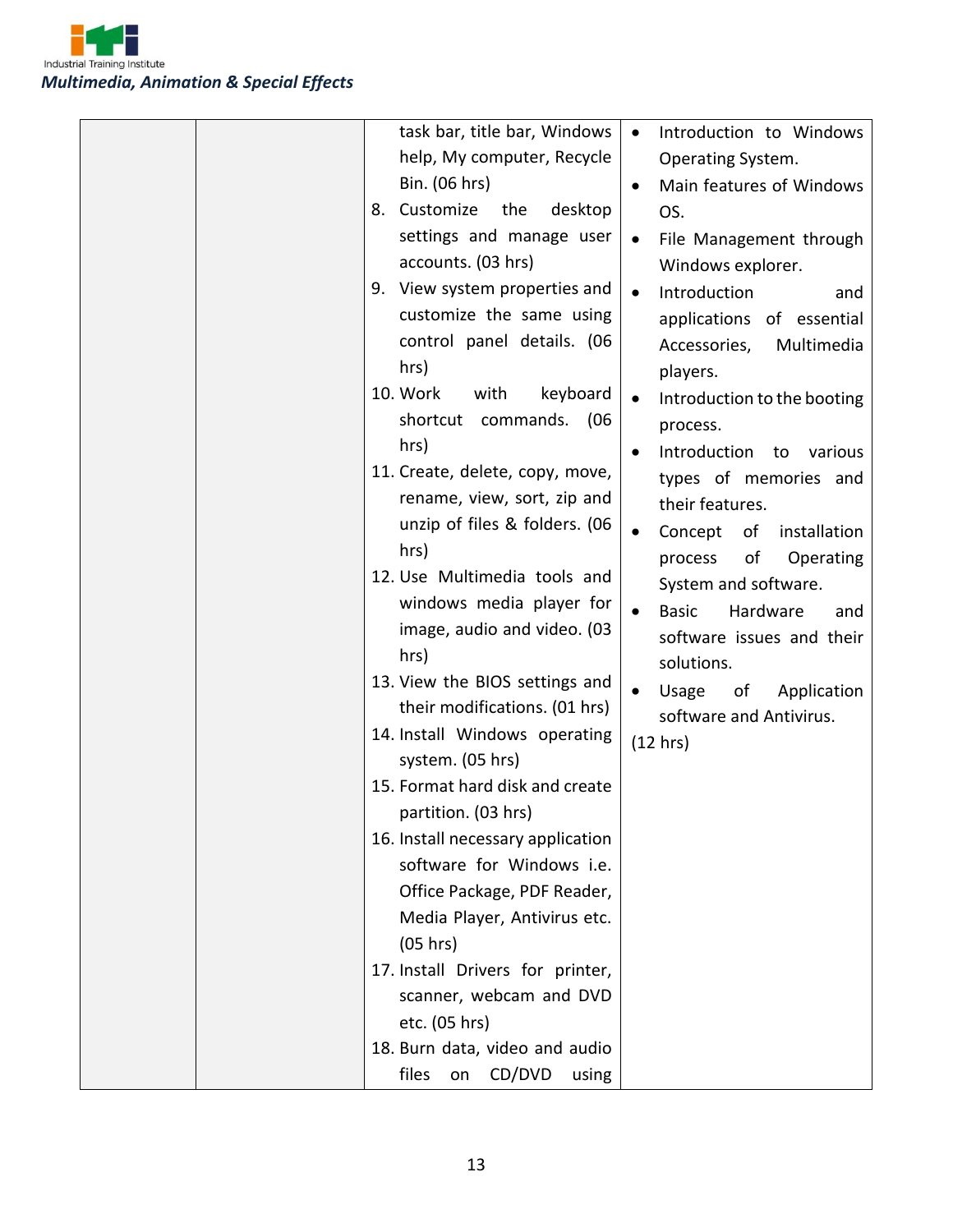

| application software. (05                           |                                          |
|-----------------------------------------------------|------------------------------------------|
| hrs)                                                |                                          |
| 19. Install Photoshop, Flash,                       |                                          |
| Maya and 3Ds Max. (06 hrs)                          |                                          |
| <b>Using MS Office</b>                              | <b>Introduction to MS Office</b>         |
| 20. Open MS Word, familiarise                       | Introduction to the various<br>$\bullet$ |
| with<br>basic<br>word                               | applications in MS office.               |
| components and practice                             | Introduction<br>to<br>Word<br>$\bullet$  |
| on creating, saving, closing                        | features, Office<br>button,              |
| and renaming of word                                | toolbars.                                |
| documents. (03 hrs)                                 | Creating,<br>saving<br>and<br>٠          |
| 21. Edit document using basic                       | formatting and printing                  |
| formatting tools. (03 hrs)                          | documents using Word.                    |
| 22. Practice<br>Inserting<br>and                    | Introduction<br>Excel<br>to<br>$\bullet$ |
| formatting tables, pictures,                        | features, data types and                 |
| videos and other objects.                           | various functions in all                 |
| (03 hrs)                                            | categories of Excel.                     |
| 23. Use Mail merge tool. Use                        | Concepts<br>of<br>sorting,<br>$\bullet$  |
| conditional Mail<br>Merge,                          | filtering and                            |
| External<br>Data<br>Source.                         | validating<br>data.                      |
| Practice Letters, Label &                           | $\bullet$                                |
| Envelop printing using Mail                         | Introduction<br>to<br>Power              |
| Merge. (03 hrs)                                     | Point Slide Show creation                |
| 24. Open MS Excel, familiarise                      | process.                                 |
| with<br>basic<br>application                        | $\bullet$ Fine<br>tuning<br>the          |
| components and practice                             | presentation<br>and<br>good              |
| creating, saving and                                | presentation technique.                  |
|                                                     | (06 hrs)                                 |
| formatting excel<br>spread                          |                                          |
| sheets. (03 hrs)<br>25. Practice Excel functions of |                                          |
|                                                     |                                          |
| all major categories i.e.                           |                                          |
| Financial, Logical, Text, date                      |                                          |
| & time, Lookup, Math,                               |                                          |
| Statistical etc. (02 hrs)                           |                                          |
| 26. Use various data types in                       |                                          |
| Excel, sorting, filtering and                       |                                          |
| validating data. (02 hrs)                           |                                          |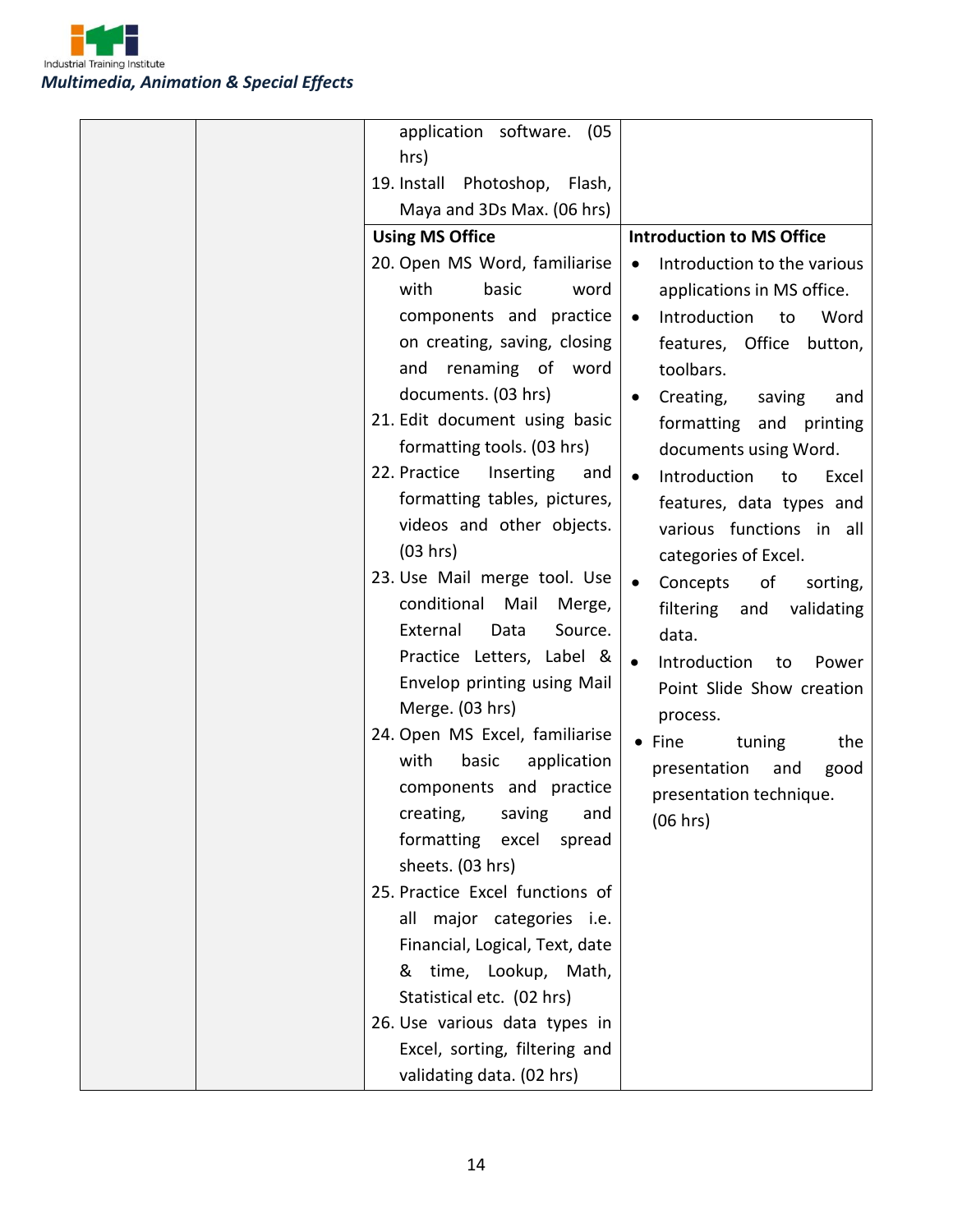

|               |                    | 27. Modify Excel page setup      |                                         |
|---------------|--------------------|----------------------------------|-----------------------------------------|
|               |                    | and print a worksheet. (02       |                                         |
|               |                    | hrs)                             |                                         |
|               |                    | 28. Open<br>power<br>point       |                                         |
|               |                    | familiarise<br>presentation,     |                                         |
|               |                    | with<br>basic<br>application     |                                         |
|               |                    | components and practice          |                                         |
|               |                    | on creating Slide shows,         |                                         |
|               |                    | Inserting<br>picture<br>and      |                                         |
|               |                    | theme. (02 hrs)                  |                                         |
|               |                    |                                  |                                         |
|               |                    | 29. Add new slide, format text,  |                                         |
|               |                    | link with word and excel         |                                         |
|               |                    | documents. (02 hrs)              |                                         |
|               |                    | 30. Practice animating<br>slide  |                                         |
|               |                    | transitions and objects. (02     |                                         |
|               |                    | hrs)                             |                                         |
|               |                    | 31. Create slide shows<br>by     |                                         |
|               |                    | inserting audio & video and      |                                         |
|               |                    | synchronise<br>with              |                                         |
|               |                    | presentation. (03 hrs)           |                                         |
| Professional  | Perform<br>safe    | Digital Photography (photo       | <b>Digital Photography</b>              |
| Skill 30 Hrs; | handling<br>of     | session)                         | Learning digital camera                 |
|               | Multimedia         | 32. Identify different parts of  | anatomy.                                |
| Professional  | devices<br>Video   | digital camera; know the         | Exploring<br>important<br>$\bullet$     |
| Knowledge     | Digital<br>Camera, | operating procedure and          | camera settings.                        |
| 06 Hrs        | Camera,            | internal functions of the        | Understanding<br>how<br>$\bullet$<br>to |
|               | Microphone,        | camera. (03 hrs)                 | focus.                                  |
|               | Webcam<br>and      | 33. Practice<br>change<br>to     | Introducing the subject for             |
|               | Basics of Digital  | important<br>settings<br>of      | the photo shoot.                        |
|               | Photography,       | camera. (03 hrs)                 | Understanding<br>lighting<br>$\bullet$  |
|               | Recording<br>Video | 34. Practice on focusing using   | setup and working process               |
|               | and data transfer. | tools and auto focus. (03        | with lighting instruments.              |
|               |                    | hrs)                             | (06 hrs)                                |
|               |                    | 35. Practice on digital Photo    |                                         |
|               |                    | Shooting with shallow depth      |                                         |
|               |                    | of field. (03 hrs)               |                                         |
|               |                    | 36. Practice on using neutral    |                                         |
|               |                    | density<br>(ND)<br>filters<br>to |                                         |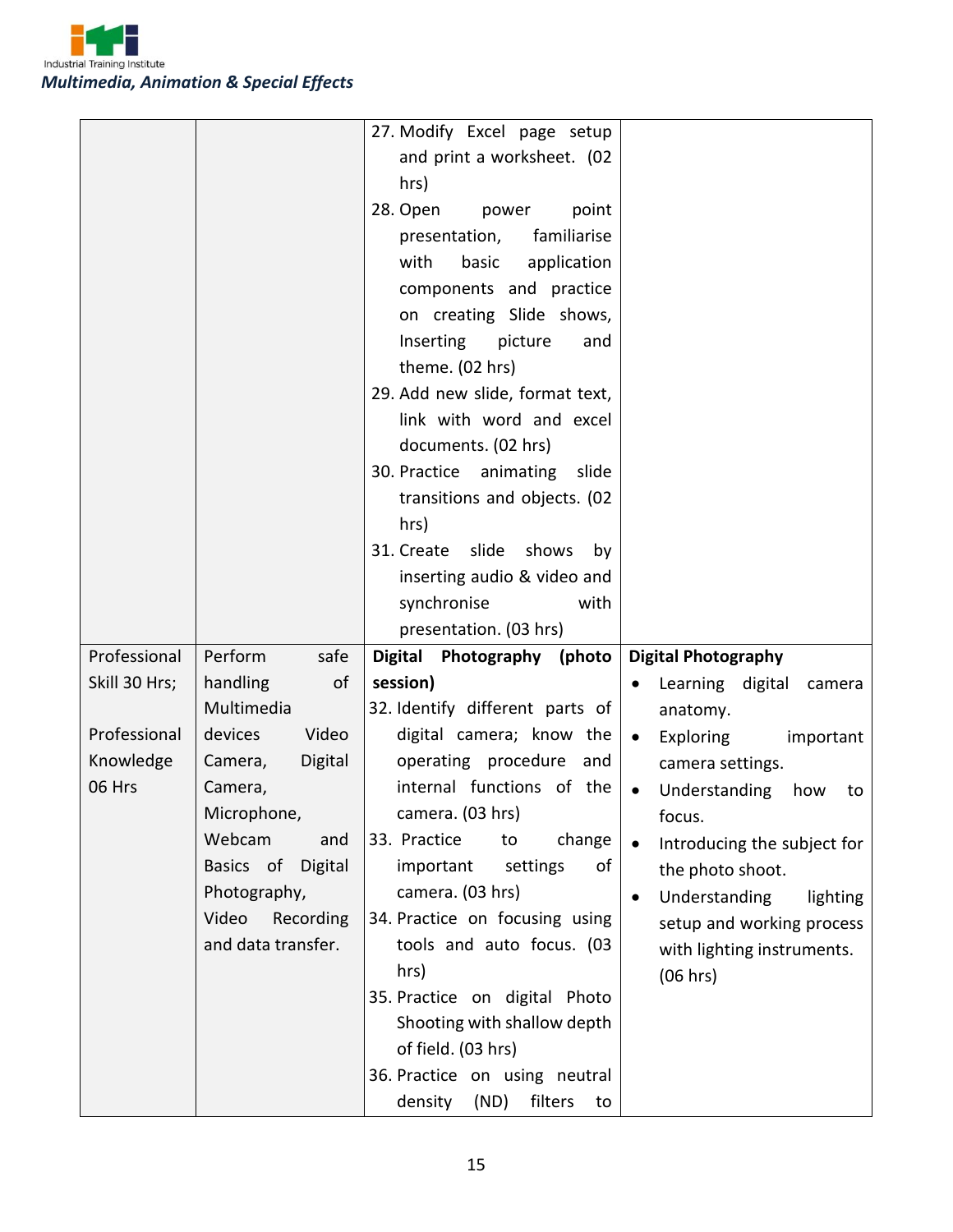

|                |                    | correct overexposure. (03        |                                       |
|----------------|--------------------|----------------------------------|---------------------------------------|
|                |                    | hrs)                             |                                       |
|                |                    | 37. Practice<br>gain<br>on<br>to |                                       |
|                |                    | artificially<br>brighten<br>an   |                                       |
|                |                    | underexposed photo shot.         |                                       |
|                |                    | (03 hrs)                         |                                       |
|                |                    | 38. Practice<br>color<br>on      |                                       |
|                |                    | white<br>temperature,            |                                       |
|                |                    | balancing a shot. (03 hrs)       |                                       |
|                |                    | 39. Working<br>with<br>lighting  |                                       |
|                |                    | instruments, understanding       |                                       |
|                |                    | lighting concepts, creating a    |                                       |
|                |                    | four-point lighting setup for    |                                       |
|                |                    | a scene, using corrective gels   |                                       |
|                |                    | (06 hrs)                         |                                       |
|                |                    | 40. Data transfer from Camera,   |                                       |
|                |                    | SD card to Computer and          |                                       |
|                |                    | Vice Versa. (03 hrs)             |                                       |
| Professional   | Perform<br>Photo   | Working with<br><b>Images</b>    | in  Introduction to Photoshop         |
| Skill 330 Hrs; | editing and apply  | Photoshop                        | Implementation<br>of<br>$\bullet$     |
|                | special effects by | 41. Scan images with digital     | Scanner                               |
| Professional   | using<br>Adobe     | with<br>and<br>save<br>scanner   | Image Editing techniques<br>$\bullet$ |
| Knowledge      | Photoshop<br>and   | appropriate image format.        | Retouching techniques<br>$\bullet$    |
| 66 Hrs         | Adobe Illustrator. | (03 hrs)                         | Selection technique<br>$\bullet$      |
|                |                    | 42. Open Adobe Photoshop to      | Composition and design<br>$\bullet$   |
|                |                    | practice with image editing      | techniques                            |
|                |                    | tool, workspace-navigation,      | Colour correction                     |
|                |                    | palettes,<br>arranging           | Working with type<br>$\bullet$        |
|                |                    | document windows. (12 hrs)       | <b>Effects and Filters</b>            |
|                |                    | 43. Crop and rotate an image,    | $\bullet$<br>Production               |
|                |                    | change image size, pixels        | (30 hrs)                              |
|                |                    | and resolution, color Depth      |                                       |
|                |                    | and apply the color modes-       |                                       |
|                |                    | RGB, CMYK and Grayscale.         |                                       |
|                |                    | (12 hrs)                         |                                       |
|                |                    | 44. Edit image using bridge,     |                                       |
|                |                    | brushes, choosing colors,        |                                       |
|                |                    | sampling colors from an          |                                       |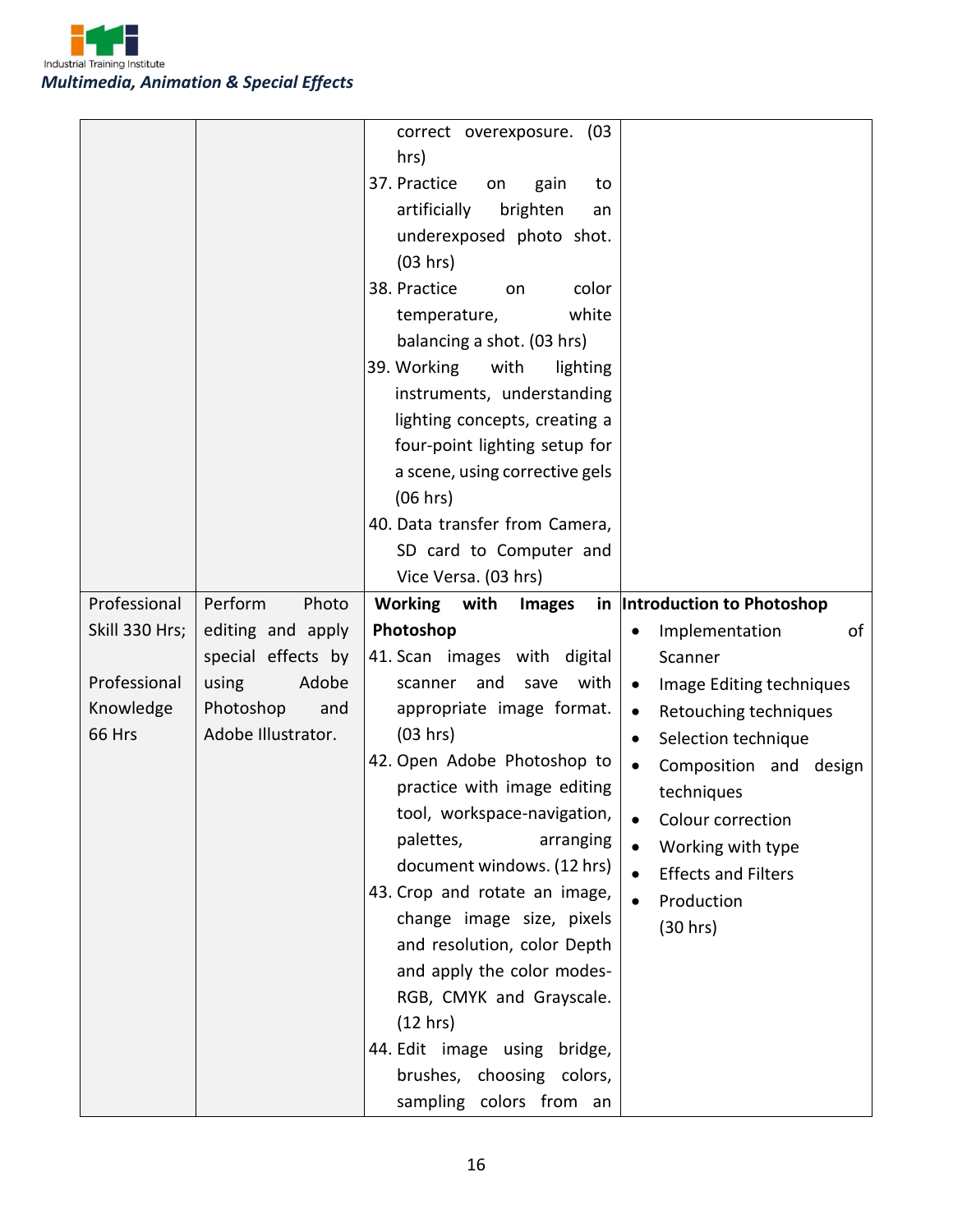

|  | image, using Pantone colors,      |  |
|--|-----------------------------------|--|
|  | multiple undo and taking          |  |
|  | Snapshots, use the History        |  |
|  | palette. (12 hrs)                 |  |
|  | 45. Retouch to Fix images using   |  |
|  | the Clone Stamp. (06 hrs)         |  |
|  | 46. Practice with Healing tools:  |  |
|  | The history brush, the Red-       |  |
|  | Eye and colour replacement        |  |
|  | tools. (09 hrs)                   |  |
|  | 47. Practice<br>for<br>selection  |  |
|  | techniques<br>the<br>using        |  |
|  | marquee and the<br>lasso          |  |
|  | tools, the quick selection        |  |
|  | tool, working in quick mask       |  |
|  | mode,<br>adding<br>and            |  |
|  | subtracting<br>selections,        |  |
|  | saving a selection. (12 hrs)      |  |
|  | 48. Composition and<br>design     |  |
|  | techniques:                       |  |
|  | Working with layers moving        |  |
|  | content<br>layer,<br>to<br>new    |  |
|  | opacity, transforming layers,     |  |
|  | reflection<br>creating<br>and     |  |
|  | other effects. (12 Hrs)           |  |
|  | 49. Transformation-Scaling and    |  |
|  | rotating, using color fill        |  |
|  | layers, using gradients and       |  |
|  | patterns, combing images          |  |
|  | with layer masks, applying a      |  |
|  | Mask to an Adjustments            |  |
|  | layer. (09 hrs)                   |  |
|  | 50. Practice for Color correction |  |
|  | using the levels command          |  |
|  | histogram,<br>curves<br>and       |  |
|  | exposure, using the color         |  |
|  | balance command to modify         |  |
|  | color<br>adjusting<br>casts,      |  |
|  |                                   |  |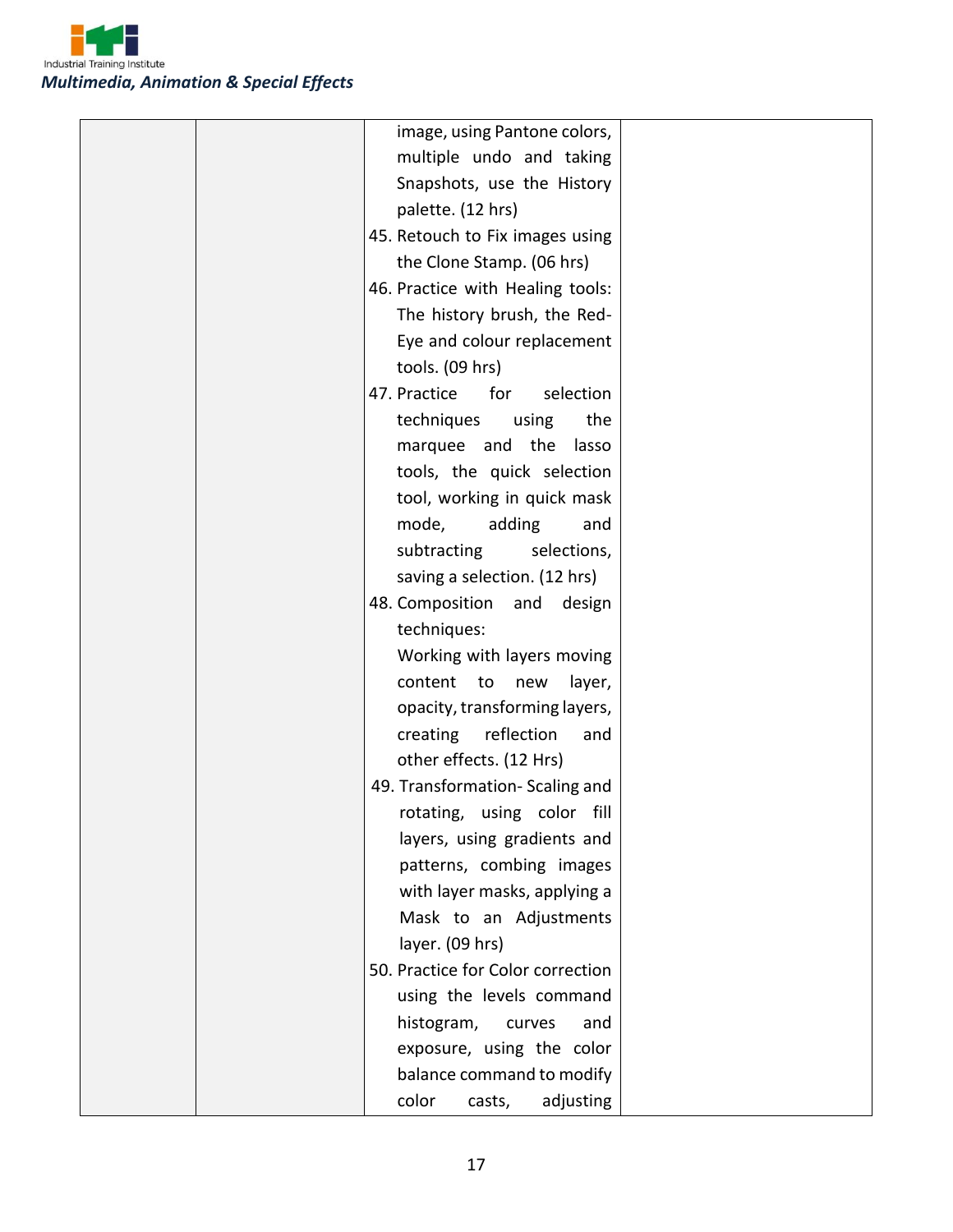

|  | vibrance,<br>Hue<br>and           |  |
|--|-----------------------------------|--|
|  | Saturation:<br>general<br>and     |  |
|  | color<br>specific<br>range        |  |
|  | adjustment, colorizing. (12       |  |
|  | hrs)                              |  |
|  | 51. Working with type layers,     |  |
|  | formatting type, converting       |  |
|  | type to pixels. (09 hrs)          |  |
|  | 52. Applying Effects and Filters: |  |
|  | working with layers Styles-       |  |
|  | shadows,<br>glows,<br>Drop        |  |
|  | bevels etc., using filters-       |  |
|  | corrective<br>and<br>creative     |  |
|  | filtering technique, using        |  |
|  | the filter gallery. (12 hrs)      |  |
|  | 53. Practice with Production      |  |
|  |                                   |  |
|  | technique: importing and          |  |
|  | exporting images the main         |  |
|  | stream file types and their       |  |
|  | uses, web graphics-Using          |  |
|  | the Save for Web command-         |  |
|  | Optimization<br>file<br>and       |  |
|  | formats. (12 hrs)                 |  |
|  | 54. Printing-<br>recognizing      |  |
|  | nonprintable                      |  |
|  | colors, converting images to      |  |
|  | CMYK, saving for print, 3d        |  |
|  | (Menu), Color Correction          |  |
|  | (Adjustments),<br>Smart           |  |
|  | Objects, Content<br>Aware,        |  |
|  | Puppet Wrap Define(Brush,         |  |
|  | Pattern, Custom Shape). (12       |  |
|  | hrs)                              |  |
|  | 55. Preferences,<br>Masking       |  |
|  | Clipping,<br>(Layer, Vector,      |  |
|  | Channel), Video Layers,           |  |
|  | Filters (All), actions (Panel),   |  |
|  |                                   |  |
|  | Animation, Channel, Text          |  |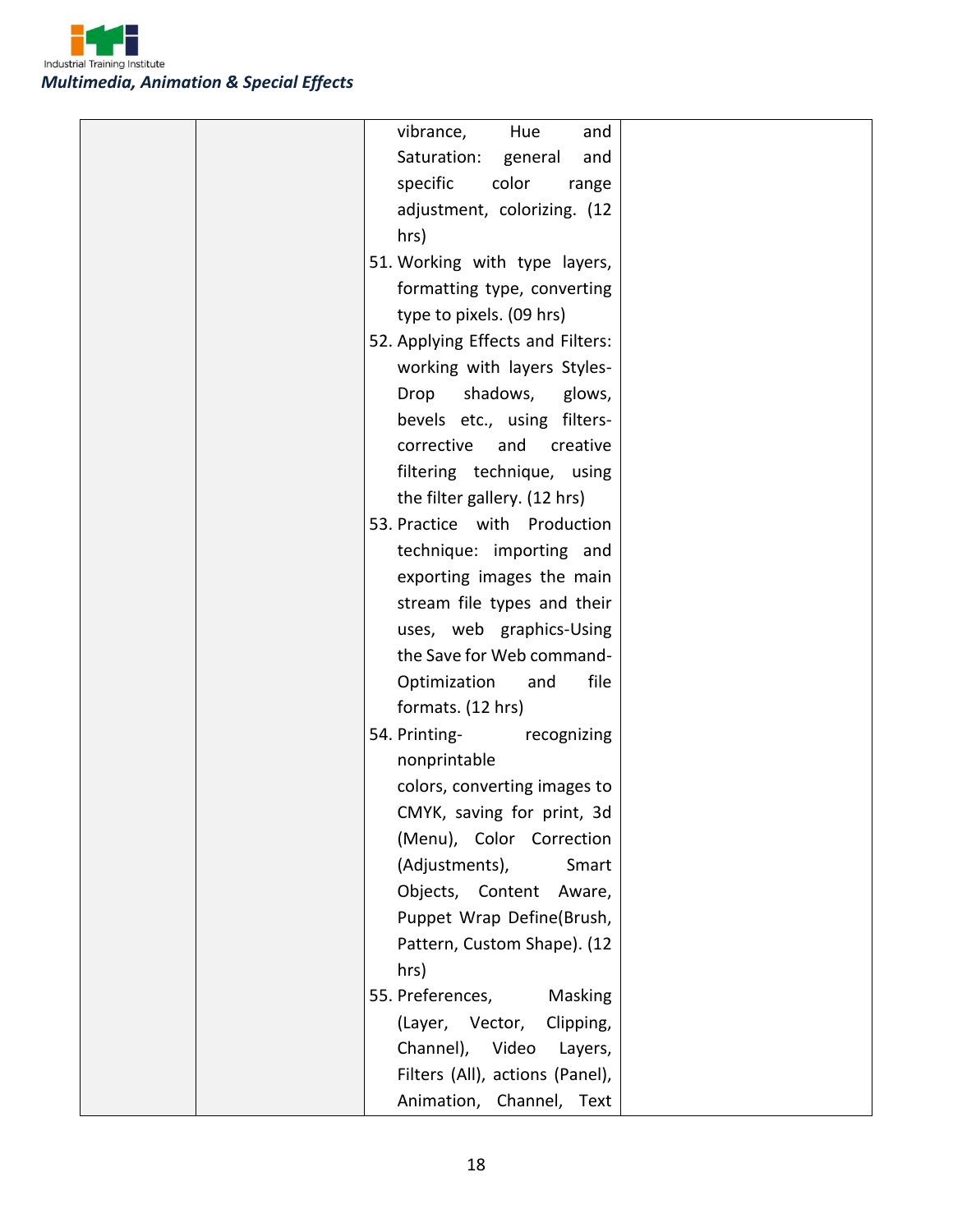

|  | (Character<br>/Paragraph           |                                        |
|--|------------------------------------|----------------------------------------|
|  | (Panels), using Bridge. (12        |                                        |
|  | hrs)                               |                                        |
|  | Editing in<br>Advance Image        | In depth Image Editing                 |
|  | Photoshop                          | <b>Exploring</b><br>new creative       |
|  | 56. Work with Palettes, i.e.,      | options and producing high             |
|  | layers palette, navigator          | quality images for print &             |
|  | palette, info palette, color       | web.                                   |
|  | palette, Swatches palette,         | Creating<br>exceptional<br>$\bullet$   |
|  | Styles<br>palette,<br>History      | imagery with easier access             |
|  | palette, Actions<br>Palette,       | to file streamlined web                |
|  | Tool<br>preset<br>palette,         | design.                                |
|  | Channels Palette and Path          | Photo<br>re-touching,<br>$\bullet$     |
|  | Palette. (10 hrs)                  | colourful image collages,              |
|  | 57. Work with Layers and edit      | artistic backgrounds.                  |
|  | using<br>photo<br>Image            | Creation of the optimized<br>$\bullet$ |
|  | adjustment options - Labels,       | images with roll<br>over               |
|  | Auto labels, Auto contrasts,       | effects<br>and<br>image                |
|  | Color<br>balance,<br>Curves,       | mapping.                               |
|  | <b>Brightness</b><br>/Contrast,    | Special effects on images              |
|  | Posterize, Variations. (10         | using.                                 |
|  | hrs)                               | (12 hrs)                               |
|  | 58. Prepare the file and work      |                                        |
|  | area. (02 hrs)                     |                                        |
|  | 59. Creating different shapes.     |                                        |
|  | (03 hrs)                           |                                        |
|  | 60. Create three Dimensional       |                                        |
|  | effects using Layers. (05 hrs)     |                                        |
|  | 61. Work with the magic wand       |                                        |
|  | tool and lasso tool. (04 hrs)      |                                        |
|  | 62. Create images using Symbol     |                                        |
|  | Sprayer Tool. (03 hrs)             |                                        |
|  | 63. Edit<br>the<br>images<br>using |                                        |
|  | options of Warp Tool. (03          |                                        |
|  | hrs)                               |                                        |
|  | 64. Use Dodge tool, Burn tool,     |                                        |
|  | Sponge Tool and<br>Clone           |                                        |
|  | Stamp Tool. (10 hrs)               |                                        |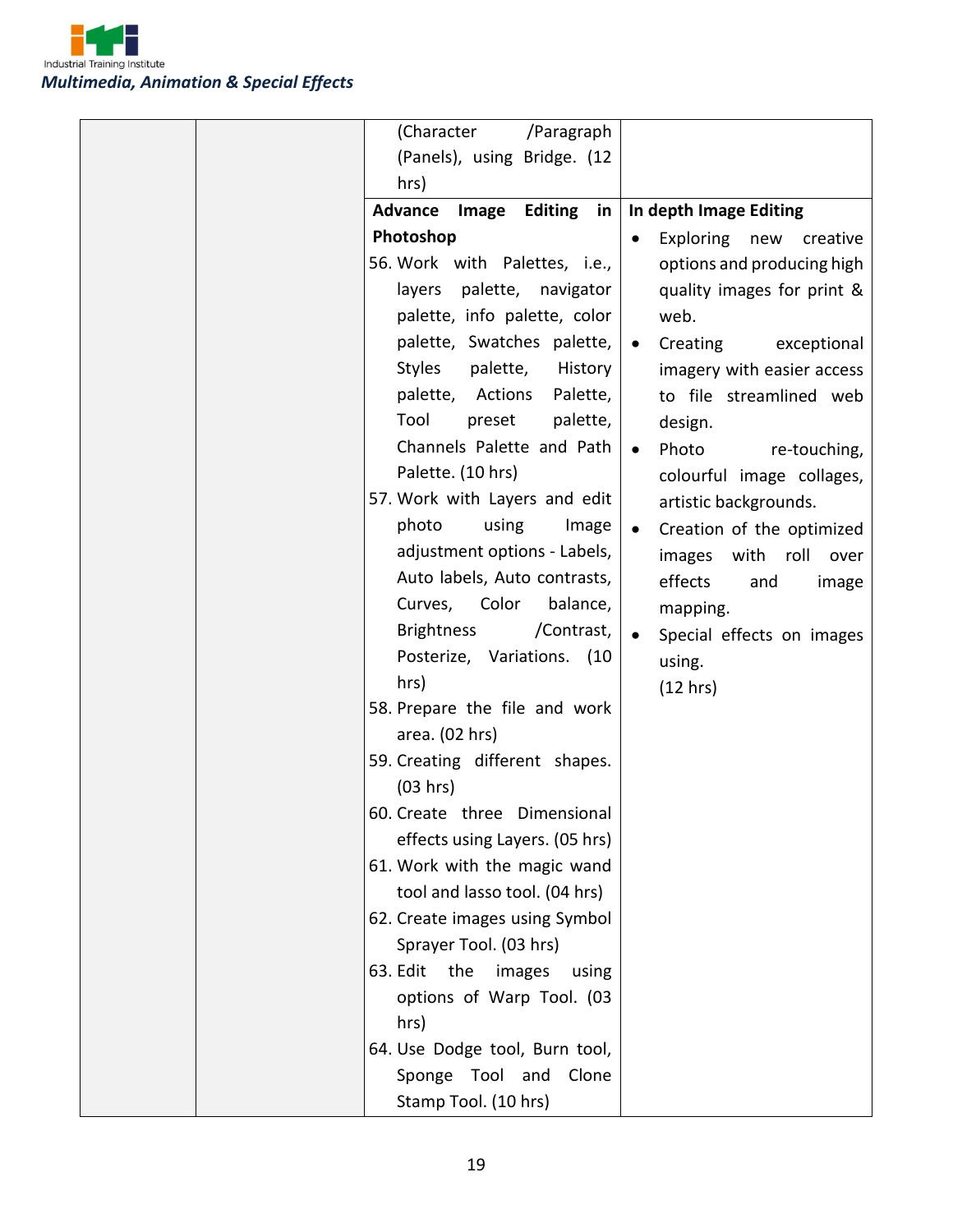

| 65. Edit<br>Selections;<br>create<br>images and giving special<br>effects using Filters. (05 hrs)<br>66. Produce an image by mixing<br>two or more different Layer.<br>(05 hrs)<br><b>Graphics Editing using Adobe</b><br><b>Illustrator/Corel draw</b><br>67. Fundamental techniques of                                                                                                                                                                                                                                                                                                                                                                                                             | <b>Graphics Editing</b><br>Traditional<br>Design<br>$\bullet$<br>concepts                                                                                                                                                                                                                                                                                                                                                                                                                                                                                                                                                                                                                                                                  |
|------------------------------------------------------------------------------------------------------------------------------------------------------------------------------------------------------------------------------------------------------------------------------------------------------------------------------------------------------------------------------------------------------------------------------------------------------------------------------------------------------------------------------------------------------------------------------------------------------------------------------------------------------------------------------------------------------|--------------------------------------------------------------------------------------------------------------------------------------------------------------------------------------------------------------------------------------------------------------------------------------------------------------------------------------------------------------------------------------------------------------------------------------------------------------------------------------------------------------------------------------------------------------------------------------------------------------------------------------------------------------------------------------------------------------------------------------------|
| drawing in pencil, charcoal<br>and ink. Emphasis is on<br>realistic representation and<br>visual observation. (06 hrs)<br>68. Advanced drawing giving<br>emphasis on design and<br>composition<br>and<br>experimental techniques in<br>different media: creating<br>area text, applying basic<br>character<br>settings,<br>paragraph settings, creating<br>text threads, creating text<br>on a path, converting text to<br>outlines. (06 hrs)<br>69. Using the basic selection<br>tools, magic Wand and the<br>Lasso tool, selecting objects<br>by attribute, saving and<br>reusing selections. (06 hrs)<br>70. Appearances-Targeting<br>objects attributes: adding<br>multiple attributes, applying | Traditional<br>digital<br>and<br>$\bullet$<br>applications<br>of<br>color,<br>concept and composition.<br><b>Making Selections</b><br>$\bullet$<br>Understanding<br>$\bullet$<br>Appearances<br>Working with Groups and<br>$\bullet$<br>Layers<br>Advanced<br><b>Drawing</b><br>and<br>Path Editing<br>Working with Color<br>$\bullet$<br><b>Object Transformation and</b><br>$\bullet$<br>Positioning<br>Use of Brushes<br>$\bullet$<br>Use of Masks<br>$\bullet$<br>Use of Symbols<br>$\bullet$<br>Application of Filters and<br>$\bullet$<br>Live Effects<br><b>Advanced Text Editing</b><br>$\bullet$<br>Designing for the Web<br>٠<br><b>Creation of Blends</b><br>٠<br>Working with Images<br>Performing<br>Specialized<br>$\bullet$ |
| live<br>effects,<br>expanding<br>appearances,<br>creating<br>graphic styles. (06 hrs)<br>71. Modifying graphic styles:<br>appearance palette settings,                                                                                                                                                                                                                                                                                                                                                                                                                                                                                                                                               | Tasks Saving and printing<br><b>Working</b><br>with<br>Other<br>٠<br>programs<br>(24 hrs)                                                                                                                                                                                                                                                                                                                                                                                                                                                                                                                                                                                                                                                  |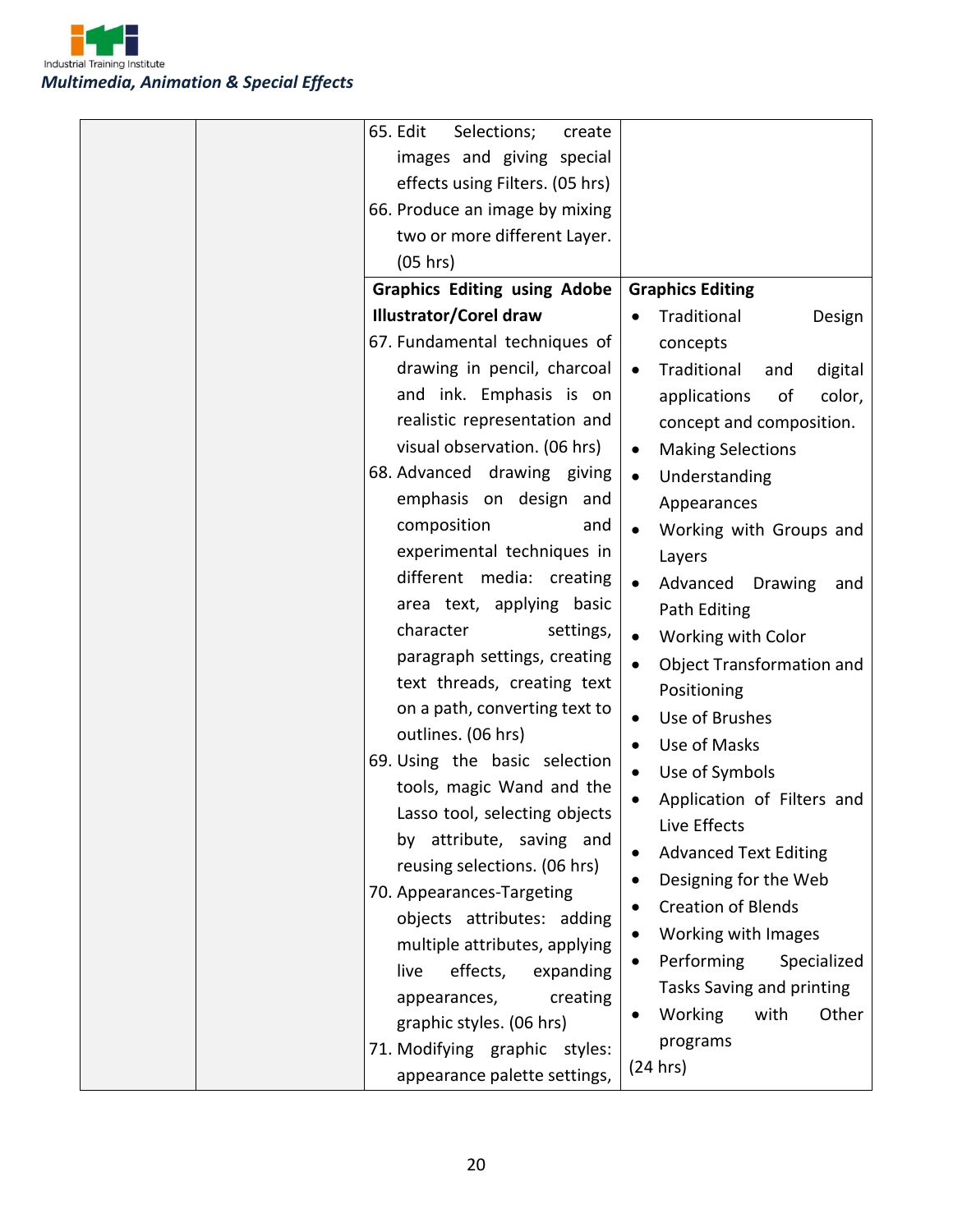

|  | (06)<br>copying appearance.<br>hrs) |  |
|--|-------------------------------------|--|
|  | 72. Working with Groups and         |  |
|  | Layers: defining and editing        |  |
|  | groups, working with Layers,        |  |
|  | Layers and object hierarchy,        |  |
|  | creating template layers,           |  |
|  | object, group, and layer            |  |
|  | attributes. (06 hrs)                |  |
|  | 73. Advanced Drawing<br>and         |  |
|  | Editing Path: creating Live         |  |
|  | Paint groups, detecting gaps        |  |
|  | in Live Paint groups, path          |  |
|  | editing with Live Paint, using      |  |
|  | Offset Path, dividing an            |  |
|  | object into a grid, cleaning        |  |
|  | up errant paths. (09 hrs)           |  |
|  | 74. Working with Color: defining    |  |
|  | swatches, creating swatch           |  |
|  | libraries,<br>and<br>groups         |  |
|  | working with<br>gradients,          |  |
|  | patterns, using the Color           |  |
|  | Guide, experimenting with           |  |
|  | color, finding colors with          |  |
|  | kuler, modifying color in           |  |
|  | artwork. (06 hrs)                   |  |
|  | 75. Transformation<br>and           |  |
|  | Positioning: Rotating and           |  |
|  | scaling objects, reflecting         |  |
|  | and skewing objects, using          |  |
|  | the free Transform panel,           |  |
|  | Aligning objects. (06 hrs)          |  |
|  | 76. Distributing<br>objects-Using   |  |
|  | Brushes:<br>Creating<br>a           |  |
|  | calligraphic brush, creating a      |  |
|  | scatter brush, creating an          |  |
|  | art brush, creating a pattern       |  |
|  | brush. (06 hrs)                     |  |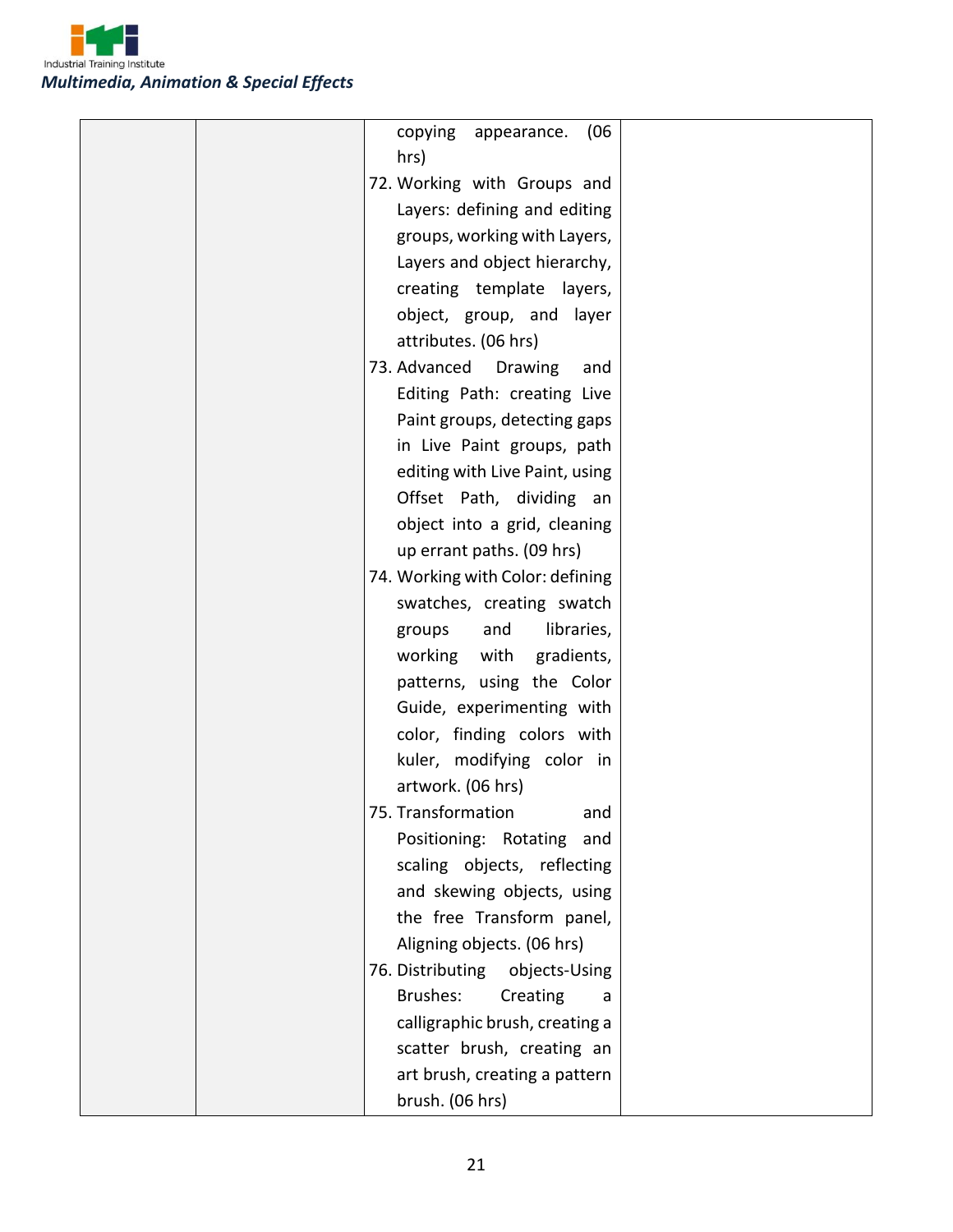

|  | 77. Working<br>Masks:<br>with     |  |
|--|-----------------------------------|--|
|  | Understanding<br>clipping         |  |
|  | masks, using layer clipping       |  |
|  | masks, creating<br>opacity        |  |
|  | masks. (06 hrs)                   |  |
|  | 78. Using Symbols: Defining and   |  |
|  | editing symbols, using the        |  |
|  | symbolism toolset. (06 hrs)       |  |
|  | 79. Applying Filters and Live     |  |
|  | Effects:<br>Minding<br>your       |  |
|  | resolution settings, Mapping      |  |
|  | artwork to 3Dobjects, using       |  |
|  | the Transform effect. (06         |  |
|  | hrs)                              |  |
|  | 80. Using the pathfinder effects: |  |
|  | Using the Stylize effect,         |  |
|  | Scribble effect, Warp effect.     |  |
|  | (06 hrs)                          |  |
|  | 81. Advanced<br>Text<br>Editing:  |  |
|  | taking advantage of Open          |  |
|  | type fonts, using the Glyphs      |  |
|  | panel, wrapping text around       |  |
|  | objects, checking spelling,       |  |
|  | using the change<br>cash          |  |
|  | function, Setting tabs and        |  |
|  | leaders, managing fonts,          |  |
|  | dealing with legacy text. (09     |  |
|  | hrs)                              |  |
|  | 82. Web Designing using pixel     |  |
|  | preview, specifying<br>web        |  |
|  | slicing, Optimizing<br>web        |  |
|  | graphics, Creating simple         |  |
|  | animations. (06 hrs)              |  |
|  | 83. Creating a basic Blends,      |  |
|  | using a blend to create an        |  |
|  | airbrush                          |  |
|  | Effect, using a blend to          |  |
|  | create an animation, using a      |  |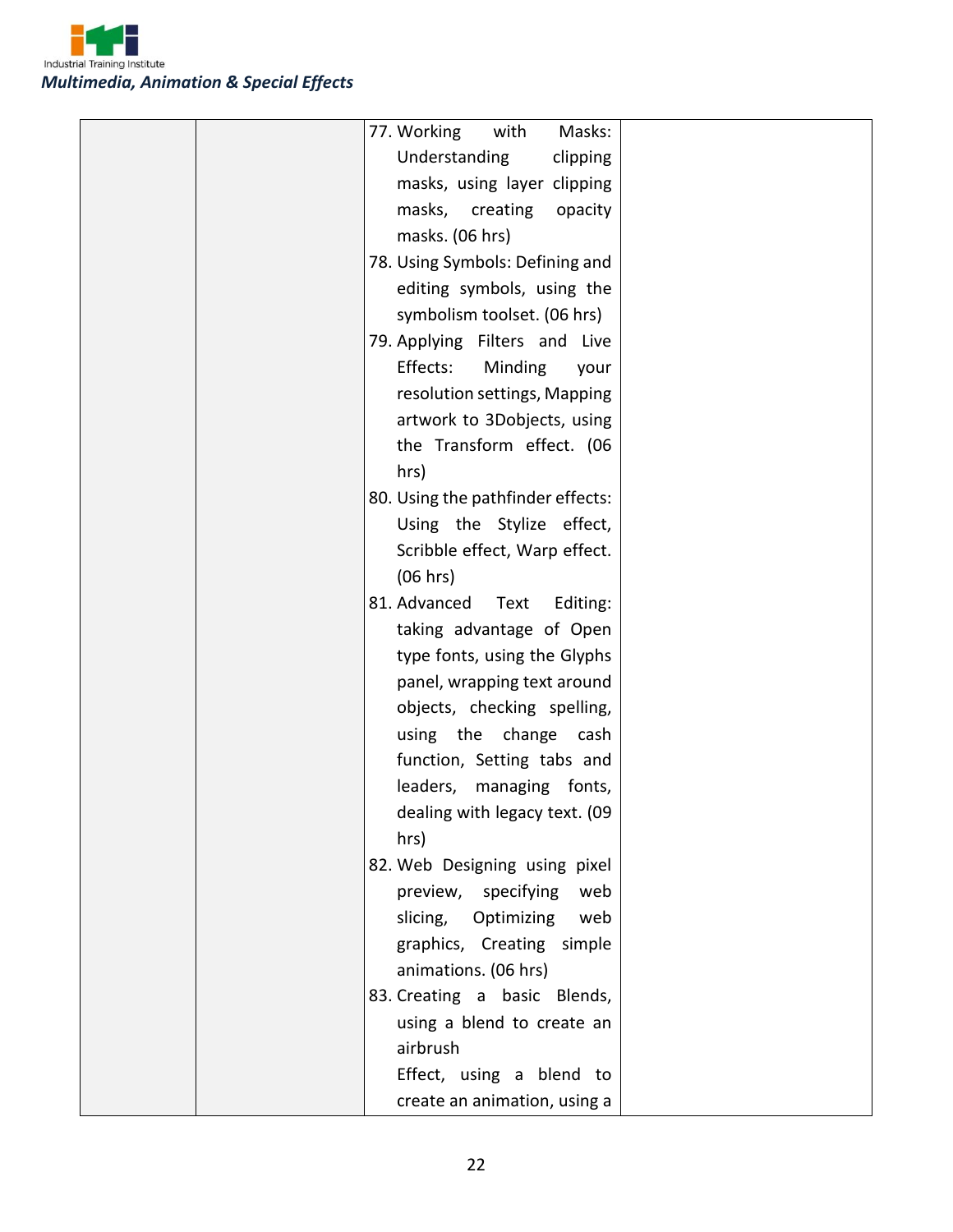

|                     |                               | blend to evenly distribute.<br>(06 hrs)                 |                                            |
|---------------------|-------------------------------|---------------------------------------------------------|--------------------------------------------|
|                     |                               | 84. Working<br>with<br>Images:                          |                                            |
|                     |                               | Placing images, using the                               |                                            |
|                     |                               | Links panel, The Edit Original                          |                                            |
|                     |                               | workflow,<br>Live<br>Trace,                             |                                            |
|                     |                               | Rasterizing artwork, Object                             |                                            |
|                     |                               | mosaic creating graphs,                                 |                                            |
|                     |                               | creating a lens flare, using                            |                                            |
|                     |                               | gradient Mesh, Envelope                                 |                                            |
|                     |                               | Warps, Liquefy distortion                               |                                            |
|                     |                               | tools, saving your Graphics                             |                                            |
|                     |                               | Editing Tool Document,                                  |                                            |
|                     |                               | Printing your<br>Graphics                               |                                            |
|                     |                               | Editing Tool<br>Document,                               |                                            |
|                     |                               | Using the Crop Area tools,                              |                                            |
|                     |                               | setting up page tiling. (09                             |                                            |
|                     |                               | hrs)                                                    |                                            |
|                     |                               | 85. Adding XMP<br>metadata                              |                                            |
|                     |                               | Exporting<br>programs:                                  |                                            |
|                     |                               | Exporting files for use in                              |                                            |
|                     |                               | QuarkXPress, In Design,                                 |                                            |
|                     |                               | Word /excel /PowerPoint,                                |                                            |
|                     |                               | Editing<br>image<br>Tool,                               |                                            |
|                     |                               | Authoring Tool,<br>Special                              |                                            |
|                     |                               | effects Tool, Effects (Ps-Ai),                          |                                            |
|                     |                               | Preferences. (09 hrs)                                   |                                            |
| Professional        | safe<br>Perform               | Digital Videography (Practice                           | <b>Digital Videography</b>                 |
| Skill 90 Hrs;       | handling<br>of                | shooting and Recording)                                 | Introduction<br>video<br>$\bullet$<br>to   |
|                     | Multimedia                    | 86. Safe handling of Multimedia                         | camera                                     |
| Professional        | Video<br>devices              | devices: demonstrate how                                | Learning camera anatomy<br>$\bullet$       |
| Knowledge<br>18 Hrs | Digital<br>Camera,<br>Camera, | to Keep and carry how to fix<br>in camera stand, how to | <b>Exploring</b><br>important<br>$\bullet$ |
|                     | Microphone,                   | remove from Stand. (06 hrs)                             | camera settings                            |
|                     | Webcam<br>and                 | 87. Identify different parts of                         | Understanding<br>how<br>$\bullet$<br>to    |
|                     | Digital<br>Basics of          | video camera; know the                                  | focus                                      |
|                     | Photography,                  | operating procedure<br>and                              | using tools to<br>achieve<br>better focus  |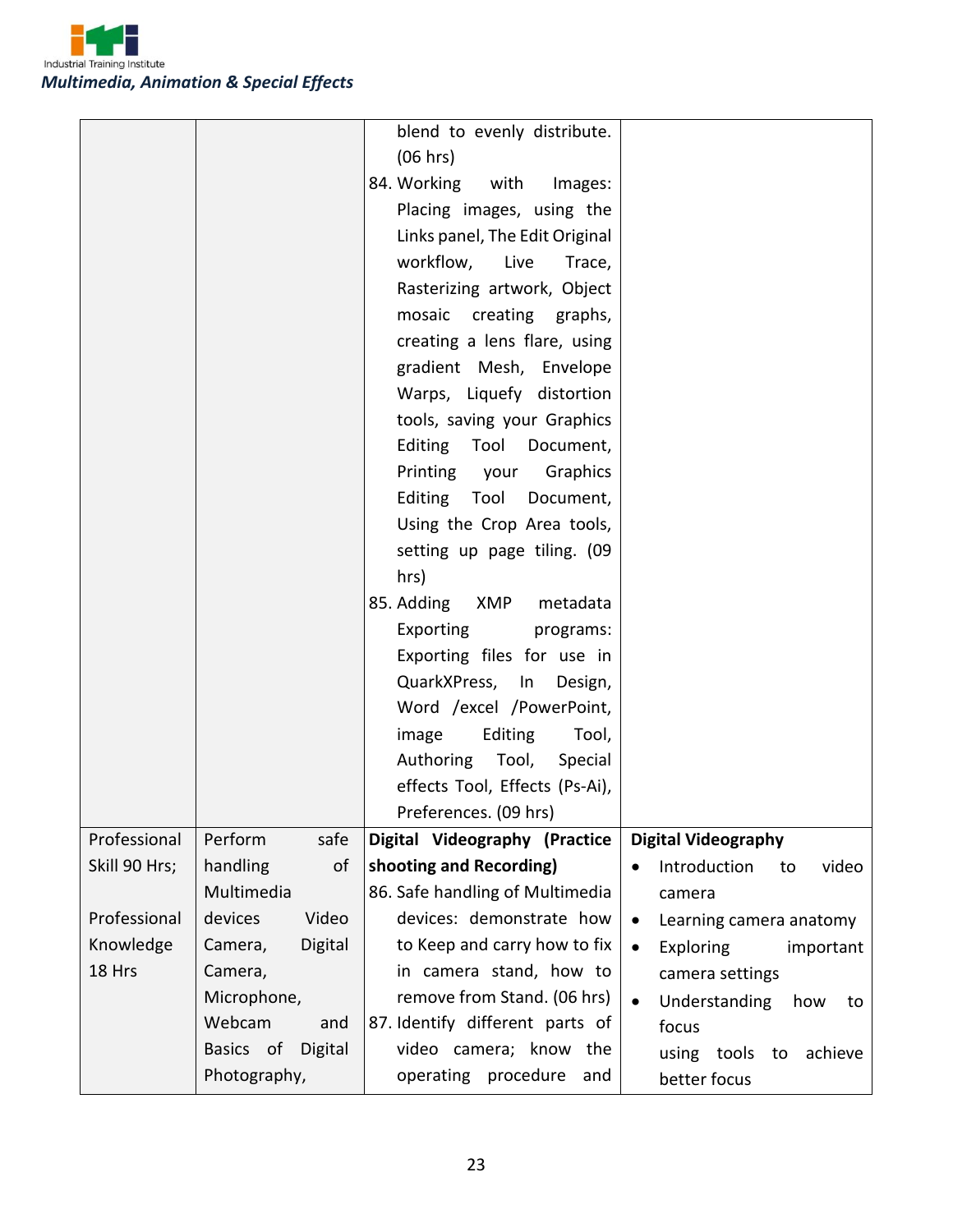

|  | Video<br>Recording | internal functions of the        | Introducing the subject for<br>$\bullet$ |
|--|--------------------|----------------------------------|------------------------------------------|
|  | and data transfer. | video camera. (06 hrs)           | the video shoot                          |
|  |                    | 88. Practicing<br>important      | Learning the<br>craft<br>of<br>$\bullet$ |
|  |                    | settings of camera. (06 hrs)     | filmmaking                               |
|  |                    | 89. Practice on focusing using   | Shooting with<br>shallow<br>$\bullet$    |
|  |                    | tools and auto focus. (06        | depth of field                           |
|  |                    | hrs)                             | Understanding exposure<br>$\bullet$      |
|  |                    | 90. Practice on Shooting with    | Using neutral density (ND)<br>$\bullet$  |
|  |                    | shallow depth of field. (06      | filters<br>to<br>correct                 |
|  |                    | hrs)                             | overexposure                             |
|  |                    | 91. Practice on using neutral    | Using gain to artificially<br>$\bullet$  |
|  |                    | filters<br>density<br>(ND)<br>to | brighten an underexposed                 |
|  |                    | correct overexposure. (06        | shot                                     |
|  |                    | hrs)                             | Choosing the right shutter<br>$\bullet$  |
|  |                    | 92. Practice<br>gain<br>on<br>to | speed                                    |
|  |                    | artificially<br>brighten<br>an   | Understanding<br>colour<br>$\bullet$     |
|  |                    | underexposed shot. (06 hrs)      | temperature                              |
|  |                    | 93. Practice on choosing the     | White balancing a shot<br>$\bullet$      |
|  |                    | right shutter speed. (06 hrs)    | Data transfer process.                   |
|  |                    | 94. Practice<br>color<br>on      | (18 hrs)                                 |
|  |                    | White<br>temperature,            |                                          |
|  |                    | balancing a shot. (06 hrs)       |                                          |
|  |                    | 95. Practice on choosing the     |                                          |
|  |                    | right tripod, camera moves       |                                          |
|  |                    | and Mastering hand-held          |                                          |
|  |                    | shooting. (06 hrs)               |                                          |
|  |                    | 96. Practice on Audio Essentials |                                          |
|  |                    | for Five sound rules to live     |                                          |
|  |                    | by, using the types of           |                                          |
|  |                    | microphones for<br>video         |                                          |
|  |                    | shooting, setting<br>up          |                                          |
|  |                    | microphones for a video          |                                          |
|  |                    | shoot, using<br>boom<br>a        |                                          |
|  |                    | microphone, setting proper       |                                          |
|  |                    | audio levels. (12 hrs)           |                                          |
|  |                    | 97. Practicing the<br>lighting   |                                          |
|  |                    | essential: working<br>with       |                                          |
|  |                    | lighting<br>instruments,         |                                          |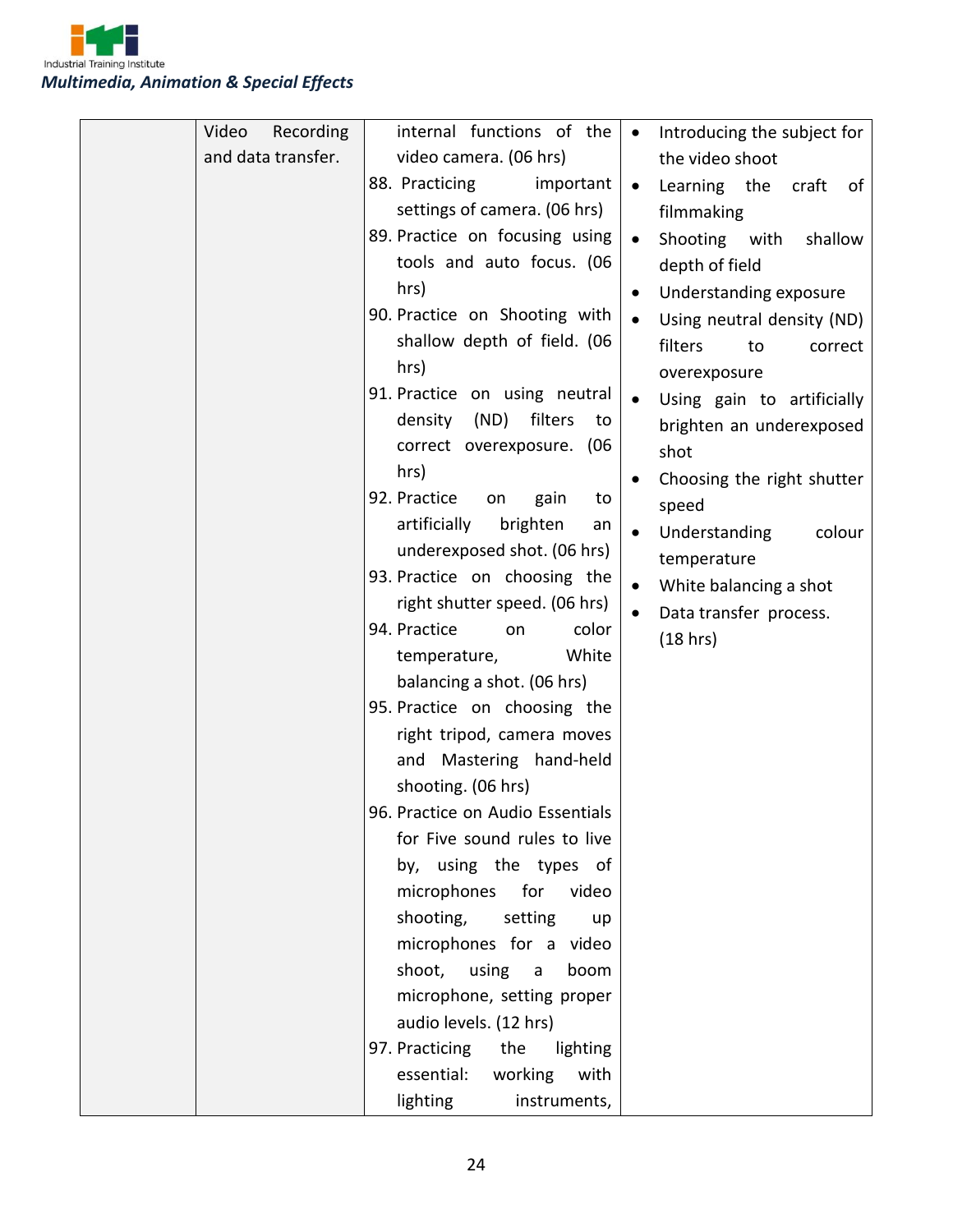

|                                                      |                                                                                                                                                                           | understanding<br>lighting<br>concepts, creating a four-<br>point lighting setup for a<br>scene, using corrective gels.<br>(12 hrs)<br>98. Data transfer from Camera<br>to Computer and vice versa<br>using CD, DVD, Hard Disk,<br>Pen Drive, SD card etc. (06<br>hrs)                                                                                                                                                                                                                                                                                                                  |                                                                                                                                                                                                                                                                                                                                                                                                                                                                                                                                                                                                                 |
|------------------------------------------------------|---------------------------------------------------------------------------------------------------------------------------------------------------------------------------|----------------------------------------------------------------------------------------------------------------------------------------------------------------------------------------------------------------------------------------------------------------------------------------------------------------------------------------------------------------------------------------------------------------------------------------------------------------------------------------------------------------------------------------------------------------------------------------|-----------------------------------------------------------------------------------------------------------------------------------------------------------------------------------------------------------------------------------------------------------------------------------------------------------------------------------------------------------------------------------------------------------------------------------------------------------------------------------------------------------------------------------------------------------------------------------------------------------------|
| Professional                                         | Carry out<br>Web                                                                                                                                                          | Using Internet<br>Cyber<br>and                                                                                                                                                                                                                                                                                                                                                                                                                                                                                                                                                         | <b>Concepts of Internet and</b>                                                                                                                                                                                                                                                                                                                                                                                                                                                                                                                                                                                 |
| Skill 30 Hrs;<br>Professional<br>Knowledge<br>06 Hrs | browsing,<br>Video<br>streaming,<br>uploading<br>and<br>downloading<br>of<br>video,<br>audio,<br>image on internet<br>and<br>secure<br>information from<br>cyber attacks. | <b>Security</b><br>99. Browse the Internet for<br>information (use at least 3<br>popular browsers). (03 hrs)<br>100. Create and use e-mail for<br>communication<br>with<br>attachment,<br>priority<br>setting, and address book.<br>(03 hrs)<br>101. Browse social networking<br>site and communicate with<br>text, audio, video chatting.<br>(03 hrs)<br>102. Practice to create image,<br>video<br>streaming<br>with<br>sound and upload<br>/download the same to<br>/from internet. (06 hrs)<br>103. Protect<br>information,<br>computers and networks<br>from viruses, spyware and | <b>Cyber Security</b><br>Introduction<br>$\bullet$<br>to<br>www,<br>Concept of Internet, Web<br>Browsers, internet servers<br>and search engines.<br>Concepts<br>of<br>Domain<br>$\bullet$<br>naming Systems and E mail<br>communication.<br>Upload,<br>download<br>$\bullet$<br>techniques in internet.<br>Overview of Information<br>$\bullet$<br>SSL,<br>HTTPS,<br>Security,<br>Security<br>threats,<br>information<br>Security<br>vulnerability<br>Risk<br>and<br>management.<br>Introduction to Directory<br>Services, Access Control,<br>Privacy<br>Security,<br>protection,<br>Audit<br>and<br>Security. |
|                                                      |                                                                                                                                                                           | other malicious code. (03<br>hrs)<br>104. Provide firewall security<br>Internet connection<br>for<br>and Network System. (06<br>hrs)                                                                                                                                                                                                                                                                                                                                                                                                                                                   | Introduction to IT Act and<br>penalties for cyber crimes.<br>(06 hrs)                                                                                                                                                                                                                                                                                                                                                                                                                                                                                                                                           |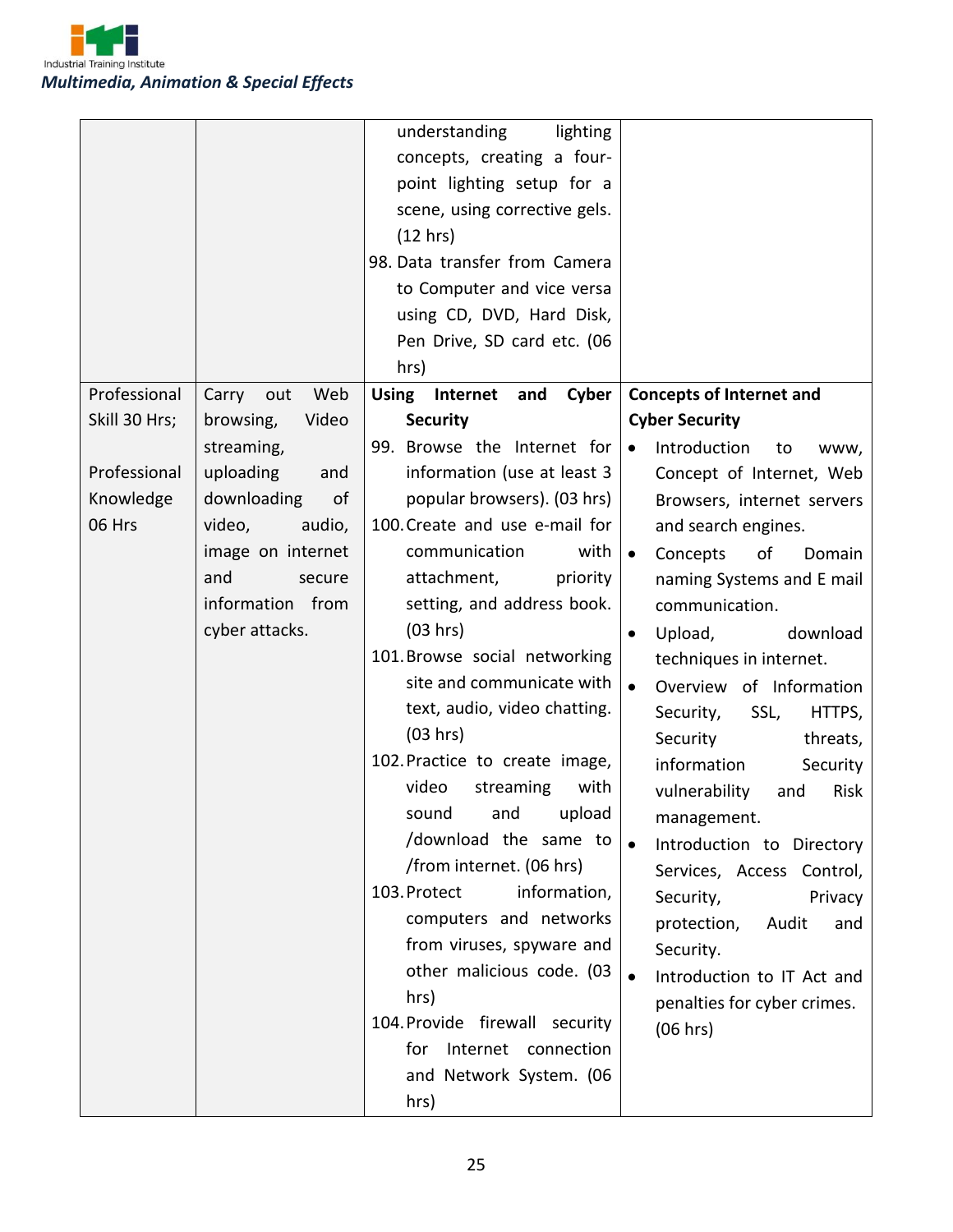

|                |                     | 105. Secure<br>Wi-Fi<br>your              |                                          |
|----------------|---------------------|-------------------------------------------|------------------------------------------|
|                |                     | networks using password,                  |                                          |
|                |                     | WEP, WPA-PSK, WPA2-                       |                                          |
|                |                     | PSK, SSID, MAC address                    |                                          |
|                |                     | filtering. Create individual              |                                          |
|                |                     | user accounts for each                    |                                          |
|                |                     | member. (06 hrs)                          |                                          |
| Professional   | Implement Video     | <b>Using Adobe Premier Project</b>        | <b>Adobe Premier Project</b>             |
| Skill 180 Hrs; | editing and apply   | 106. Practice to change Project           | Introduction<br>Adobe<br>$\bullet$<br>to |
|                | special effects by  | Preference<br>settings,                   | Premier Project                          |
| Professional   | using<br>Adobe      | settings,<br>Asset $\bullet$              | Creating a Sequence                      |
| Knowledge      | Premier<br>and      | Management, Sequences                     | Editing in the Timeline<br>$\bullet$     |
| 36 Hrs         | Adobe After Effect. | & Clips, Offline On-line                  | Refining the sequence<br>$\bullet$       |
|                |                     | Clips. (08 hrs)                           | Transitions<br>$\bullet$                 |
|                |                     | Clips:<br>107. Managing<br>The            | $\bullet$<br>Audio                       |
|                |                     | Project panel, Views, The                 | $\bullet$<br><b>Tiles</b>                |
|                |                     | preview area, Organizing                  | $\bullet$<br>Effects                     |
|                |                     | clips and bins, Duplicating               | $\bullet$<br>Output                      |
|                |                     | copying<br>clips,<br>and                  | (18 hrs)                                 |
|                |                     | Renaming clips,<br>Finding                |                                          |
|                |                     | clips (search<br>function),               |                                          |
|                |                     | Interpreting<br>Footage,                  |                                          |
|                |                     | Unlinking and Re-linking                  |                                          |
|                |                     | Media,<br>The<br>Project                  |                                          |
|                |                     | Manager. (08 hrs)                         |                                          |
|                |                     | 108. Working<br>with<br>Monitor           |                                          |
|                |                     | Panels: Viewing Clips,                    |                                          |
|                |                     | Playback Controls, Audio                  |                                          |
|                |                     | Clips, Cuing Clips, Time                  |                                          |
|                |                     | Ruler Controls, Safe Zones,               |                                          |
|                |                     | Display Mode, Wave form                   |                                          |
|                |                     | and Vector scope Options,                 |                                          |
|                |                     | The Reference Monitor,                    |                                          |
|                |                     | Ganging<br>source<br>and                  |                                          |
|                |                     | Program Monitor. (08 hrs)                 |                                          |
|                |                     | 109. Creating<br>Sequence<br>$\mathsf{a}$ |                                          |
|                |                     | Editing Methods, In And                   |                                          |
|                |                     | Points, Sub Clips,<br>Out                 |                                          |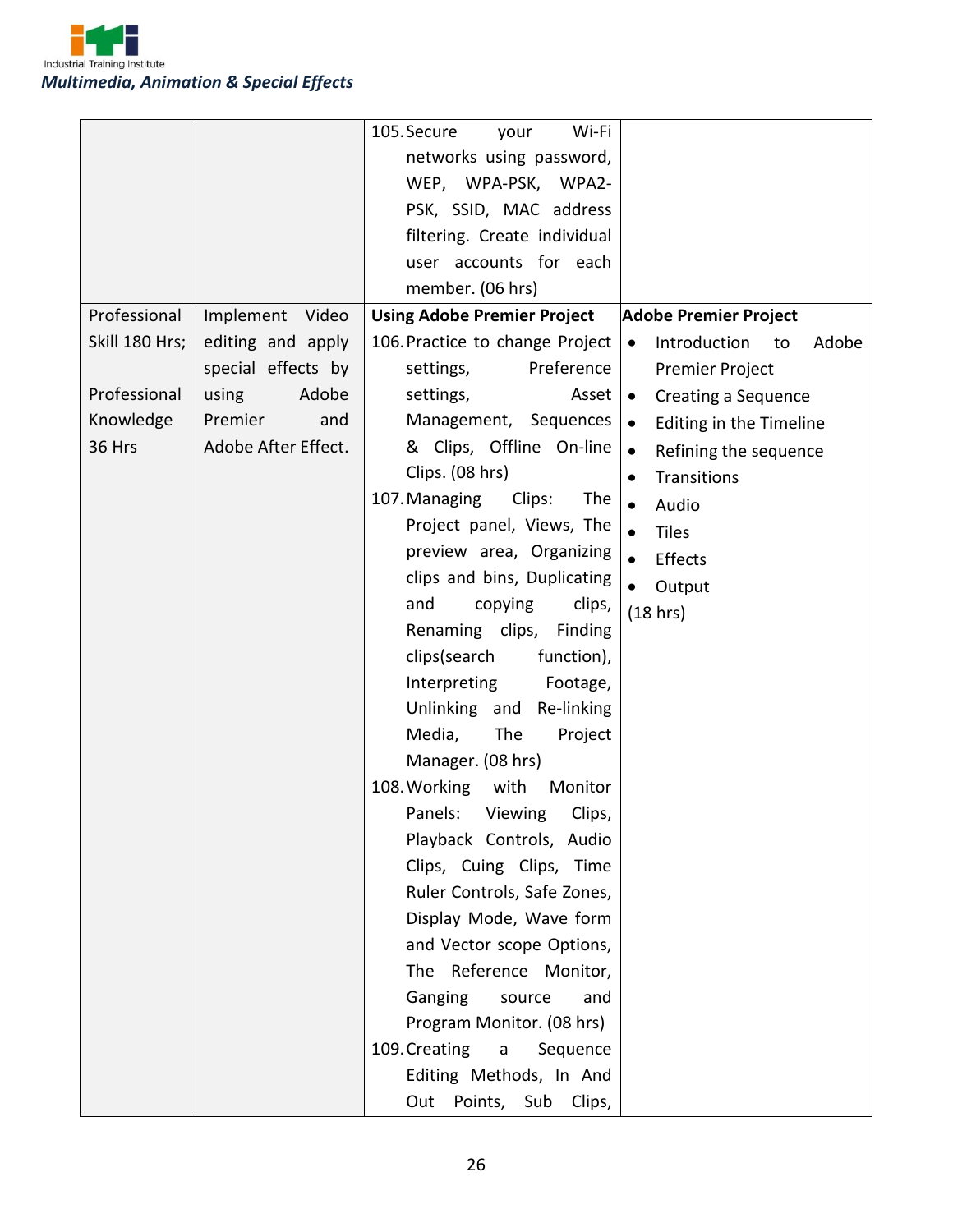

| Source And Target Tracks,                |  |
|------------------------------------------|--|
| Overlay And Insert Edits,                |  |
| Adding Clips By Dragging, 3              |  |
| And 4 Point Edits, Lift And              |  |
| Extract, Storyboard Editing,             |  |
| Multiple<br>And<br>Nested                |  |
| Sequences. (08 hrs)                      |  |
| 110. Editing in the Timeline: The        |  |
| Time<br>Ruler,<br>Adding,                |  |
| Deleting and<br>Renaming                 |  |
| Tracks, Markers, Selecting,              |  |
| Splitting<br>Clips,<br>Speed,            |  |
| Duration<br>and<br>Reverse,              |  |
| Multicam<br>Editing,                     |  |
| Synchronizing<br>Clips,                  |  |
| Replace Clips. (08 hrs)                  |  |
| 111. Refining the<br>sequence:           |  |
| Snapping,<br>Trimming                    |  |
| Methods, Trimming Clips,                 |  |
| Ripple, Roll, Slip and Slide             |  |
| Edits, the Trim Panel, Split             |  |
| Edits (L And J Cuts). (08 hrs)           |  |
| 112. Practice with Transitions:          |  |
| Effects<br>The<br>Panel,                 |  |
| Understanding Transitions,               |  |
| Applying<br>$\mathsf{A}$<br>Transitions, |  |
| Editing A Transitions. (08               |  |
| hrs)                                     |  |
| 113. Working with Audio: The             |  |
| audio<br>mixer, recording                |  |
| with the audio<br>mixer,                 |  |
| Fading<br>panning<br>and                 |  |
| balancing<br>Effects,                    |  |
| Corrective measures and                  |  |
| Routing tracks. (08 hrs)                 |  |
| 114. Practice<br>with<br>Titles:         |  |
| Creating a title Text paths,             |  |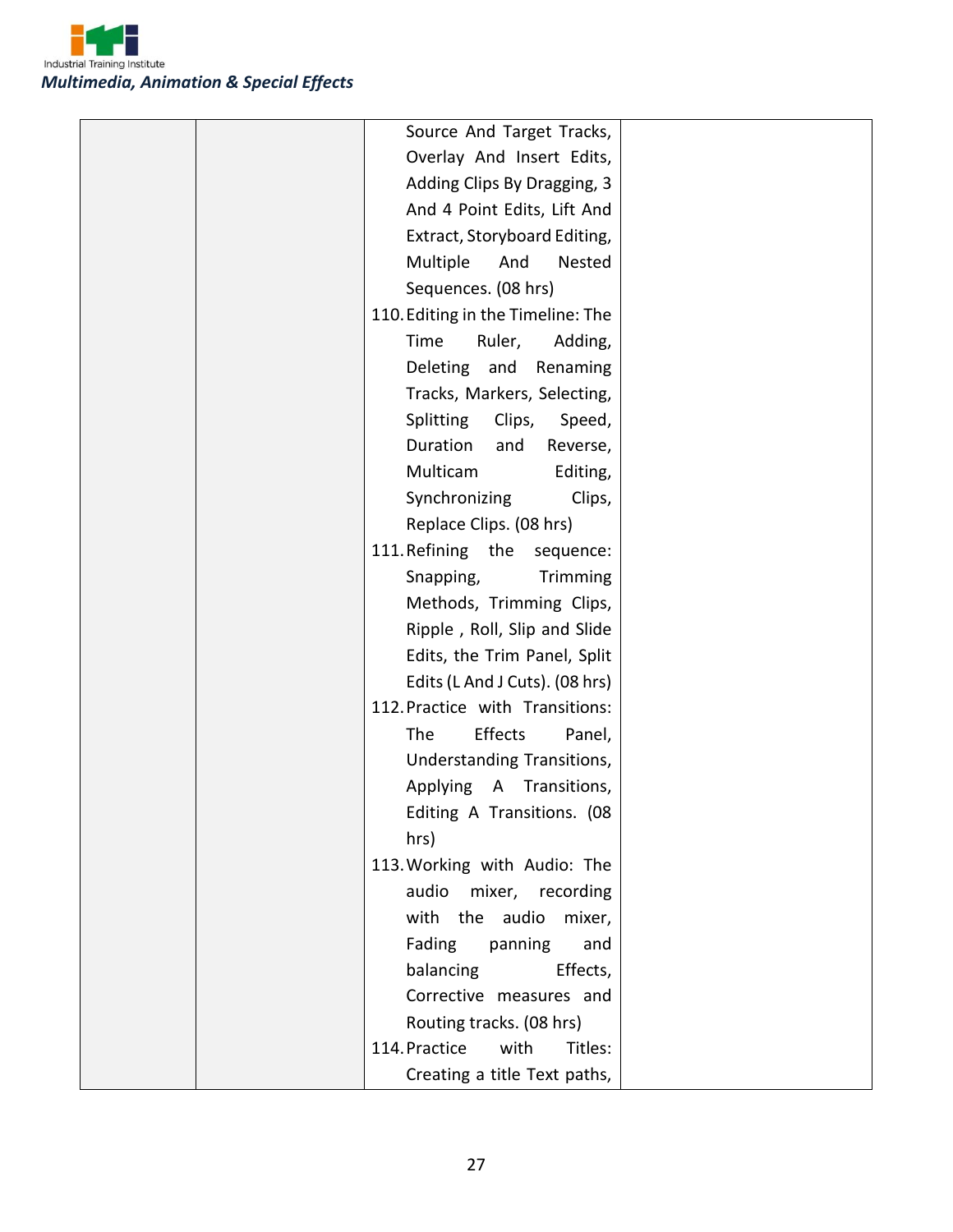

| Roll and crawl titles, Text         |                                                     |
|-------------------------------------|-----------------------------------------------------|
| configuration. (08 hrs)             |                                                     |
| 115. Working<br>with<br>Effects:    |                                                     |
| Effect<br>Effect<br>Types,          |                                                     |
| Properties, The<br>Effects          |                                                     |
| Control Panel, Key framing,         |                                                     |
| Motion Effects, Opacity             |                                                     |
| and<br>Volume,<br>Lighting          |                                                     |
| Effects, Time warp (pixel           |                                                     |
| motion Blending), Special           |                                                     |
| effect Tool and Premiere.           |                                                     |
| (10 hrs)                            |                                                     |
| 116. Making Output: Creating        |                                                     |
| DVDs, Blu-Ray, SWF, MP4             |                                                     |
| and FLV Files, Media                |                                                     |
| Encoder for DVD Makers              |                                                     |
| using Clip Notes. (08 hrs)          |                                                     |
| <b>Applying Adobe After Effects</b> | <b>Introduction to Adobe</b>                        |
| 117. Practice on User interface.    | <b>After Effects</b>                                |
| (06 hrs)                            | Special effect Techniques<br>$\bullet$              |
| 118. Creating<br>and<br>using       | Introduction<br>User<br>$\bullet$<br>to             |
| compositions. (06 hrs)              | interface                                           |
| 119. Practice on Key framing        | Concepts of compositions,<br>$\bullet$              |
| and using time line. (06 hrs)       | framing,<br>Key<br>Looping                          |
| 120. Practice<br>Looping<br>on      | animation, motion path                              |
| animation. (06 hrs)                 | Introduction<br>to<br>Bound<br>$\bullet$            |
| 121. Practice on Editing motion     | Effects, Authoring Tool &                           |
| path. (06 hrs)                      | Special effects Tool, filter                        |
| 122. Create the arrivals Bound      | effects<br>and<br>mask<br>to                        |
| Effects. (06 hrs)                   | components                                          |
| 123.Simulation<br>between           | 3D<br>Animation                                     |
| Authoring Tool & Special            | transformations,<br>use of                          |
| effects Tool. (06 hrs)              | loop<br>common<br>sound,                            |
| 124. Apply filter effects and       | simple scripting in special                         |
| mask to components. (06             | effect Tool                                         |
|                                     |                                                     |
| hrs)                                | $\bullet$                                           |
| 125. Practice on Animate 3D         | Rotoscoping, Chroma, 2D<br>& 3D tracing, Green/Blue |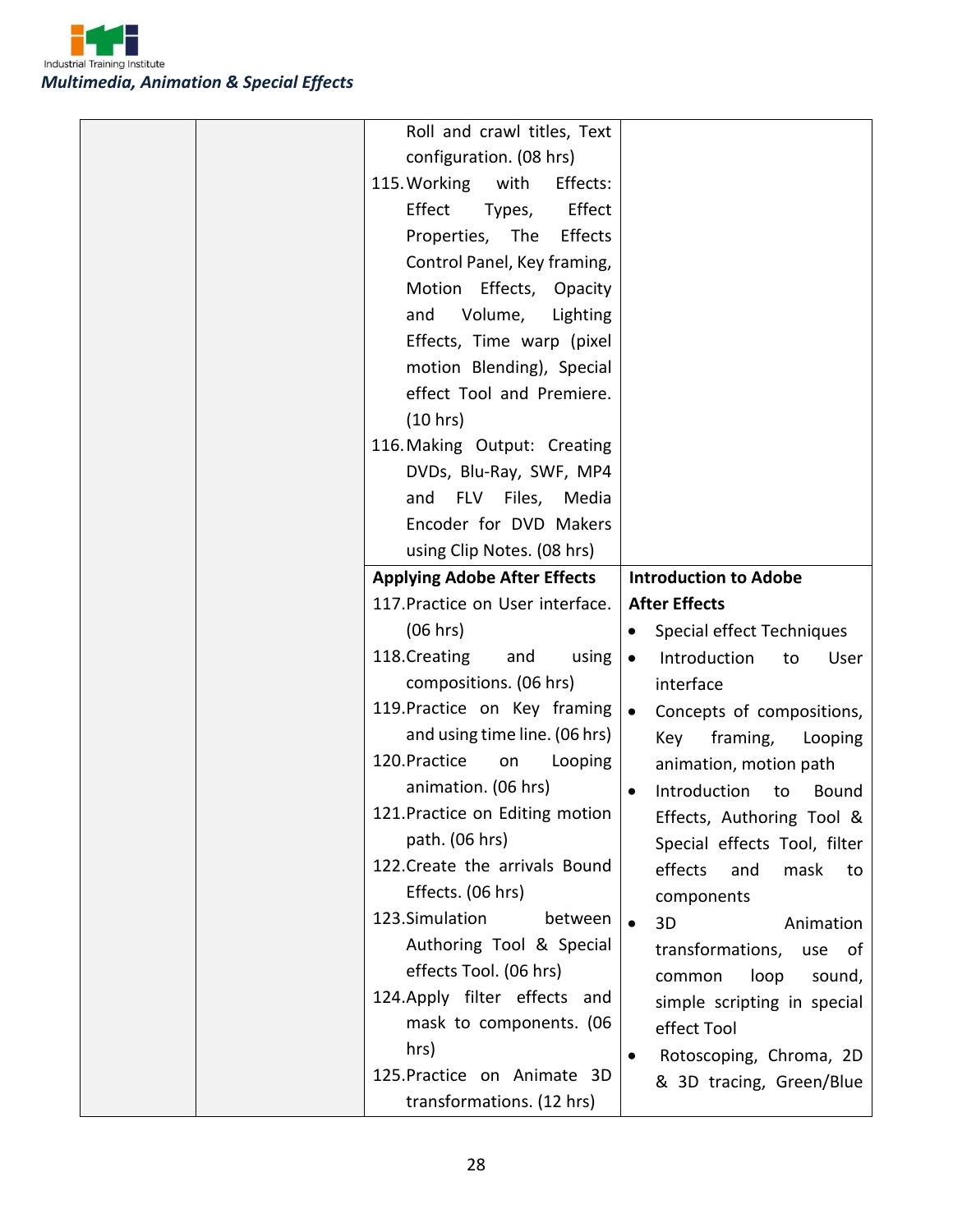Industrial Training Institute *Multimedia, Animation & Special Effects*

|                                                                       |                                                                                                         | 126. Include a common loop<br>sound. (09 hrs)<br>127. Practice on simple scripting<br>in special effect Tool. (09<br>hrs)<br>128. Rot scoping, Chroma, 2D &<br>tracing, Green/Blue<br>3D<br>screen<br>technique/shooting.<br>Colour Correction. (12 hrs)                                                                                                                                                                                                                                                                                                                                                                                                                                                                                                                                                                                | screen technique/shooting.<br><b>Colour Correction</b><br>(18 hrs)                                                                                                                                                                                                                                                                                                                                                                                                                                                                                                                                                                                                                                                                                                                                                         |
|-----------------------------------------------------------------------|---------------------------------------------------------------------------------------------------------|-----------------------------------------------------------------------------------------------------------------------------------------------------------------------------------------------------------------------------------------------------------------------------------------------------------------------------------------------------------------------------------------------------------------------------------------------------------------------------------------------------------------------------------------------------------------------------------------------------------------------------------------------------------------------------------------------------------------------------------------------------------------------------------------------------------------------------------------|----------------------------------------------------------------------------------------------------------------------------------------------------------------------------------------------------------------------------------------------------------------------------------------------------------------------------------------------------------------------------------------------------------------------------------------------------------------------------------------------------------------------------------------------------------------------------------------------------------------------------------------------------------------------------------------------------------------------------------------------------------------------------------------------------------------------------|
| Professional<br>Skill 420 Hrs;<br>Professional<br>Knowledge<br>84 Hrs | Create<br>Graphics<br>Animation<br>and<br>effect<br>sound<br>by<br>using Flash<br>and<br>Maya, 3Ds Max. | <b>Using Flash</b><br>129. Practice on Tool Features,<br>User<br>interface,<br>Image<br>Editing Tool and Graphics,<br>Editing Tool integration,<br>Authoring<br>Tool<br>Video<br>Technology,<br>UI<br>components. (12 hrs)<br>130. Practice on Creating and<br>Importing Graphics Assets,<br>Working with different<br>graphic. (18 hrs)<br>131. Practice<br>formats<br>on<br>$\qquad \qquad \blacksquare$<br>Importing bitmap graphics,<br>working with layers and<br>layer folder. (18 hrs)<br>132.Use the drawing tools,<br>Using object and merge<br>drawing, Working with the<br>colour panels, Creating and<br>using Graphic symbols,<br>using the Library panel. (18<br>hrs)<br>133. Practice<br>Text<br>on<br>Effectively-<br>Text<br>tool,<br>Adding and formatting<br>static text, Changing font<br>rendering methods, Adding | <b>Introduction to Flash</b><br>About Flash and General<br>$\bullet$<br>overview - Stage and Work<br>area of Flash, using guides,<br>grid & rulers.<br>Using frames<br>and<br>key<br>$\bullet$<br>frames, Working with time<br>line.<br>Using layers - to create a<br>$\bullet$<br>layer, to create a layer<br>folder, to show or hide a<br>layer or folder, to view the<br>contents of the layer as<br>outlines, to change the<br>layer height in the timeline,<br>to change the order of the<br>layers or folders. Using<br>Guide layers.<br>Drawing in Flash - to raw<br>$\bullet$<br>with a pencil tool, to paint<br>with a brush tool, to draw<br>with pen tool.<br>Using colours in Flash, to<br>gradient<br>fill.<br>use<br>a<br>Importing Artwork, Video<br>and Audio. Different file<br>formats in Video & Audio. |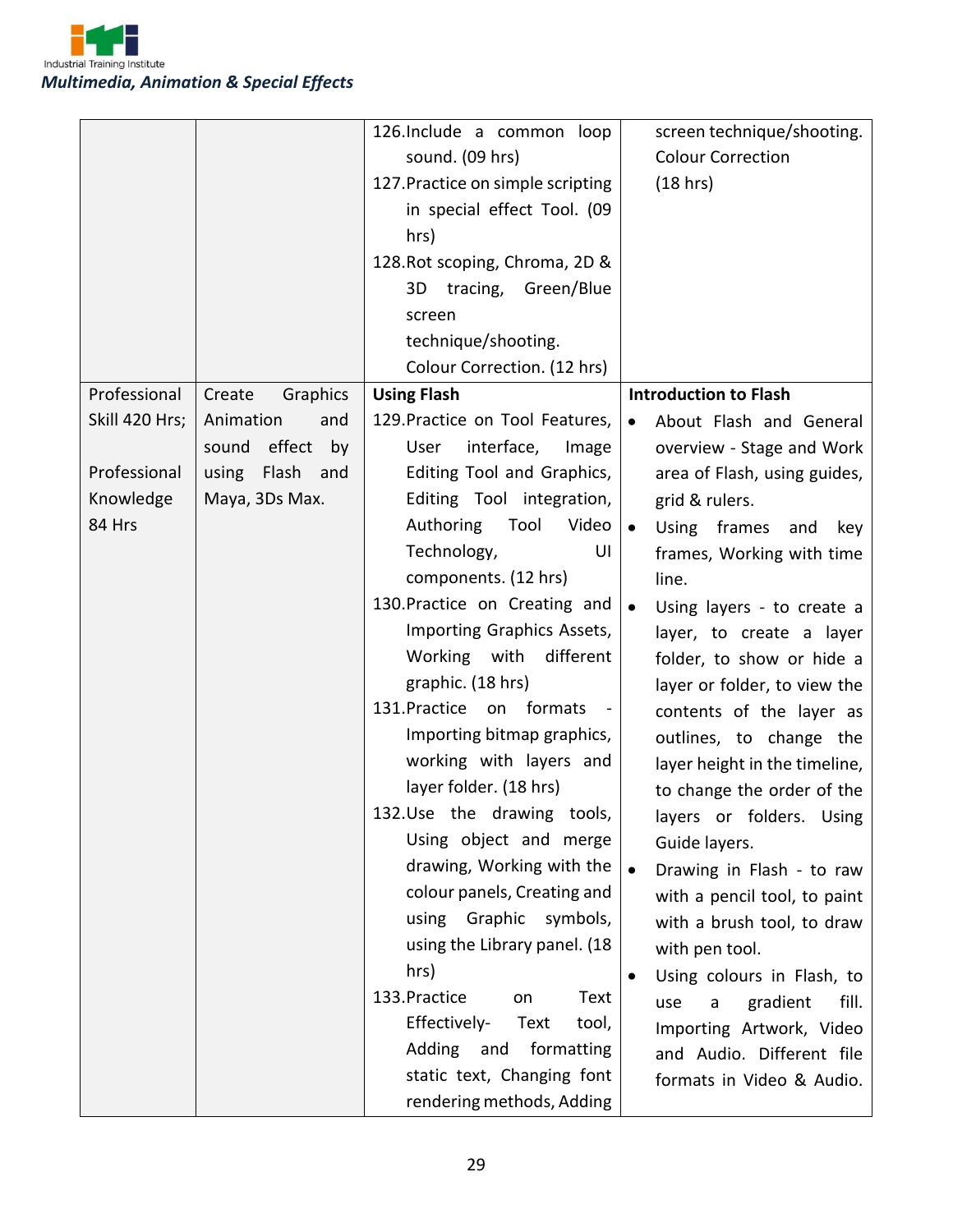

|  | fields,<br>input<br>text             | Flash Compatible Audio &                    |
|--|--------------------------------------|---------------------------------------------|
|  | Embedding fonts in input             | Video file formats.                         |
|  | text fields, Using for best          | (24 hrs)                                    |
|  | practices. (18 hrs)                  |                                             |
|  | 134. Practice on Creation of         |                                             |
|  | Animations - Working with            |                                             |
|  | the timeline, using key              |                                             |
|  | frames, blanks key frames            |                                             |
|  | and<br>frames,<br>Creating           |                                             |
|  | motion tweens, Creating              |                                             |
|  | shape tweens, creating               |                                             |
|  | transition effects, using            |                                             |
|  | animation best practices.            |                                             |
|  | (18 hrs)                             |                                             |
|  | 135. Practice on Basic Action        |                                             |
|  | Script - Using Script Assist,        |                                             |
|  | Adding actions to a frame,           |                                             |
|  | Creating and using Button            |                                             |
|  | symbols. (18 hrs)                    |                                             |
|  |                                      |                                             |
|  | <b>Working with 3Ds MAX</b>          | Introduction to 3ds Max                     |
|  | 136. Practice<br>on<br>creating      | Fundamentals & concepts<br>$\bullet$        |
|  | projects and Scenes. (12             | of Animation                                |
|  | hrs)                                 | <b>3D Animation Techniques</b><br>$\bullet$ |
|  | 137. Practice on Transform tool      | User Interface<br>$\bullet$                 |
|  | basics,<br>Pivot<br>points,          | Modelling<br>$\bullet$                      |
|  | Grouping and parenting,              | Lighting / Rending<br>$\bullet$             |
|  | Modelling with primitives.           | Character<br>Setup<br>&                     |
|  | (12 hrs)                             | Animation                                   |
|  | 138. Practice on User Interface -    | Dynamics                                    |
|  | Setting<br>project,<br>up            | (24 hrs)                                    |
|  | Views/panels,<br>Hotbox,             |                                             |
|  | Viewing<br>Geometry,                 |                                             |
|  | Channel Box, Layer Box,              |                                             |
|  | Attributes Editor, QWERTY            |                                             |
|  | Navigation. (12 hrs)                 |                                             |
|  | 139. Working with the camera,        |                                             |
|  | over view of MEL, Outliner/<br>Hyper |                                             |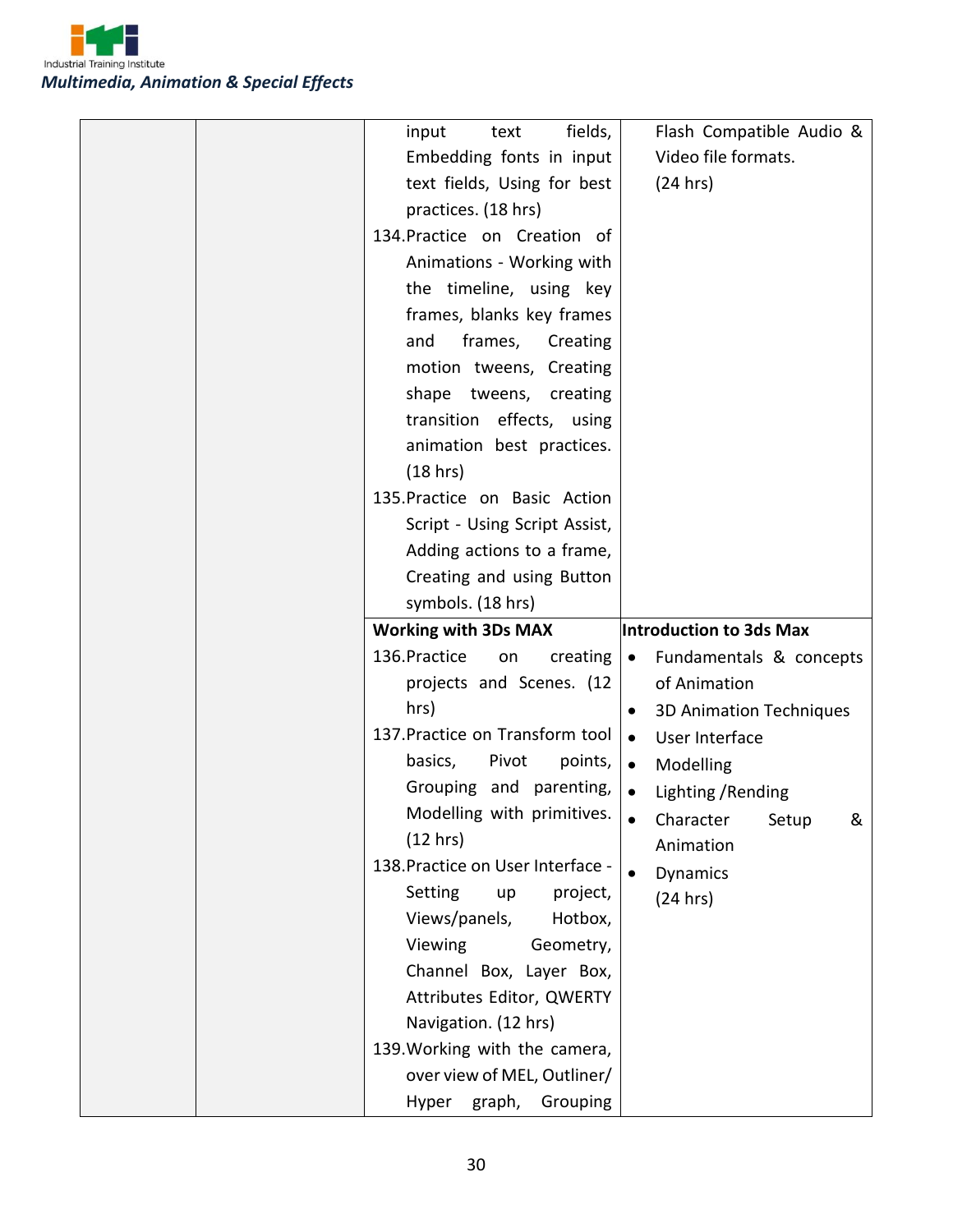

| /parenting Shelf Marking         |                                         |
|----------------------------------|-----------------------------------------|
| Menus. (15 hrs)                  |                                         |
| 140. Practice on Modelling -     |                                         |
| Curve Tools<br>/snapping,        |                                         |
| Revolving,<br>History,           |                                         |
| Duplicating, Working with        |                                         |
| Detaching<br>NURBS,              |                                         |
| surfaces,<br>Grouping            |                                         |
| /Duplicating. (15 hrs)           |                                         |
| 141. Working with polygons,      |                                         |
| Sub-divisional<br>surfaces,      |                                         |
| Split polygon Tool, Lofting,     |                                         |
| Extruding. (12 hrs)              |                                         |
| 142. Practice on MODELLING,      |                                         |
| POLYGON TOOLS, WITH              |                                         |
| PROXY, NORMALS, Lighting         |                                         |
| /Rendering. (12 hrs)             |                                         |
| 143. Practice on Hyper shade,    |                                         |
| Materials, Apply Materials,      |                                         |
| Making Shader Networks,          |                                         |
| Combining Ramps, Layered         |                                         |
| Textures, Intro to lights,       |                                         |
| Making Bump Maps. (15            |                                         |
| hrs)                             |                                         |
| 144. Working with Shadows, UV    |                                         |
| Mapping, Specular Maps,          |                                         |
| Paints FX, Render View,          |                                         |
| Camera Settings, Render          |                                         |
| Globals, TOON SHADER.            |                                         |
| (15 hrs)                         |                                         |
| <b>Working with MAYA</b>         | <b>Introduction to MAYA</b>             |
| 145. Practice on navigation with | Introduction<br>Maya<br>to<br>$\bullet$ |
| view port, view port menu,       | interface and functions of              |
| forms and grids, selecting       | port menu, forms and grids,             |
| objects, move rotate and         | objects, move rotate and                |
| scale, manipulating pivote,      | scale, pivote, channel box,             |
| channel box, attributed          | attributed editor, Marking              |
|                                  | menu                                    |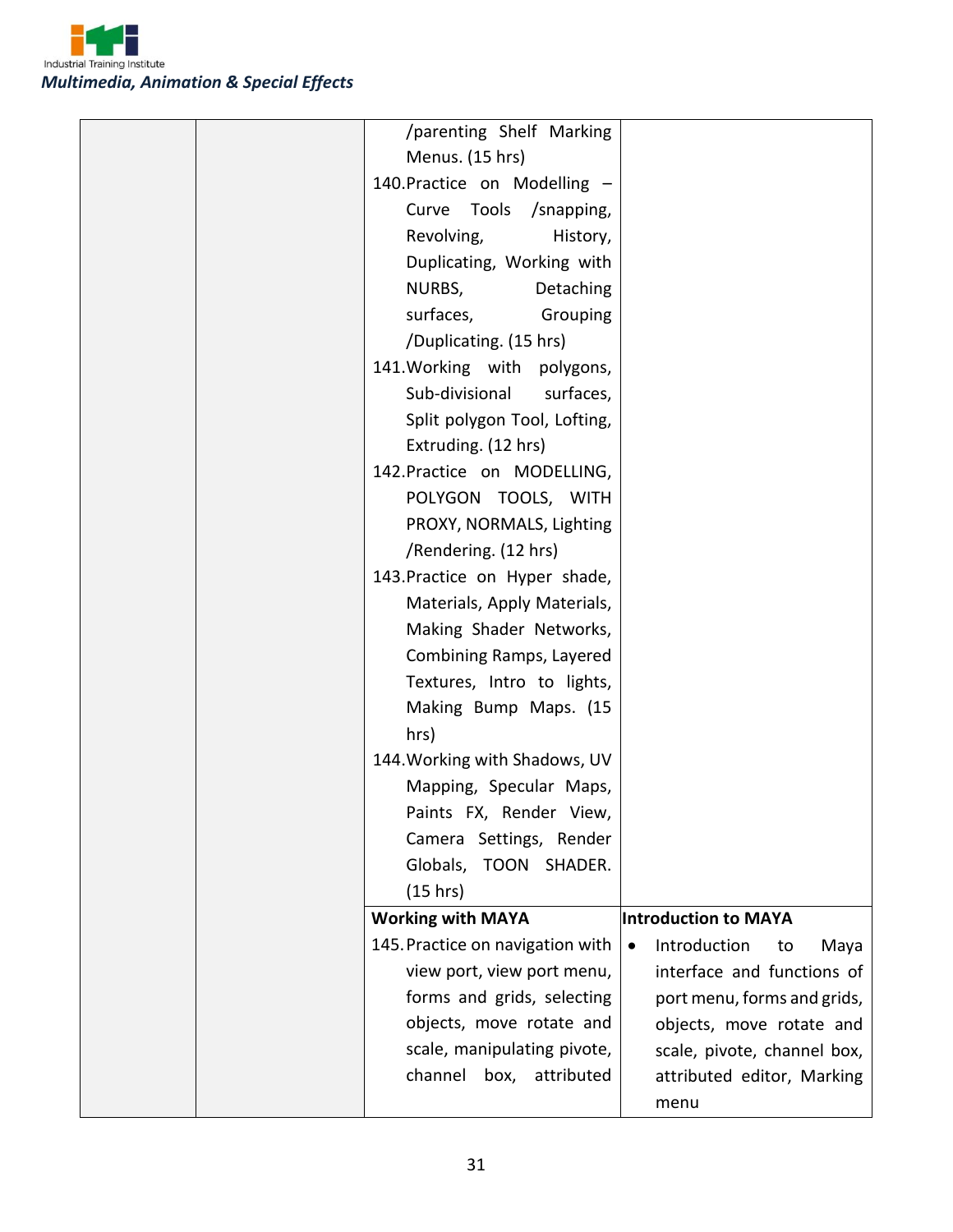Industrial Training Institute *Multimedia, Animation & Special Effects*

|  | editor, Marking menu. (24             | $\bullet$ | Concept<br>of<br>Ploygon      |
|--|---------------------------------------|-----------|-------------------------------|
|  | hrs)                                  |           | components, soft selection,   |
|  | 146. Practice<br>Polygon<br>on        |           | extrude tools, extruding      |
|  | modelling:<br>Ploygon                 |           | polygon<br>vevels,<br>curves, |
|  | components,<br>soft                   |           | subdivide<br>surface,         |
|  | selection, extrude tools,             |           | character body                |
|  | extruding curves, polygon             | $\bullet$ | Introduction to<br>NURBS,     |
|  | vevels, subdivide surface,            |           | NURBS primitive NURBS         |
|  | character body. (24 hrs)              |           | carv tools, Text creations,   |
|  | 147. Practice<br><b>NURBS</b><br>on   |           | NURBS revolve, NURBS loft,    |
|  | Modeling: NURBS primitive             |           | NURBS extrude, NURBS          |
|  | NURBS carv tools, Text                |           | Planner                       |
|  | creations, NURBS revolve,  .          |           | Organising Maya scene, out    |
|  | <b>NURBS</b><br>loft,<br><b>NURBS</b> |           | liner,<br>group<br>object,    |
|  | extrude, NURBS planner.               |           | hierarchies,<br>duplicating   |
|  | (24 hrs)                              |           | objects,<br>hypergraph,       |
|  | 148. Practice<br>Organising<br>on     |           | players                       |
|  | Maya scene, out liner,                | $\bullet$ | Basics of Render Material,    |
|  | group object, hierarchies,            |           | BIP map picture, hyper        |
|  | duplicating<br>objects,               |           | shade, mental ray material,   |
|  | hypergraph, hide /show                |           | bump<br>mapping,<br>ramp      |
|  | object, players. (24 hrs)             |           | shader, 3d paint tools        |
|  | 149. Practice<br>using<br>on          | $\bullet$ | Animation,<br>time<br>line    |
|  | Render<br>Materials:                  |           | animation, adjusting key,     |
|  | basics<br>Material,<br>of             |           | editing key, graph editor,    |
|  | material, applying of maps,           |           | dope sheet, break down        |
|  | BIP map picture, hyper                |           | keys, path animation, play    |
|  | shade, mental ray material,           |           | blast, constrains, animation  |
|  | bump<br>mapping,<br>ramp              |           | cycles, adding sound.         |
|  | shader, 3d paint tools. (24           | $\bullet$ | Rendering: Lights, depth      |
|  | hrs)                                  |           | shadow,<br>raterace<br>map    |
|  | 150. Animation,<br>time<br>line       |           | shadows, basics of camera,    |
|  | animation, adjusting key,             |           | depth of field, mental ray,   |
|  | editing key, graph editor,            |           | software<br>rendering,        |
|  | dope sheet, break down                |           | reflection and refraction,    |
|  | keys, path animation, play            |           | IPR rendering, lighting to    |
|  | blast,<br>constrains,                 |           | scene Batch rendering.        |
|  |                                       |           |                               |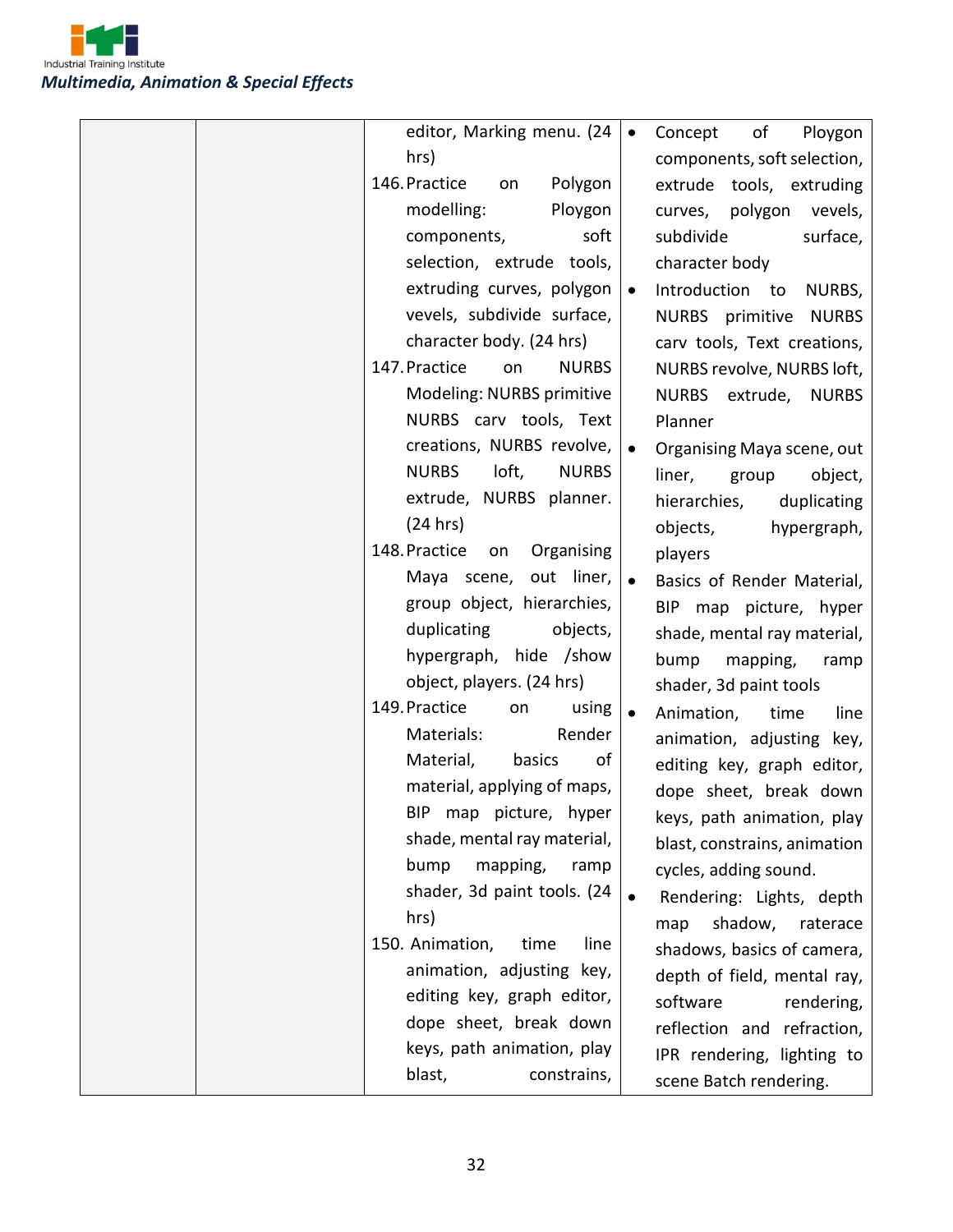

|                                      | animation cycles, adding    | (36 hrs) |
|--------------------------------------|-----------------------------|----------|
|                                      | sound. (30 hrs)             |          |
|                                      | 151. Practice on Rendering: |          |
|                                      | Lights, depth map shadow,   |          |
|                                      | raterace shadows, basics of |          |
|                                      | camera, depth of field,     |          |
|                                      | software<br>mental ray,     |          |
|                                      | rendering, reflection and   |          |
|                                      | refraction, IPR rendering,  |          |
|                                      | lighting to scene, Batch    |          |
|                                      | rendering. (30 hrs)         |          |
| <b>Industrial Visit/Project work</b> |                             |          |

#### **Broad Areas:**

- a) Create and host a web site of at least 6 web pages using Front Page.
- b) Create a multimedia project with 3D MAX.
- c) Create an animation Project with MAYA.

#### **SYLLABUS FOR CORE SKILLS**

1. Employability Skills (Common for CTS all trades) (160 Hrs.)

Learning outcomes, assessment criteria, syllabus and Tool List of Core Skills subjects which is common for a group of trades, provided separately in www.bharatskills.gov.in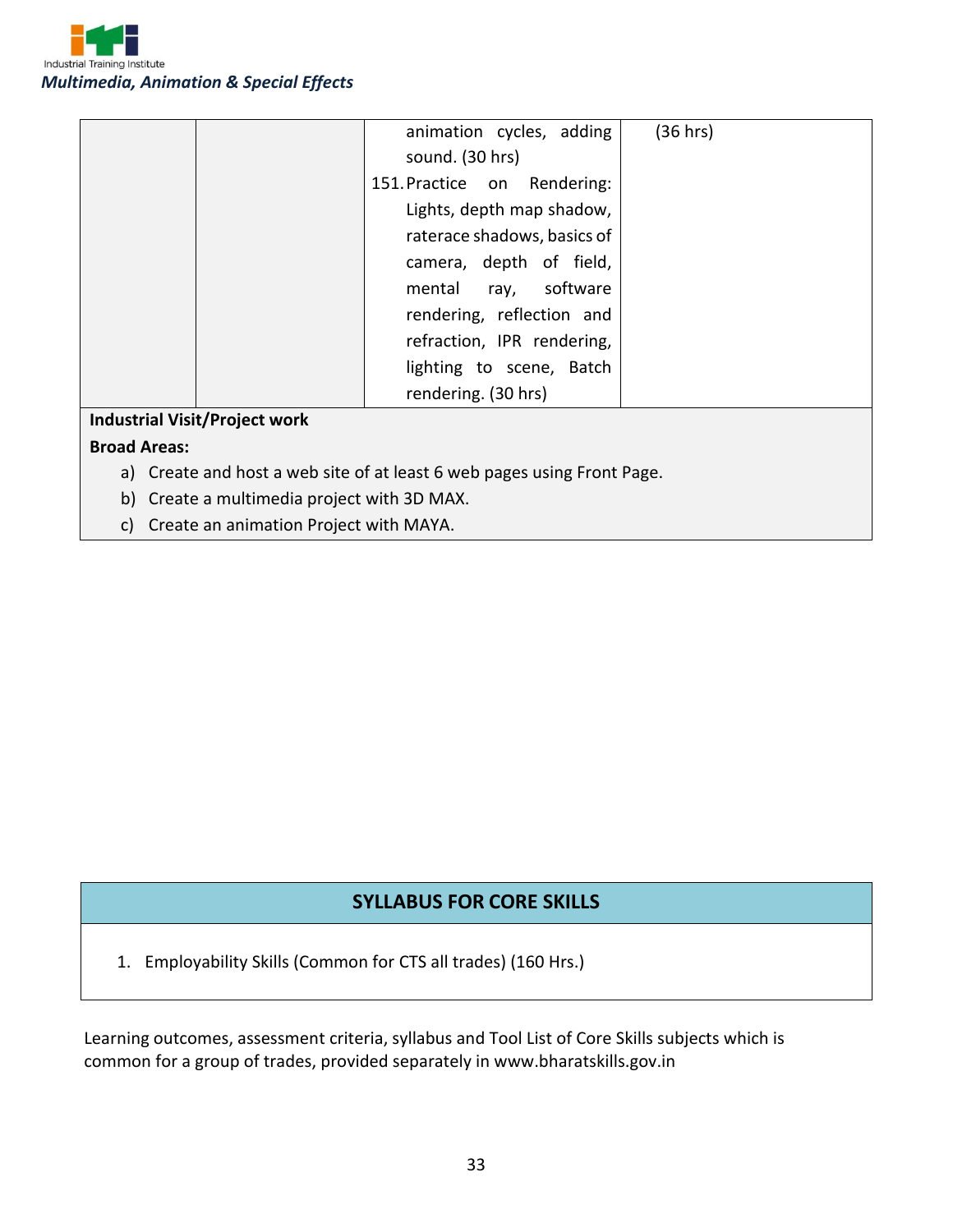| <b>LIST OF TOOLS &amp; EQUIPMENT</b> |                                                                        |                                                                                                                                                                                                                                                                                                                             |                                                        |  |
|--------------------------------------|------------------------------------------------------------------------|-----------------------------------------------------------------------------------------------------------------------------------------------------------------------------------------------------------------------------------------------------------------------------------------------------------------------------|--------------------------------------------------------|--|
|                                      | MULTIMEDIA, ANIMATION AND SPECIAL EFFECTS (For batch of 24 candidates) |                                                                                                                                                                                                                                                                                                                             |                                                        |  |
| S No.                                | <b>Name of the Tools</b><br><b>Specification</b><br>and Equipment      |                                                                                                                                                                                                                                                                                                                             |                                                        |  |
|                                      | A. TRAINEES TOOLS/ EQUIPMENT                                           |                                                                                                                                                                                                                                                                                                                             |                                                        |  |
| 1.                                   | Desktop Computer                                                       | CPU: 32/64 Bit i3/i5/i7 or latest processor, Speed:<br>3 GHz or Higher. RAM:-4 GB DDR-III or Higher, Wi-<br>Fi Enabled. Network Card: Integrated Gigabit<br>Ethernet, with USB Mouse, USB Keyboard and<br>Monitor (Min. 17 Inch.) Licensed Operating<br>System and Antivirus compatible with trade<br>related software.     | 12 Nos. (For<br>Trainee)<br>$+1$ No. for<br>Instructor |  |
| 2.                                   | Server for LAN                                                         | CPU: 32/64 bit i7 processor or Higher with PCI<br>Express Video Card,<br>RAM:-8 GB DDR-III or Higher<br>Hard Disk Drive: 1 TB or Higher<br>22" TFT Monitor, Keyboard, Mouse, DVD OR BLU-<br>RAY WRITER, Licensed of OS - Server Edition<br>Internet, Antivirus / Total Security - Server Edition<br>& UPS for Power Back up | 1 No.                                                  |  |
| 3.                                   | Wi-Fi Router                                                           | With Wireless Connectivity                                                                                                                                                                                                                                                                                                  | 1 No.                                                  |  |
| 4.                                   | Switch                                                                 | 24 Port                                                                                                                                                                                                                                                                                                                     | 1 No.                                                  |  |
| 5.                                   | Structured cabling in<br>Lab                                           | to enable working with Wired Networks for<br>Practical                                                                                                                                                                                                                                                                      | As required                                            |  |
| 6.                                   | <b>Internet Connectivity</b>                                           | Broadband connection with min. 2 mbps speed                                                                                                                                                                                                                                                                                 | As required                                            |  |
| 7.                                   | Registered Domain                                                      | at least 100 MB Web Space                                                                                                                                                                                                                                                                                                   | As required                                            |  |
| 8.                                   | <b>Colour Laser Printer</b>                                            | Colour A4 Size                                                                                                                                                                                                                                                                                                              | 1 No.                                                  |  |
| 9.                                   | Network Laser Printer                                                  | Monochrome A4 Size                                                                                                                                                                                                                                                                                                          | 1 No.                                                  |  |
| 10.                                  | <b>Optical Scanner</b>                                                 | Flatbed A4                                                                                                                                                                                                                                                                                                                  | 1 No.                                                  |  |
| 11.                                  | Digital Web Cam                                                        | High Resolution (3.1 mp or higher)                                                                                                                                                                                                                                                                                          | 4 Nos.                                                 |  |
| 12.                                  | DVD or Blu-Ray Writer                                                  | 24X or higher external (usb)                                                                                                                                                                                                                                                                                                | 2 Nos.                                                 |  |
| 13.                                  | <b>LCD Projector</b>                                                   | 3000 lumens or higher                                                                                                                                                                                                                                                                                                       | 1 No.                                                  |  |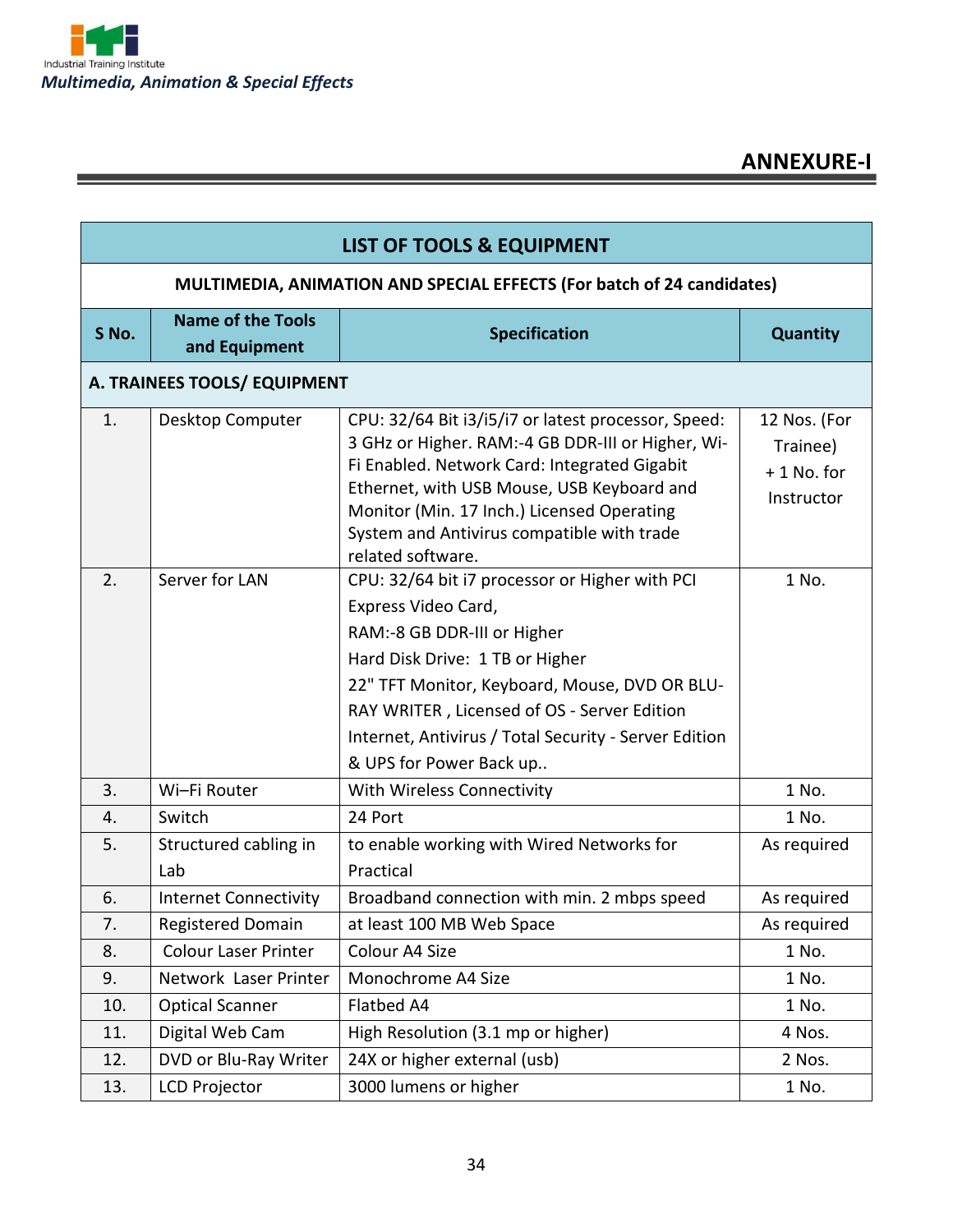

| 14.                | Projector Screen           | matte(antiglare) screen                             | 1 No.       |
|--------------------|----------------------------|-----------------------------------------------------|-------------|
| 15.                | <b>UPS</b>                 |                                                     | As Required |
| 16.                | <b>Crimping Tool</b>       | <b>RJ-45</b>                                        | 5 Nos.      |
| 17.                | <b>Network Rack</b>        | 4U for 24 port                                      | 1 No.       |
| 18.                | <b>Digital Multimeters</b> | 3.5 digit handheld type.                            | 4 Nos.      |
| 19.                | <b>Screw Driver Set</b>    | Standard                                            | 4 Sets      |
| 20.                | Mini Dongle for            | <b>USB</b>                                          | 4 Nos.      |
|                    | <b>Bluetooth devices</b>   |                                                     |             |
|                    | Connection                 |                                                     |             |
| 21.                | Headphone & mic. set       | Wired                                               | 5 Nos.      |
| 22.                | Sound System               | 4:1                                                 | 2 Nos.      |
| 23.                | <b>External Hard Disk</b>  | 1 TB                                                | 2 Nos.      |
| 24.                | Patch Panel                | 24 Port                                             | 2 Nos.      |
| 25.                | <b>LAN Tester</b>          | UTP cat5 cable tester (RJ 45)                       | 5 Nos.      |
| 26.                | <b>Punching Tool</b>       | for punching RJ 45 socket with cat 5 cable          | 5 Nos.      |
| 27.                | Digital SLR Camera         | 24 MB, LCD Viewer, Memory card, Zoom Lens           | 1 No        |
|                    |                            | (Optical)                                           |             |
| 28.                | Digital Video Camera       | Semi professional with XLR Audio I/P                | 1 No        |
|                    |                            | Video O/P - SDI, Composite, DVI, HDMI               |             |
| 29.                | <b>Audio Cable</b>         | Balanced XLR, Umbrela, Stereo and Mono              | As required |
| 30.                | Video Cable                | BNC, HDMI, USB, VGA                                 | As required |
| <b>B. SOFTWARE</b> |                            |                                                     |             |
| 31.                | MS Office                  | 2010 (professional) or the latest version available | 13 Licenses |
|                    |                            | at the time of procurement                          |             |
| 32.                | Antivirus for - clients /  | validity of an year or more which should be         | 13 Licenses |
|                    | workstations in profile    | renewed upon expiry                                 |             |
| 33.                | Open Office or             | Latest version                                      | Open source |
|                    | equivalent                 |                                                     | software    |
| 34.                | GIMP / IrfanView           | Latest version                                      | Open source |
|                    | Image editor or            |                                                     | software    |
|                    | equivalent                 |                                                     |             |
| 35.                | Adobe Photoshop            | Adobe Photoshop (academic edition with 10 user      | 1 No.       |
|                    |                            | license)                                            |             |
| 36.                | <b>3D STUDIO Max</b>       | 3D STUDIO Max (academic edition with 10 user        | 1 No.       |
|                    |                            | license)                                            |             |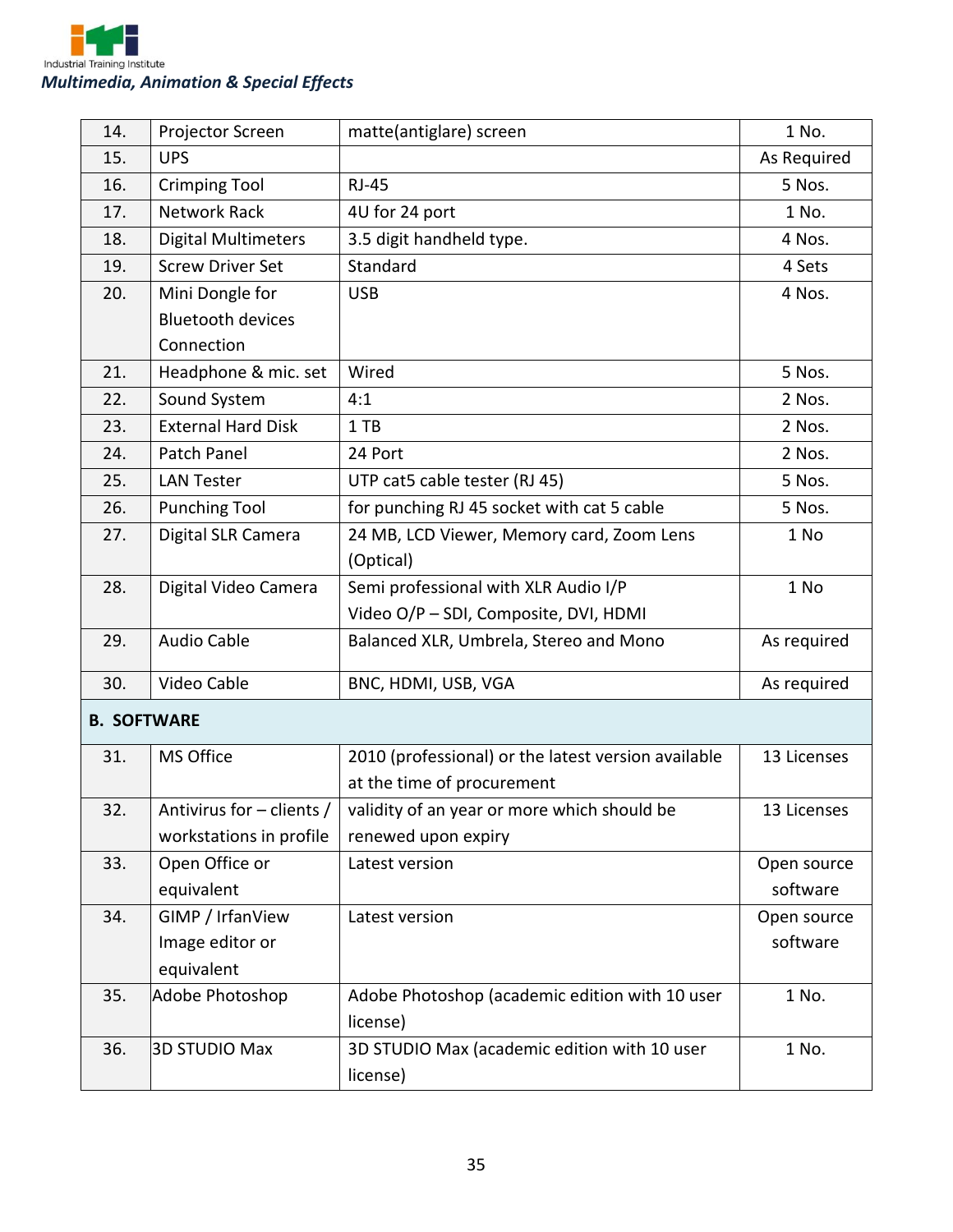

| 37. | Maya                              | Maya (academic edition with 10 user license)     | 1 No.        |
|-----|-----------------------------------|--------------------------------------------------|--------------|
| 38. | <b>Adobe Flash</b>                | Adobe Flash (academic edition with 10 user       | 1 No.        |
|     |                                   | license)                                         |              |
| 39. | Adobe premier Suite               | Adobe premier Suite (academic edition with 10    | 1 No.        |
|     |                                   | user license)                                    |              |
| 40. | Front Page Editor                 | Front Page Editor (Academic edition with 10 user | 1 No.        |
|     |                                   | license)                                         |              |
|     | C. LIST OF OTHER ITEMS/ FURNITURE |                                                  |              |
| 41. | Vacuum cleaner                    | <b>Hand Held</b>                                 | 1 No.        |
| 42. | Pigeon hole cabinet               | 20 compartments                                  | 1 No.        |
| 43. | Chair and table for the           | with armrest mounted on castor wheels,           | 1 each(for   |
|     | instructor                        | adjustable height/Standard                       | class room & |
|     |                                   |                                                  | laboratory)  |
| 44. | Dual Desk or Chair and            | Standard                                         | 12 / 24 Nos  |
|     | <b>Tables for Trainees</b>        |                                                  |              |
| 45. | Computer table                    | laminated top 150X650X750 mm with sliding tray   | 13 Nos.      |
|     |                                   | for key board and one shelf of storage           |              |
| 46. | Operators chair                   | without arms mounted on castor wheels,           | 24 Nos.      |
|     |                                   | adjustable height                                |              |
| 47. | Printer table                     | 650X500X750 mm can be varied as per local        | 3 Nos.       |
|     |                                   | specifications                                   |              |
| 48. | Air conditioner                   |                                                  | As Required  |
| 49. | Storage cabinet                   | 60X700X450mm                                     | 1Nos.        |
| 50. | <b>White Board</b>                | minimum 4X6 feet                                 | 1 No.        |
| 51. | <b>Steel Almirah</b>              | 2.5 m x 1.20 m x 0.5 m                           | 1 No.        |
| 52. | Fire Extinguisher CO2             | 2 KG                                             | 2 Nos.       |
| 53. | <b>Fire Buckets</b>               | Standard size                                    | 2 Nos.       |
|     | <b>D. RAW MATERIALS</b>           |                                                  |              |
| 54. | White Board Marker                | Assorted colour                                  | As required  |
| 55. | Duster Cloth                      | 2'/2'                                            | As required  |
| 56. | <b>Cleaning Liquid</b>            | 500 ml                                           | As required  |
| 57. | Photo Copy Paper                  | A4                                               | As required  |
| 58. | <b>Full Scarp Paper</b>           | White                                            | 2 reams      |
| 59. | Cartridges for printer            | Colour/monochrome as per model of the printer    | As required  |
| 60. | I/O Box with socket               | <b>RJ 45</b>                                     | As required  |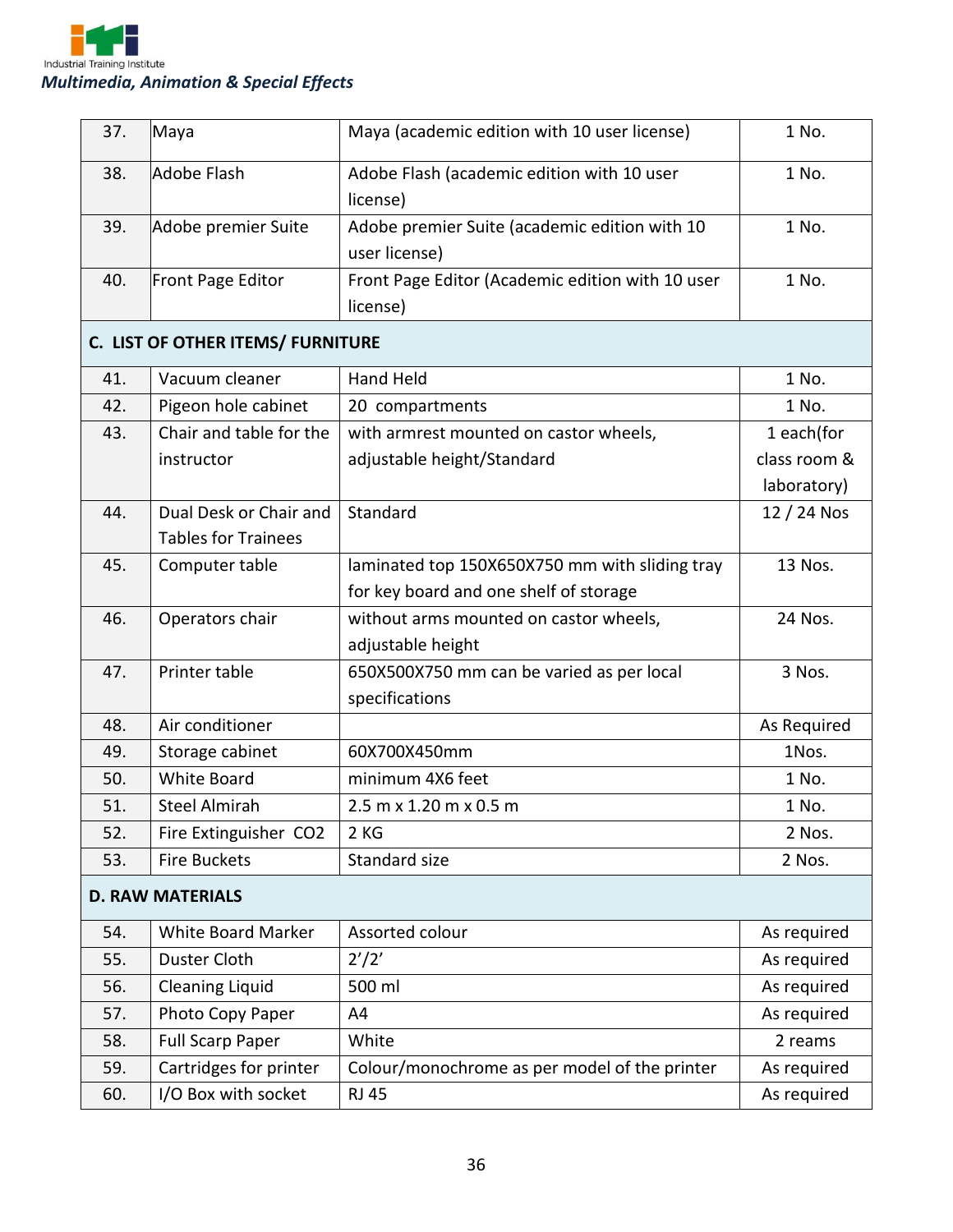

| 61. | RJ 45 connector           | For connecting utp cat 5 cable | 200 Pcs.    |
|-----|---------------------------|--------------------------------|-------------|
| 62. | <b>Optical Mouse</b>      | USB/PS2                        | As required |
| 63. | Key Board                 | USB/PS2                        | As required |
| 64. | <b>SMPS</b>               | <b>12V DC</b>                  | As required |
| 65. | <b>CMOS Batteries</b>     | 3.0V                           | As required |
| 66. | Power Chord               | 3 Pin                          | As required |
| 67. | Cable                     | Cat 5/5e                       | 100 meter   |
| 68. | Stapler                   | Small                          | 2 pcs.      |
| 69. | Stapler                   | <b>Big</b>                     | 1 pc.       |
| 70. | <b>Battery for remote</b> | AAA                            | As required |
| 71. | Battery for clock         | AA                             | As required |
| 72. | Pen drive                 | 8 GB                           | 2 Nos.      |
| 73. | <b>CDs</b>                | 52x or higher                  | 500 Nos.    |
| 74. | <b>DVDs</b>               | 4.7GB or higher                | 100 Nos.    |
| 75. | <b>Wall Clock</b>         | Analog                         | 1 pcs.      |
| 76. | Battery for LAN tester    | 9 V                            | As required |
| 77. | Power Adapter             | For Hub, Switch, Router        | As required |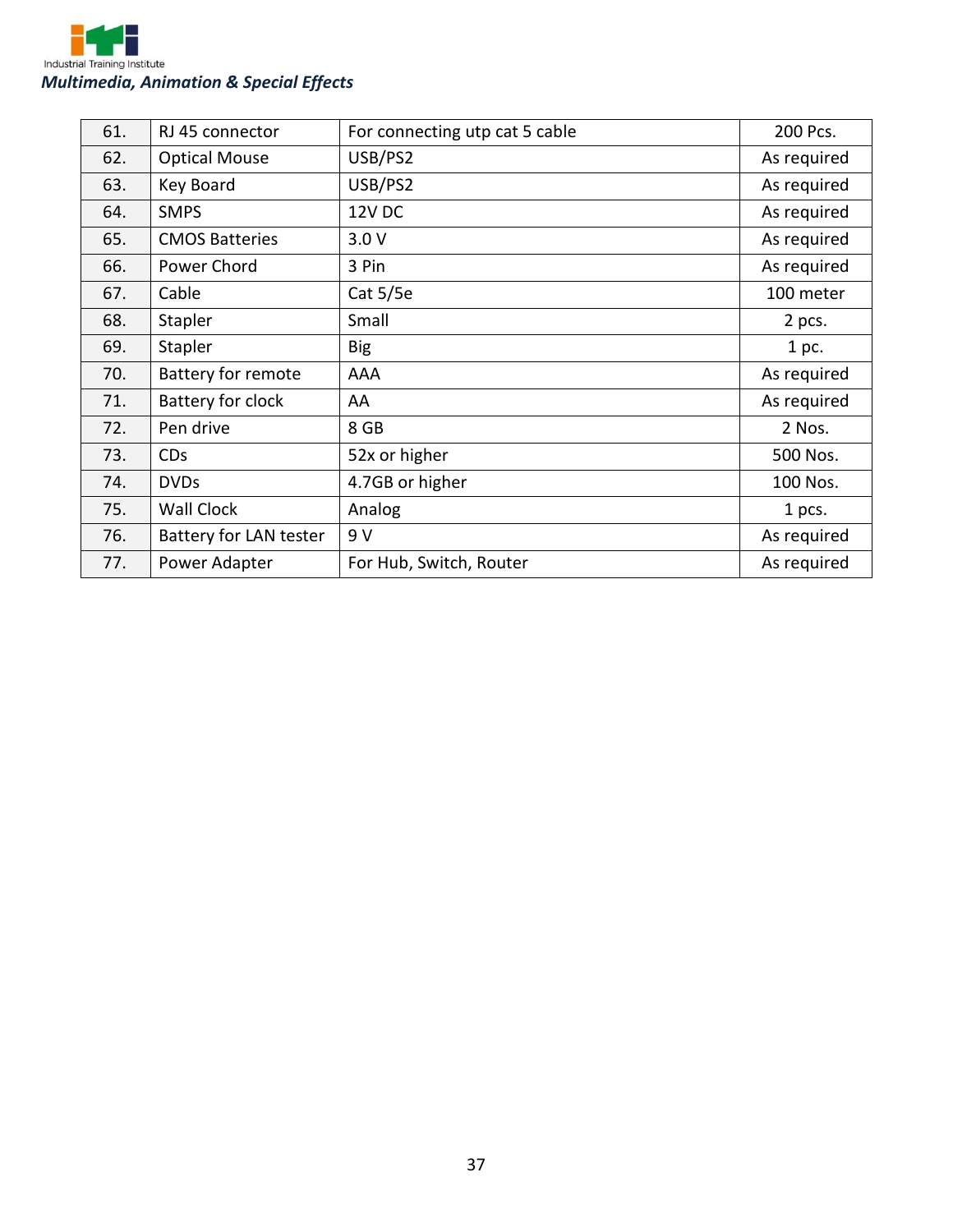

The DGT sincerely acknowledges contributions of the Industries, State Directorates, Trade Experts, Domain Experts, trainers of ITIs, NSTIs, faculties from universities and all others who contributed in revising the curriculum.

Special acknowledgement is extended by DGT to the following expert members who had contributed immensely in this curriculum.

| Multimedia, Animation & Special Effects on 06.06.2017 at CSTARI, Kolkata. |                                                           |                               |                                             |  |
|---------------------------------------------------------------------------|-----------------------------------------------------------|-------------------------------|---------------------------------------------|--|
| S No.                                                                     | <b>Name &amp; Designation</b><br>Sh/Mr/Ms                 | Organization                  | <b>Mentor Council</b><br><b>Designation</b> |  |
| 1.                                                                        | H. V. Samvatsar<br>Director                               | CSTARI, Kolkata               | Chairman                                    |  |
| 2.                                                                        | Sanjay Kumar<br>Joint Director of Trg.                    | CSTARI, Kolkata               | Member                                      |  |
| 3.                                                                        | L. K. Mukherjee<br>Dy. Director of Trg.                   | CSTARI, Kolkata               | Member                                      |  |
| 4.                                                                        | B. Das<br>Asst. Director of Trg.                          | CSTARI, Kolkata               | Member                                      |  |
| 5.                                                                        | Smt. Sudakshina Ghosal<br>Master                          | Govt. ITI for PCBG, Kolkata   | Member                                      |  |
| 6.                                                                        | Shri. Ananta Paul<br>Instructor                           | DIT Head Quarter, West Bengal | Member                                      |  |
| 7.                                                                        | S. K. Altaf Hossain<br><b>Training Officer</b>            | <b>ATI Kolkata</b>            | Member                                      |  |
| 8.                                                                        | <b>Budhaditya Biswas</b><br><b>Training Officer</b>       | RDAT, Kolkata                 | Member                                      |  |
| 9.                                                                        | Arijit Bhattacharya<br>Founder & CEO                      | Virtual Infocom, Kolkata      | Member                                      |  |
| 10.                                                                       | Somanath De<br>Director                                   | IMAGIC, Kolkata               | Member                                      |  |
| 11.                                                                       | Ranjan Sen<br><b>Business Development Executive</b>       | Motion Pallate, Kolkata       | Member                                      |  |
| 12.                                                                       | Ravish Pandey<br><b>Compositing Head</b>                  | Motion Pallate, Kolkata       | Member                                      |  |
| 13.                                                                       | Sanjeev Shah<br><b>Marketting &amp; Training Director</b> | AFX Animation, Kolkata        | Member                                      |  |
| 14.                                                                       | Manoj Bise<br><b>Production Head</b>                      | Hitech Animation, Kolkata     | Member                                      |  |
| 15.                                                                       | Sanjoy Adhikary                                           | Hitech Animation, Kolkata     | Member                                      |  |

**List of Expert Members contributed/ participated for finalizing the course curriculum of**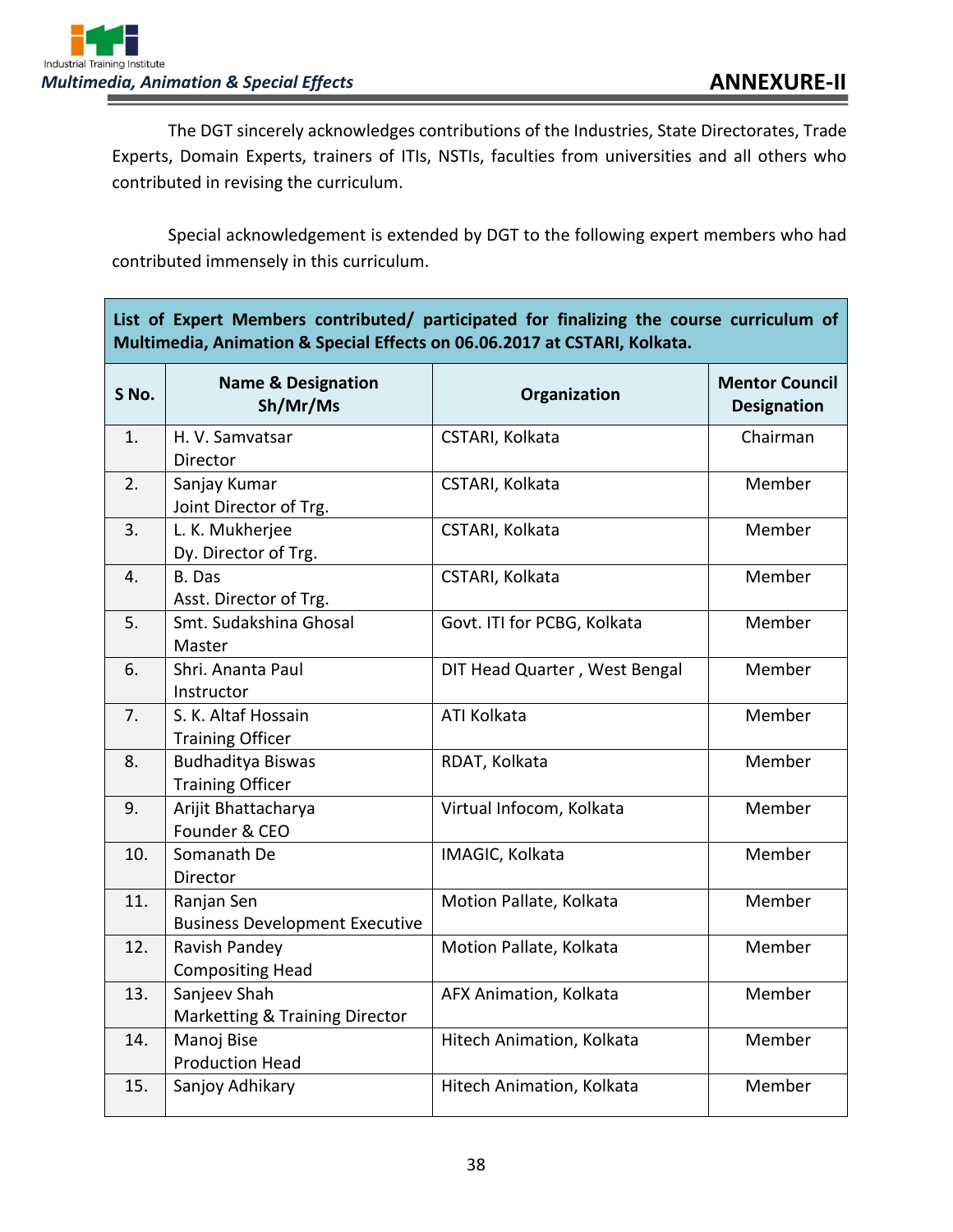

|     | Academic Head           |                |        |
|-----|-------------------------|----------------|--------|
| 16. | Ashis Kumar Mandal      | CSTARI, Kokata | Member |
|     | Asst. Director of Trg.  |                |        |
| 17. | B. K. Nigam             | CSTARI, Kokata | Member |
|     | <b>Training Officer</b> |                |        |
| 18. | <b>Anurag Vats</b>      | CSTARI, Kokata | Member |
|     | <b>Training Officer</b> |                |        |
| 19. | Akhilesh Pandey         | CSTARI, Kokata | Member |
|     | <b>Training Officer</b> |                |        |

| <b>MEMBERS OF SECTOR MENTOR COUNCIL</b> |                                                                                                                                       |                                                                                                                                                                              |                                  |
|-----------------------------------------|---------------------------------------------------------------------------------------------------------------------------------------|------------------------------------------------------------------------------------------------------------------------------------------------------------------------------|----------------------------------|
| S No.                                   | Name of the member with Post<br>(Shri/Smt/Ms)                                                                                         | Organisation                                                                                                                                                                 | <b>Position in</b><br><b>SMC</b> |
| 1.                                      | Dr. Sanjeev Kumar Gupta, Head,<br><b>Technical Wing</b>                                                                               | National Institute of Electronics<br>Information<br>Technology,<br>and<br>Electronics<br>Niketan,<br>6,<br><b>CGO</b><br>Complex, New Delhi 110 003                          | Chairman                         |
| 2.                                      | R Chandrasekaran, Chief<br>Executive, Technology &<br>Operations                                                                      | Cognizant Technology Solutions<br>India Pvt. Ltd., 12th & 13th Floor,<br>"A" wing, Kensington Building<br><b>Business</b><br>Hiranandani<br>Park,<br>Powai, Mumbai - 400 076 | Member                           |
| 3.                                      | Srikantan Moorthy, SVP & Head,<br><b>Education &amp; Research</b>                                                                     | Infosys Electronics City, Hosur<br>Road, Bangalore 560 100                                                                                                                   | Member                           |
| 4.                                      | Deepak Jain, Senior VP & Global<br><b>Head-Work Force Planning</b>                                                                    | WIPRO, Doddakannelli, Sarjapur<br>Road, Bangalore - 560 035                                                                                                                  | Member                           |
| 5.                                      | K. Ganesan<br>Vice President - Global Head<br><b>Talent Acquisition Group</b><br>TCS House, Raveline street<br>Fort, Mumbai - 400 001 | TCS, TCS House, Raveline street,<br>Fort, Mumbai - 400 001                                                                                                                   | Member                           |
| 6.                                      | Avinsh Vashishta, Chairman &<br><b>GU Managing Director</b>                                                                           | Accenture Services Pvt. Ltd., 71,<br>Cunningham Road, Bangalore -<br>560052                                                                                                  | Member                           |
| 7.                                      | Ravi Shankar B.                                                                                                                       | Global<br>Mindtree Ltd,<br>Village,<br><b>RCVE</b><br>Mysore<br>Road,<br>Post,<br>Bangalore 59                                                                               | Member                           |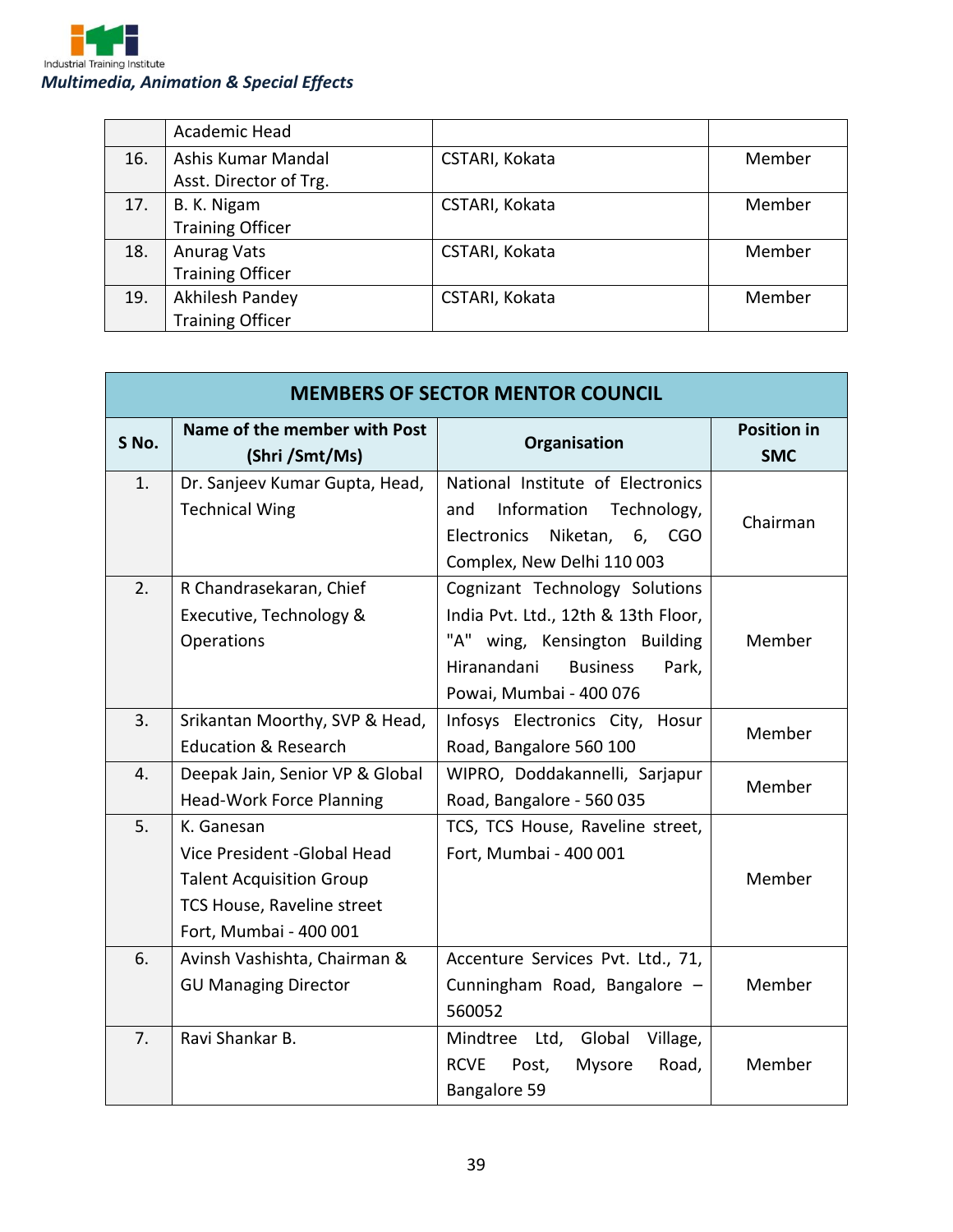| 8.  | Mr. Umesh Gupta, Network of      | USO House, USO Road, 6 Special                |        |
|-----|----------------------------------|-----------------------------------------------|--------|
|     | <b>ICT Entrepreneurs and</b>     | Institutional Area, New Delhi-                | Member |
|     | Enterprises                      | 110067                                        |        |
| 9.  | Prof. S.C. De Sarkar             | Indian Institute of Technology                |        |
|     |                                  | Bhubaneswar, Bhubaneswar-751                  | Member |
|     |                                  | 013                                           |        |
| 10. | Dr. Arti Kashyup, Associate      | Academic Block, Indian Institute              |        |
|     | Professor                        | of Technology Mandi, PWD Rest                 | Member |
|     |                                  | House, Near Bus Stand, Mandi -                |        |
|     |                                  | 175 001, Himachal Pradesh                     |        |
| 11. |                                  | Indian Institute of Technology                |        |
|     | Dr. B. Mahanty, Professor        | Kharagpur, Kharagpur, India -                 | Member |
|     |                                  | 721302                                        |        |
| 12. | Dr. Narayanaswamy N S,           | D/o Computer Science and Engg                 |        |
|     | <b>Associate Professor</b>       | Indian Institute of Technology                | Member |
|     |                                  | Madras IIT P.O., Chennai 600 036              |        |
| 13. | Ms. Koushalya Barik, AD (VE)     | National<br>Institute<br>of<br>Open           | Member |
|     |                                  | Schooling, Noida                              |        |
| 14. | Prof. Ashis.K. Pani, Professor,  | XLRI Jamshedpur                               | Member |
|     | XLRI Jamshedpur                  |                                               |        |
| 15. | Shri S.K. Prasad                 | National<br>Institute<br>of<br>Open           | Member |
|     |                                  | Schooling, Noida                              |        |
| 16. | P N Nayak, Head -                | HCL Services Ltd., (A subsidiary of           |        |
|     | <b>Organizational Training</b>   | <b>HCL</b><br><b>INFOSYSTEMS</b><br>$LTD.$ ), |        |
|     |                                  | Hyderabad Campus, Road No 2,                  | Member |
|     |                                  | Hardware<br>Technology<br>Park,               |        |
|     |                                  | Kancha Imarat, Pahadi Shareef,                |        |
|     |                                  | Hyderabad - 500005                            |        |
| 17. | Hemant Darbadi, Ex. Director     | CDAC, Pune University Campus,                 | Member |
|     |                                  | Pune-411007                                   |        |
| 18. | Arnab Bhattacharya, Associate    | Department of Computer Science                | Member |
|     | Professor                        | and Engineering, IIT, Kanpur                  |        |
| 19. |                                  | NIELIT, Delhi,<br>2nd<br>Floor                |        |
|     | Ms. Sheetal Chopra, Dy. Director | Parshwanath Mero Mall, Indralok               | Member |
|     |                                  | Metro Station, New Delhi                      |        |
| 20. | Dr Vijayarajeswaran, Managing    | Micro<br>VI<br>Systems<br>Ltd,<br>Pvt.        | Member |
|     | Director                         | Chennai                                       |        |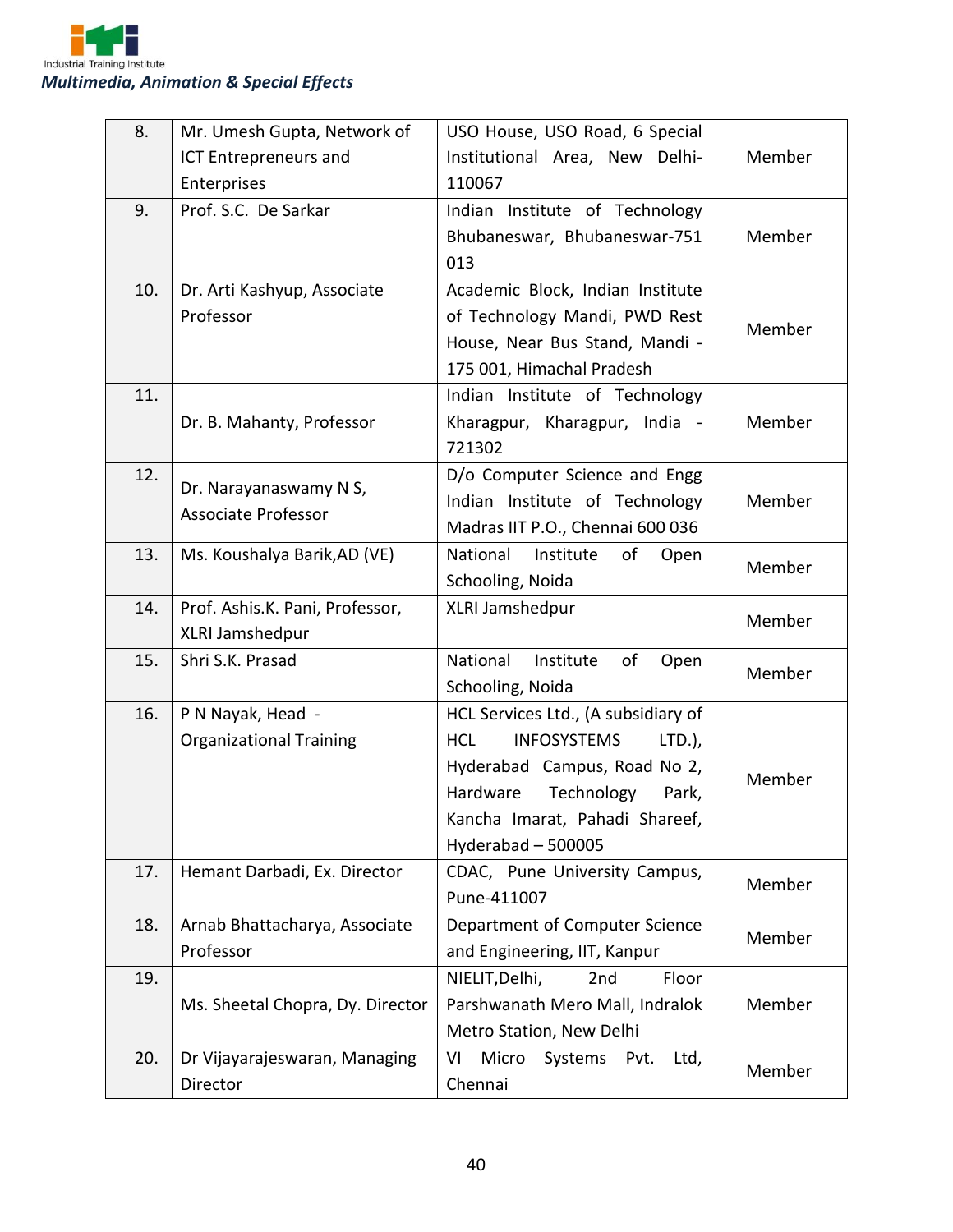

| 21. |                                  | National Institute of Open    |                       |
|-----|----------------------------------|-------------------------------|-----------------------|
|     | Pramod Tripathi, SEO             |                               | Member                |
|     |                                  | Schooling, Noida              |                       |
| 22. | Shri Naresh Chandra, Jt.         | DGT, New Delhi                | Mentor                |
|     | Director, DGT, HQ                |                               |                       |
| 23. |                                  |                               | Representative        |
|     | B.K. Singha, DDT                 | CSTARI, Kolkata               | of CSTARI             |
| 24. |                                  |                               | Representative        |
|     | Shri Sundar Rajan, DPA Gr. B     | NIMI, Chennai                 | of NIMI               |
| 25. | Dr. M. Jayprakasan, DDT          | ATI, Chennai                  | Champion              |
|     |                                  |                               | <b>Master Trainer</b> |
| 26. | V. Babu, DDT                     | DGT, New Delhi                | Member                |
| 27. | K. Singh, DDT                    | ATI, Ludhiana                 | Member                |
| 28. | Annapurna, TO                    | ATI Hyderabad                 | Member                |
| 29. | S.K. Acharya, VI (DTP)           | NVTI, NOIDA                   | Member                |
| 30. | B.Biswas, TO                     | <b>RDAT Kolkata</b>           | Member                |
| 31. | Sanjay Kr. Gupta, VI-COPA        | RVTI Vadodara                 | Member                |
| 32. | Kunal Shanti Priya, VI           | ITI, Daltonganj, Jharkhand    | Member                |
| 33. | Anwar Muhammed, VI               | RVTI, Trivendrum              | Member                |
| 34. | Sunil. M.K. TO                   | CTI, Chennai                  | Member                |
| 35. | Narmada, VI                      | RVTI, Bangalore               | Member                |
| 36. |                                  | ITI Shantinagar,              |                       |
|     | Rohit Sama, ATO                  | Hyderabad                     | Member                |
| 37. | J. Herman, Assistant Training    |                               | Member                |
|     | Officer                          | Govt. ITI (W), Nagarkoil, TN  |                       |
| 38. | P. Parthiban, Assistant Training | Govt ITI(W), Salem, TN        |                       |
|     | Officer (ITESM)                  |                               | Member                |
| 39. | S. Raja, ADT                     | DET, Telangana                | Member                |
| 40. | Mohd. Akram,                     | ITI, Shanthi Nagar, Hyderabad | Member                |
| 41. | Geeta Sikhen, VI                 | RVTI, Panipat                 | Member                |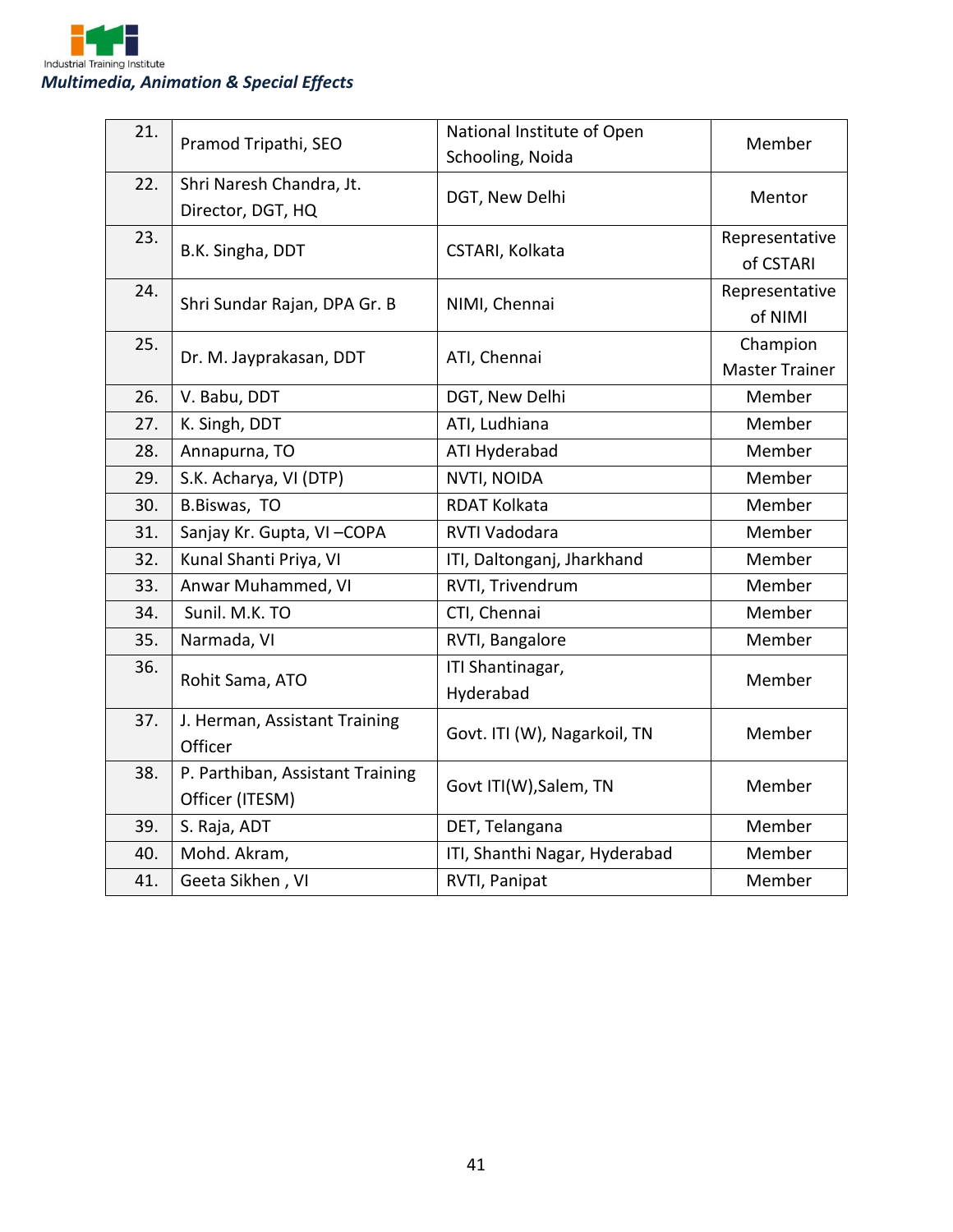

### **ABBREVIATIONS:**

| <b>CTS</b>  | <b>Craftsmen Training Scheme</b>                   |
|-------------|----------------------------------------------------|
| <b>ATS</b>  | <b>Apprenticeship Training Scheme</b>              |
| <b>CITS</b> | <b>Craft Instructor Training Scheme</b>            |
| <b>DGT</b>  | Directorate General of Training                    |
| <b>MSDE</b> | Ministry of Skill Development and Entrepreneurship |
| <b>NTC</b>  | <b>National Trade Certificate</b>                  |
| <b>NAC</b>  | National Apprenticeship Certificate                |
| <b>NCIC</b> | National Craft Instructor Certificate              |
| LD          | <b>Locomotor Disability</b>                        |
| <b>CP</b>   | <b>Cerebral Palsy</b>                              |
| <b>MD</b>   | <b>Multiple Disabilities</b>                       |
| LV          | <b>Low Vision</b>                                  |
| HH          | <b>Hard of Hearing</b>                             |
| ID          | <b>Intellectual Disabilities</b>                   |
| <b>LC</b>   | Leprosy Cured                                      |
| <b>SLD</b>  | <b>Specific Learning Disabilities</b>              |
| <b>DW</b>   | Dwarfism                                           |
| MI          | <b>Mental Illness</b>                              |
| AA          | <b>Acid Attack</b>                                 |
| PwD         | Person with disabilities                           |